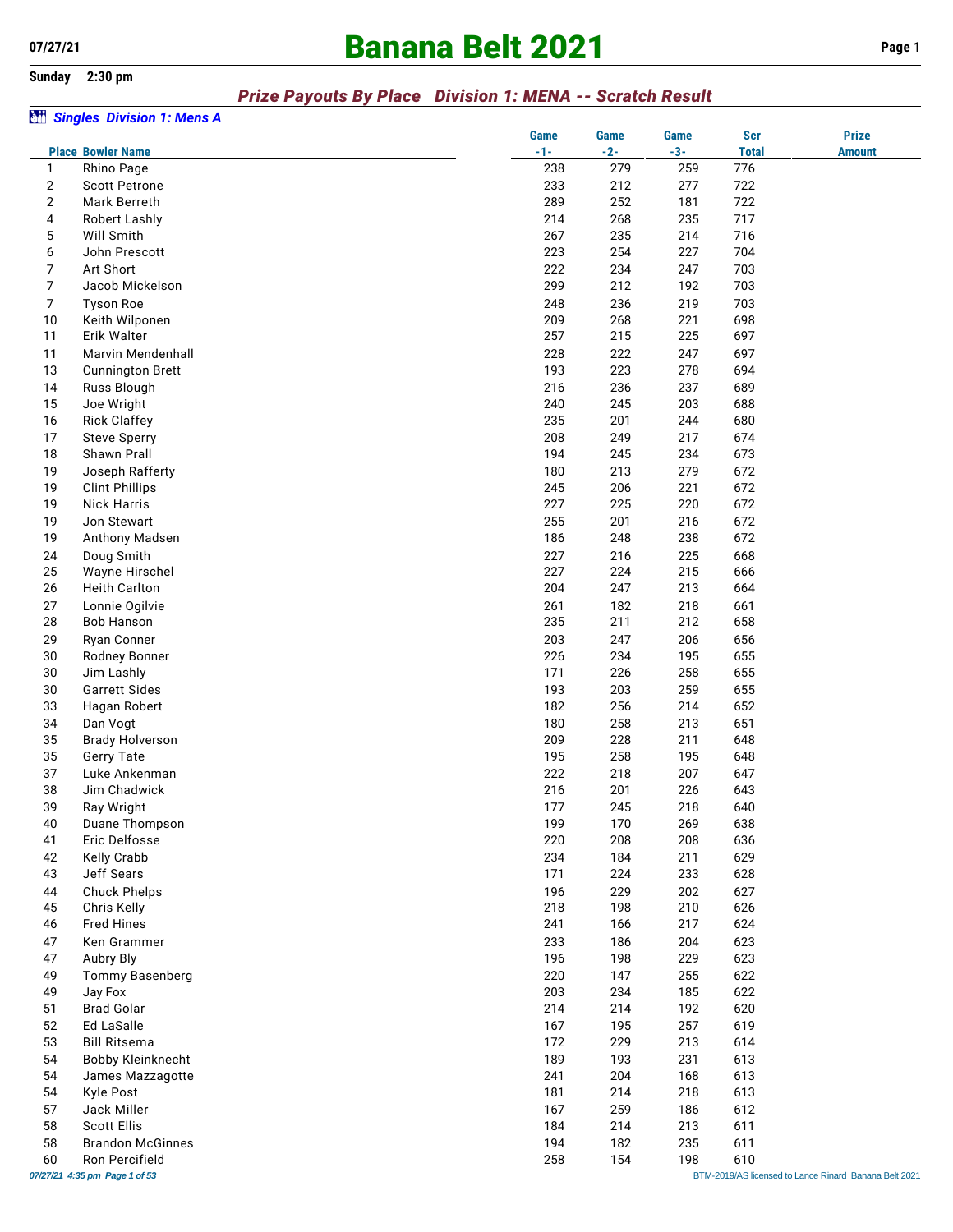|  | D | $-71$<br>7/27/: | ٠<br>ı |
|--|---|-----------------|--------|
|--|---|-----------------|--------|

J.

|            |                                           | <b>Game</b> | <b>Game</b> | <b>Game</b> | <b>Scr</b>   | <b>Prize</b>  |
|------------|-------------------------------------------|-------------|-------------|-------------|--------------|---------------|
|            | <b>Place Bowler Name</b>                  | $-1-$       | $-2-$       | $-3-$       | <b>Total</b> | <b>Amount</b> |
| 61         | <b>Mark Palos</b>                         | 169         | 247         | 190         | 606          |               |
| 62         | <b>Bing Heddings</b>                      | 190         | 213         | 200         | 603          |               |
| 62         | <b>Rick Hill</b>                          | 222         | 210         | 171         | 603          |               |
| 62         | Kellan Liswig                             | 232         | 200         | 171         | 603          |               |
| 65         | Jeremy Dailing                            | 183         | 215         | 203         | 601          |               |
| 65         | Jeff Sezar                                | 190         | 215         | 196         | 601          |               |
| 67         | <b>Bob Hoppen</b>                         | 267         | 186         | 147         | 600          |               |
| 68         | Jake Stephens                             | 181         | 224         | 193         | 598          |               |
| 69         | Ed Samuelson                              | 181         | 181         | 233         | 595          |               |
| 70         | Kevin Korbel                              | 194         | 217         | 183         | 594          |               |
| 70         | John Price                                | 174         | 204         | 216         | 594          |               |
| 72         | Carl Wilson                               | 215         | 211         | 164         | 590          |               |
| 73<br>73   | Chris Werts                               | 222<br>201  | 188<br>199  | 177<br>187  | 587<br>587   |               |
| 75         | <b>Bill Morgan</b><br><b>Thomas Sneed</b> | 209         | 178         | 199         | 586          |               |
| 76         | Jim Yaw                                   | 194         | 172         | 219         | 585          |               |
| 76         | <b>Dustin Paris</b>                       | 187         | 213         | 185         | 585          |               |
| 78         | Ljubisha Milojevic                        | 202         | 181         | 201         | 584          |               |
| 78         | <b>Bobby McKenzie</b>                     | 190         | 196         | 198         | 584          |               |
| 80         | Mike Garoutte                             | 182         | 265         | 136         | 583          |               |
| 80         | Roy Bremenour                             | 201         | 176         | 206         | 583          |               |
| 82         | Preston Peterson                          | 233         | 158         | 191         | 582          |               |
| 83         | Richard Ankarberg                         | 226         | 193         | 162         | 581          |               |
| 83         | Alan Cook                                 | 181         | 209         | 191         | 581          |               |
| 85         | Dennis Ankarberg                          | 237         | 180         | 161         | 578          |               |
| 86         | Don Hughes                                | 199         | 195         | 182         | 576          |               |
| 87         | <b>Steve Bauch</b>                        | 187         | 171         | 213         | 571          |               |
| 88         | <b>Bryan Gibbons</b>                      | 193         | 172         | 205         | 570          |               |
| 88         | <b>Kass Himes</b>                         | 221         | 173         | 176         | 570          |               |
| 90         | George Longdin                            | 202         | 189         | 177         | 568          |               |
| 91         | Tom Thomas                                | 179         | 192         | 194         | 565          |               |
| 91         | Randy Obert                               | 254         | 119         | 192         | 565          |               |
| 93         | Rodney Milward                            | 193         | 177         | 191         | 561          |               |
| 94         | Jim Thivierge                             | 171         | 188         | 200         | 559          |               |
| 95         | Lance Yarnell                             | 196         | 182         | 179         | 557          |               |
| 96         | <b>Bobby Yarnell</b>                      | 200         | 158         | 196         | 554          |               |
| 97         | Don Waite                                 | 177         | 169         | 207         | 553          |               |
| 98         | <b>Rich Williams</b>                      | 175         | 200         | 174         | 549          |               |
| 99         | Mel Bangle                                | 168         | 152         | 228         | 548          |               |
| 100        | <b>Bobby Stanley</b>                      | 163         | 183         | 201         | 547          |               |
| 101        | Mark Berreth                              | 210         | 258         | 242         | 710          |               |
| 102        | Mark Berreth                              | 276         | 185         | 247         | 708          |               |
| 103        | Mark Berreth                              | 245         | 247         | 208         | 700          |               |
| 104        | Erik Walter                               | 245         | 247         | 204         | 696          |               |
| 105        | Keith Wilponen                            | 257         | 225         | 199         | 681          |               |
| 106        | Anthony Madsen                            | 245         | 244         | 174         | 663          |               |
| 107        | Anthony Madsen                            | 208         | 213         | 233         | 654          |               |
| 108        | Keith Wilponen                            | 243         | 178         | 208         | 629          |               |
| 109        | Mark Berreth                              | 202         | 227         | 180         | 609          |               |
| 110<br>110 | Joe Wright<br>Joe Wright                  | 244<br>214  | 156<br>201  | 200<br>185  | 600<br>600   |               |
| 112        | Lonnie Ogilvie                            | 203         | 183         | 213         | 599          |               |
| 113        | Mike Garoutte                             | 181         | 177         | 217         | 575          |               |
| 114        | Jon Stewart                               | 215         | 189         | 156         | 560          |               |
| 115        | <b>Bing Heddings</b>                      | 171         | 183         | 202         | 556          |               |
| 115        | Jacob Mickelson                           | 196         | 173         | 187         | 556          |               |
| 117        | <b>Ed LaSalle</b>                         | 182         | 204         | 169         | 555          |               |
| 118        | <b>Steve Hamilton</b>                     | 181         | 203         | 161         | 545          |               |
| 119        | Carlos Croswhite                          | 195         | 180         | 168         | 543          |               |
| 120        | Chris Small                               | 141         | 205         | 193         | 539          |               |
| 121        | Joel Profitt                              | 162         | 192         | 184         | 538          |               |
| 122        | Kyle Post                                 | 203         | 174         | 160         | 537          |               |
| 123        | Robbie Lashly                             | 182         | 166         | 188         | 536          |               |
| 124        | Dave Allen                                | 211         | 201         | 123         | 535          |               |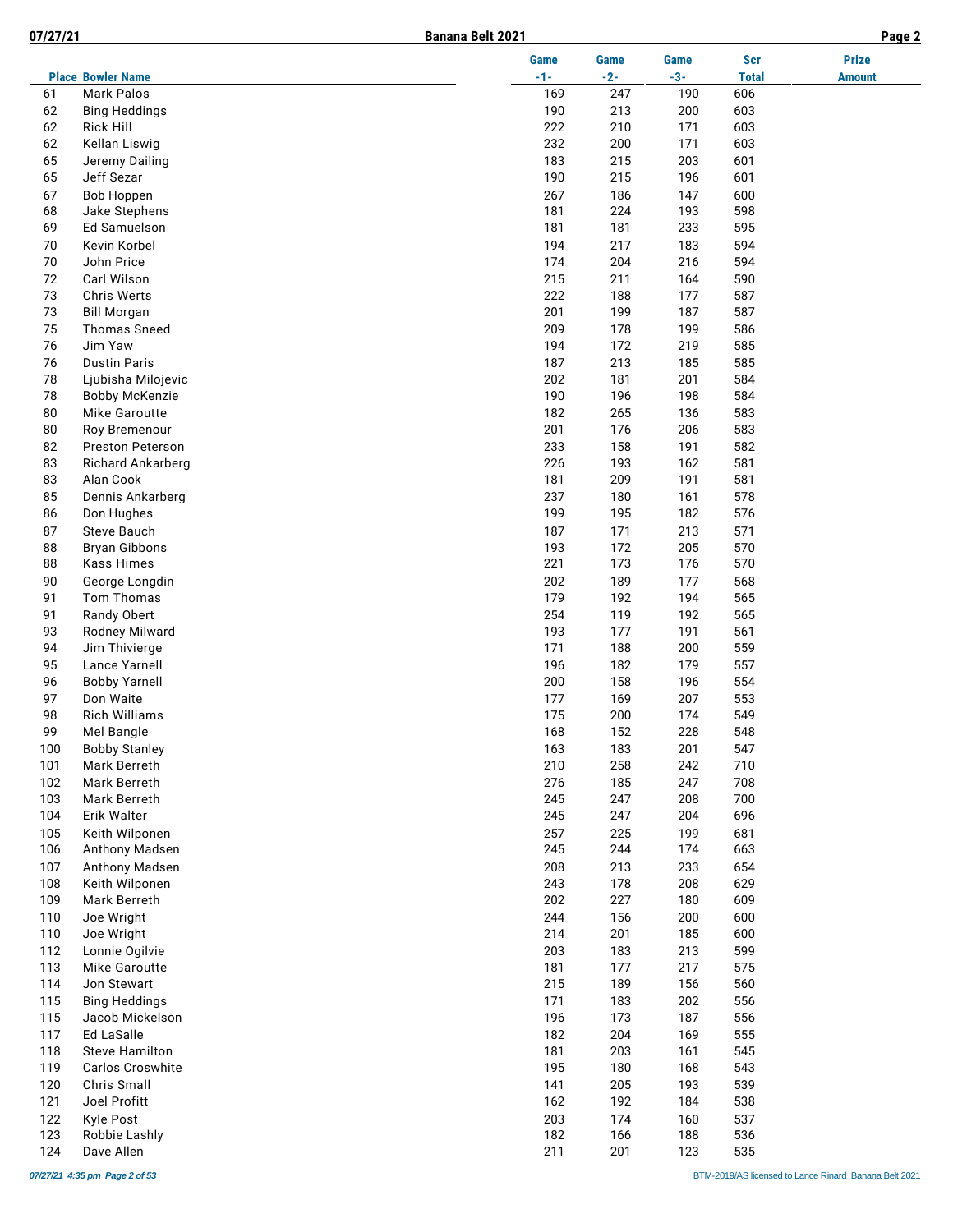| 07/27/21 |                          | <b>Banana Belt 2021</b> |       |       |       |               |  |
|----------|--------------------------|-------------------------|-------|-------|-------|---------------|--|
|          |                          | <b>Game</b>             | Game  | Game  | Scr   | <b>Prize</b>  |  |
|          | <b>Place Bowler Name</b> | $-1-$                   | $-2-$ | $-3-$ | Total | <b>Amount</b> |  |
| 125      | Mike Chandler            | 203                     | 160   | 171   | 534   |               |  |
| 126      | Kevin Silveria           | 184                     | 185   | 162   | 531   |               |  |
| 127      | Jeff Blough              | 181                     | 142   | 206   | 529   |               |  |
| 128      | <b>Brian Hooper</b>      | 183                     | 180   | 165   | 528   |               |  |
| 129      | <b>Garrett Sides</b>     | 211                     | 146   | 168   | 525   |               |  |
| 130      | <b>Bill Landkammer</b>   | 191                     | 189   | 144   | 524   |               |  |
| 131      | <b>Brice Robles</b>      | 218                     | 123   | 177   | 518   |               |  |
| 132      | <b>Rick Savage</b>       | 143                     | 206   | 166   | 515   |               |  |
| 132      | Dave Lutz                | 140                     | 192   | 183   | 515   |               |  |
| 134      | Mike Miller              | 183                     | 170   | 161   | 514   |               |  |
| 135      | <b>Tyson Pawley</b>      | 157                     | 194   | 157   | 508   |               |  |
| 135      | Justin Bain              | 163                     | 200   | 145   | 508   |               |  |
| 135      | Ron Skifstad             | 191                     | 149   | 168   | 508   |               |  |
| 138      | Matt Craig               | 172                     | 133   | 192   | 497   |               |  |
| 139      | <b>Bobby Hickle</b>      | 163                     | 168   | 165   | 496   |               |  |
| 140      | <b>Richard McDonald</b>  | 161                     | 195   | 138   | 494   |               |  |
| 141      | Lonnie Hanson            | 165                     | 159   | 169   | 493   |               |  |
| 142      | Mike Chandler            | 136                     | 182   | 166   | 484   |               |  |
| 143      | Dave Hart                | 179                     | 121   | 166   | 466   |               |  |
| 144      | Larry Rodriguez          | 151                     | 151   | 161   | 463   |               |  |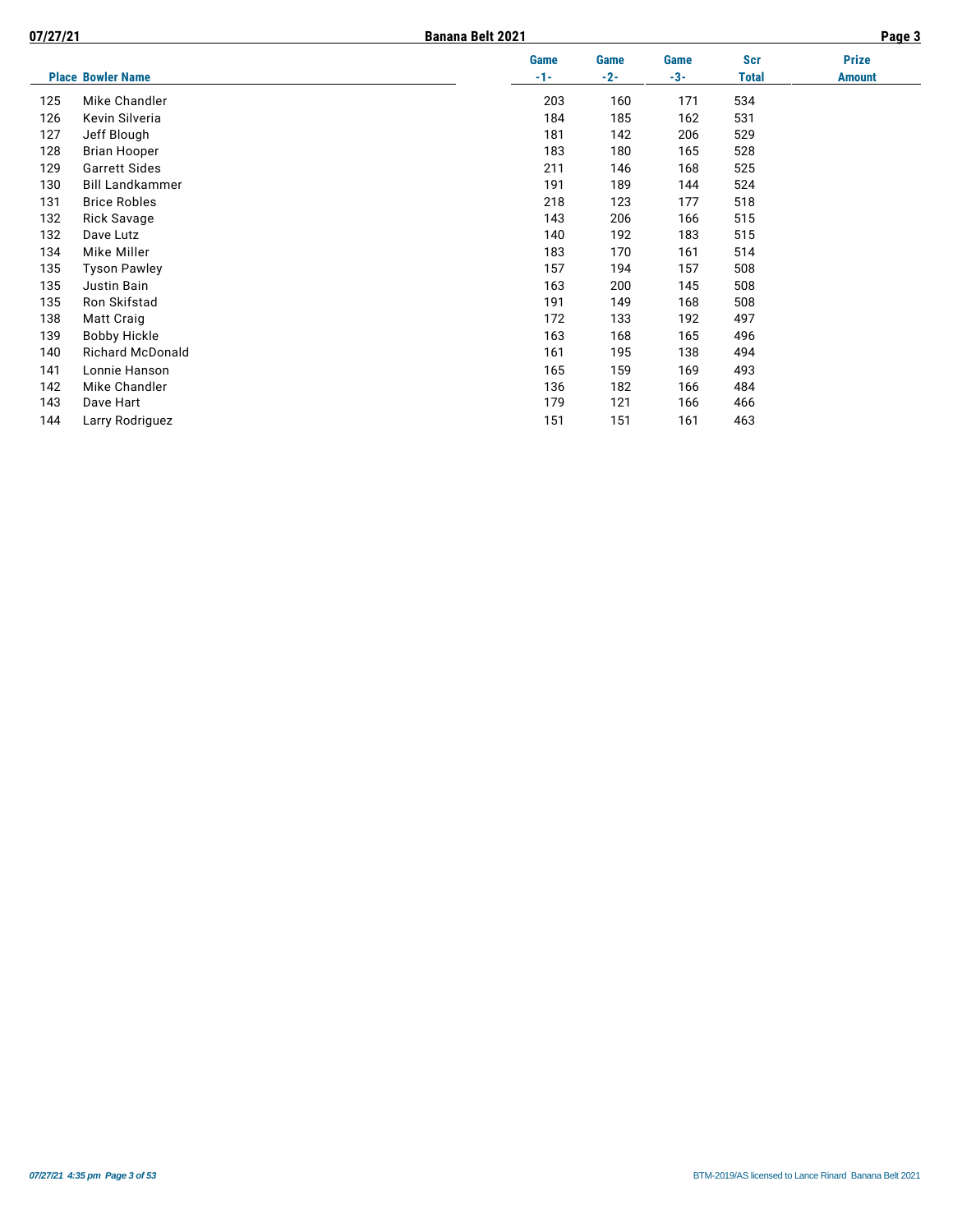**07/27/21 Banana Belt 2021 Page 4**

#### *Prize Payouts By Place Division 1: MENA -- Handicap Result*

| àn                  | <b>Singles Division 1: Mens A</b>  |            |            |            |              |               |              |                                                       |
|---------------------|------------------------------------|------------|------------|------------|--------------|---------------|--------------|-------------------------------------------------------|
|                     |                                    | Game       | Game       | Game       | <b>HDCP</b>  | <b>Series</b> | <b>HDCP</b>  | <b>Prize</b>                                          |
|                     | <b>Place Bowler Name</b>           | $-1-$      | $-2-$      | $-3-$      | <b>Total</b> | <b>HDCP</b>   | <b>Total</b> | <b>Amount</b>                                         |
| 1<br>$\overline{2}$ | Rhino Page<br><b>Robert Lashly</b> | 238<br>214 | 279<br>268 | 259<br>235 | 39           | 776<br>756    | 776<br>756   | 246.00<br>202.00                                      |
| 3                   | <b>Tyson Roe</b>                   | 248        | 236        | 219        | 45           | 748           | 748          | 179.00                                                |
| 4                   | Art Short                          | 222        | 234        | 247        | 42           | 745           | 745          | 163.00                                                |
| $\mathbf 5$         | Joseph Rafferty                    | 180        | 213        | 279        | 72           | 744           | 744          | 151.00                                                |
| 6                   | Shawn Prall                        | 194        | 245        | 234        | 63           | 736           | 736          | 141.00                                                |
| 7                   | <b>Steve Sperry</b>                | 208        | 249        | 217        | 54           | 728           | 728          | 132.00                                                |
| 8                   | <b>Scott Petrone</b>               | 233        | 212        | 277        | 3            | 725           | 725          | 124.00                                                |
| 9                   | Mark Berreth                       | 289        | 252        | 181        |              | 722           | 722          | 117.00                                                |
| 10                  | Erik Walter                        | 257        | 215        | 225        | 24           | 721           | 721          | 111.00                                                |
| 11                  | Will Smith                         | 267        | 235        | 214        |              | 716           | 716          | 85.00                                                 |
| 12<br>12            | Joe Wright<br>Marvin Mendenhall    | 240<br>228 | 245<br>222 | 203<br>247 | 27<br>18     | 715<br>715    | 715<br>715   | 78.50<br>78.50                                        |
| 14                  | <b>Clint Phillips</b>              | 245        | 206        | 221        | 39           | 711           | 711          | 71.00                                                 |
| 15                  | Anthony Madsen                     | 186        | 248        | 238        | 36           | 708           | 708          | 67.00                                                 |
| 16                  | John Prescott                      | 223        | 254        | 227        | 3            | 707           | 707          | 62.00                                                 |
| 17                  | Jacob Mickelson                    | 299        | 212        | 192        |              | 703           | 703          | 58.00                                                 |
| 18                  | <b>Rick Claffey</b>                | 235        | 201        | 244        | 21           | 701           | 701          | 53.00                                                 |
| 19                  | Hagan Robert                       | 182        | 256        | 214        | 48           | 700           | 700          | 46.00                                                 |
| 19                  | Ray Wright                         | 177        | 245        | 218        | 60           | 700           | 700          | 46.00                                                 |
| 21                  | Eric Delfosse                      | 220        | 208        | 208        | 63           | 699           | 699          | 39.00                                                 |
| 22                  | Keith Wilponen                     | 209        | 268        | 221        |              | 698           | 698          | 35.00                                                 |
| 23                  | <b>Cunnington Brett</b>            | 193        | 223        | 278        | 3            | 697           | 697          | 30.00                                                 |
| 24                  | <b>Brady Holverson</b>             | 209        | 228        | 211        | 48           | 696           | 696          |                                                       |
| 24                  | Wayne Hirschel                     | 227        | 224        | 215        | 30           | 696           | 696          |                                                       |
| 26                  | <b>Bob Hanson</b>                  | 235        | 211        | 212        | 36           | 694           | 694          |                                                       |
| 27<br>28            | Jon Stewart<br><b>Chuck Phelps</b> | 255<br>196 | 201<br>229 | 216<br>202 | 21<br>63     | 693<br>690    | 693<br>690   |                                                       |
| 29                  | Russ Blough                        | 216        | 236        | 237        |              | 689           | 689          |                                                       |
| 30                  | Jim Lashly                         | 171        | 226        | 258        | 30           | 685           | 685          |                                                       |
| 31                  | Luke Ankenman                      | 222        | 218        | 207        | 36           | 683           | 683          |                                                       |
| 31                  | <b>Bill Ritsema</b>                | 172        | 229        | 213        | 69           | 683           | 683          |                                                       |
| 33                  | Lonnie Ogilvie                     | 261        | 182        | 218        | 21           | 682           | 682          |                                                       |
| 34                  | <b>Gerry Tate</b>                  | 195        | 258        | 195        | 33           | 681           | 681          |                                                       |
| 35                  | <b>Nick Harris</b>                 | 227        | 225        | 220        | 6            | 678           | 678          |                                                       |
| 36                  | <b>Heith Carlton</b>               | 204        | 247        | 213        | 12           | 676           | 676          |                                                       |
| 37                  | <b>Garrett Sides</b>               | 193        | 203        | 259        | 18           | 673           | 673          |                                                       |
| 38                  | Doug Smith                         | 227        | 216        | 225        |              | 668           | 668          |                                                       |
| 39                  | John Price                         | 174        | 204        | 216        | 72           | 666           | 666          |                                                       |
| 39<br>41            | Kellan Liswig<br>Ed LaSalle        | 232<br>167 | 200<br>195 | 171<br>257 | 63<br>42     | 666<br>661    | 666<br>661   |                                                       |
| 41                  | Bobby Kleinknecht                  | 189        | 193        | 231        | 48           | 661           | 661          |                                                       |
| 43                  | Kevin Korbel                       | 194        | 217        | 183        | 63           | 657           | 657          |                                                       |
| 44                  | <b>Rvan Conner</b>                 | 203        | 247        | 206        |              | 656           | 656          |                                                       |
| 44                  | <b>Brandon McGinnes</b>            | 194        | 182        | 235        | 45           | 656           | 656          |                                                       |
| 46                  | Rodney Bonner                      | 226        | 234        | 195        |              | 655           | 655          |                                                       |
| 46                  | Jay Fox                            | 203        | 234        | 185        | 33           | 655           | 655          |                                                       |
| 46                  | Roy Bremenour                      | 201        | 176        | 206        | 72           | 655           | 655          |                                                       |
| 46                  | <b>Thomas Sneed</b>                | 209        | 178        | 199        | 69           | 655           | 655          |                                                       |
| 50                  | Ljubisha Milojevic                 | 202        | 181        | 201        | 69           | 653           | 653          |                                                       |
| 50                  | <b>Bill Morgan</b>                 | 201        | 199        | 187        | 66           | 653           | 653          |                                                       |
| 50                  | Carl Wilson                        | 215        | 211        | 164        | 63           | 653           | 653          |                                                       |
| 50<br>54            | Aubry Bly<br><b>Mark Palos</b>     | 196        | 198        | 229        | 30           | 653           | 653          |                                                       |
| 54                  | Dan Vogt                           | 169<br>180 | 247<br>258 | 190<br>213 | 45           | 651<br>651    | 651<br>651   |                                                       |
| 56                  | Jeff Sears                         | 171        | 224        | 233        | 21           | 649           | 649          |                                                       |
| 57                  | Preston Peterson                   | 233        | 158        | 191        | 66           | 648           | 648          |                                                       |
| 58                  | James Mazzagotte                   | 241        | 204        | 168        | 33           | 646           | 646          |                                                       |
| 58                  | Ron Percifield                     | 258        | 154        | 198        | 36           | 646           | 646          |                                                       |
| 60                  | Ken Grammer                        | 233        | 186        | 204        | 21           | 644           | 644          |                                                       |
| 61                  | Jim Chadwick                       | 216        | 201        | 226        |              | 643           | 643          |                                                       |
| 62                  | <b>Bob Hoppen</b>                  | 267        | 186        | 147        | 42           | 642           | 642          |                                                       |
|                     | 07/27/21 4:35 pm Page 4 of 53      |            |            |            |              |               |              | BTM-2019/AS licensed to Lance Rinard Banana Belt 2021 |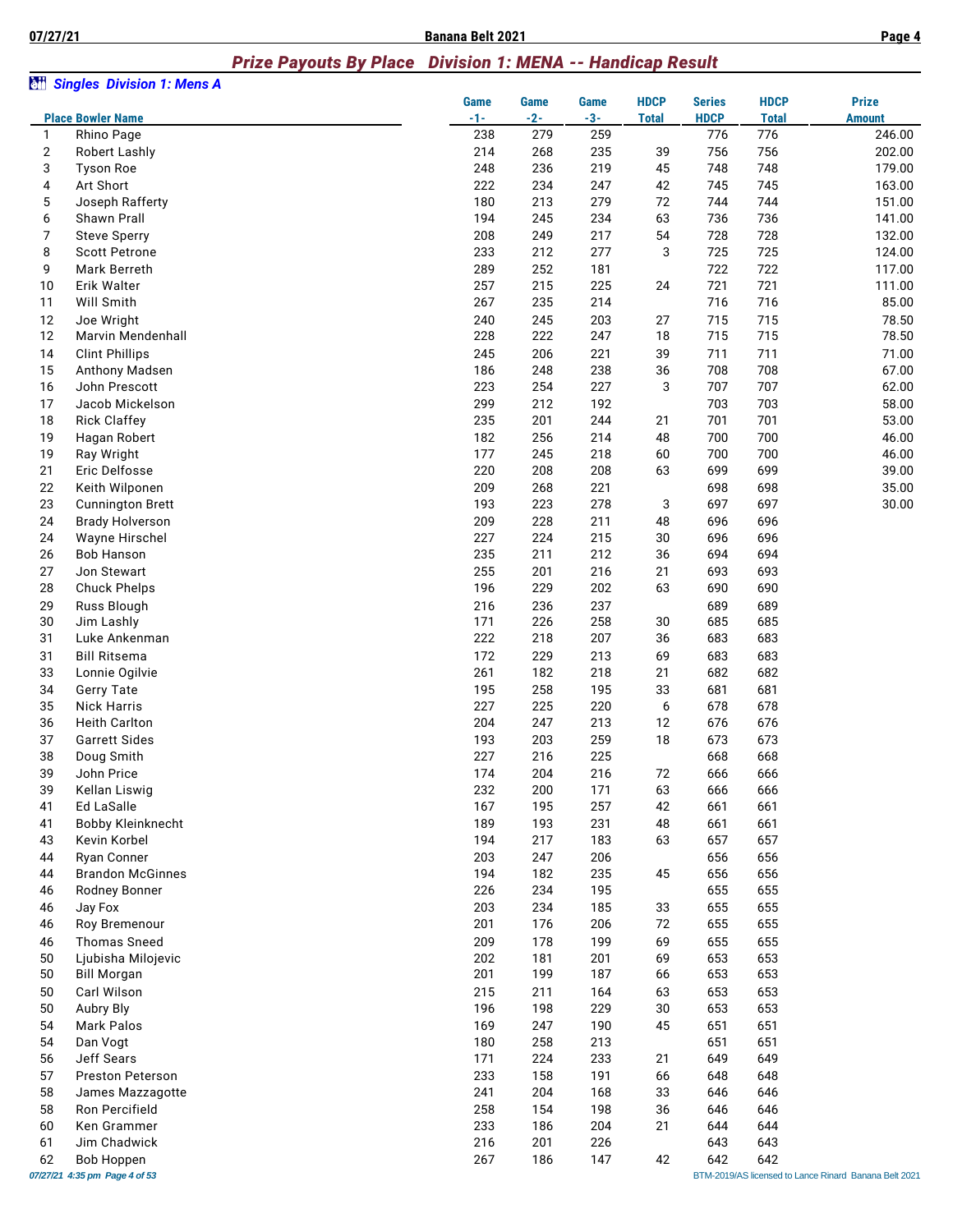| 07/27/21   |                                     | Banana Belt 2021 |            |             |              |               |              | Page 5        |
|------------|-------------------------------------|------------------|------------|-------------|--------------|---------------|--------------|---------------|
|            |                                     | Game             | Game       | <b>Game</b> | <b>HDCP</b>  | <b>Series</b> | <b>HDCP</b>  | <b>Prize</b>  |
|            | <b>Place Bowler Name</b>            | $-1-$            | $-2-$      | $-3-$       | <b>Total</b> | <b>HDCP</b>   | <b>Total</b> | <b>Amount</b> |
| 63         | Duane Thompson<br><b>Brad Golar</b> | 199<br>214       | 170<br>214 | 269         |              | 638<br>638    | 638<br>638   |               |
| 63<br>65   | Steve Bauch                         | 187              | 171        | 192<br>213  | 18<br>66     | 637           | 637          |               |
| 66         | Jim Yaw                             | 194              | 172        | 219         | 48           | 633           | 633          |               |
| 66         | <b>Bryan Gibbons</b>                | 193              | 172        | 205         | 63           | 633           | 633          |               |
| 68         | Richard Ankarberg                   | 226              | 193        | 162         | 51           | 632           | 632          |               |
| 69         | <b>Rick Hill</b>                    | 222              | 210        | 171         | 27           | 630           | 630          |               |
| 70         | Kelly Crabb                         | 234              | 184        | 211         |              | 629           | 629          |               |
| 71         | Randy Obert                         | 254              | 119        | 192         | 63           | 628           | 628          |               |
| 71         | Jake Stephens                       | 181              | 224        | 193         | 30           | 628           | 628          |               |
| 73         | <b>Bing Heddings</b>                | 190              | 213        | 200         | 24           | 627           | 627          |               |
| 74         | Chris Kelly                         | 218              | 198        | 210         |              | 626           | 626          |               |
| 75         | Jeremy Dailing                      | 183              | 215        | 203         | 24           | 625           | 625          |               |
| 76         | Rodney Milward                      | 193              | 177        | 191         | 63           | 624           | 624          |               |
| 76         | <b>Fred Hines</b>                   | 241              | 166        | 217         |              | 624           | 624          |               |
| 78         | <b>Scott Ellis</b>                  | 184              | 214        | 213         | 12           | 623           | 623          |               |
| 78         | Alan Cook                           | 181              | 209        | 191         | 42           | 623           | 623          |               |
| 80         | <b>Tommy Basenberg</b>              | 220              | 147        | 255         |              | 622           | 622          |               |
| 81         | <b>Bobby Yarnell</b>                | 200              | 158        | 196         | 66           | 620           | 620          |               |
| 81         | Lance Yarnell                       | 196              | 182        | 179         | 63           | 620           | 620          |               |
| 83         | Jeff Sezar                          | 190              | 215        | 196         | 18           | 619           | 619          |               |
| 83         | Ed Samuelson                        | 181              | 181        | 233         | 24           | 619           | 619          |               |
| 85         | <b>Kass Himes</b>                   | 221              | 173        | 176         | 48           | 618           | 618          |               |
| 86         | <b>Bobby McKenzie</b>               | 190              | 196        | 198         | 30           | 614           | 614          |               |
| 87         | <b>Kyle Post</b>                    | 181              | 214        | 218         |              | 613           | 613          |               |
| 88         | Jack Miller                         | 167              | 259        | 186         |              | 612           | 612          |               |
| 89         | Tom Thomas                          | 179              | 192        | 194         | 45           | 610           | 610          |               |
| 90         | Mike Garoutte                       | 182              | 265        | 136         | 24           | 607           | 607          |               |
| 90         | <b>Bobby Stanley</b>                | 163              | 183        | 201         | 60           | 607           | 607          |               |
| 92         | Carlos Croswhite                    | 195              | 180        | 168         | 63           | 606<br>605    | 606          |               |
| 93<br>94   | <b>Steve Hamilton</b>               | 181<br>237       | 203<br>180 | 161         | 60<br>24     | 602           | 605<br>602   |               |
| 94         | Dennis Ankarberg<br>Mel Bangle      | 168              | 152        | 161<br>228  | 54           | 602           | 602          |               |
| 96         | Mike Chandler                       | 203              | 160        | 171         | 66           | 600           | 600          |               |
| 96         | Don Hughes                          | 199              | 195        | 182         | 24           | 600           | 600          |               |
| 96         | Kevin Silveria                      | 184              | 185        | 162         | 69           | 600           | 600          |               |
| 99         | <b>Chris Werts</b>                  | 222              | 188        | 177         | 12           | 599           | 599          |               |
| 100        | <b>Bill Landkammer</b>              | 191              | 189        | 144         | 69           | 593           | 593          |               |
| 101        | Erik Walter                         | 245              | 247        | 204         | $24\,$       | 720           | 720          |               |
| 102        | Mark Berreth                        | 210              | 258        | 242         |              | 710           | 710          |               |
| 103        | Mark Berreth                        | 276              | 185        | 247         |              | 708           | 708          |               |
| 104        | Mark Berreth                        | 245              | 247        | 208         |              | 700           | 700          |               |
| 105        | Anthony Madsen                      | 245              | 244        | 174         | 36           | 699           | 699          |               |
| 106        | Anthony Madsen                      | 208              | 213        | 233         | 36           | 690           | 690          |               |
| 107        | Keith Wilponen                      | 257              | 225        | 199         |              | 681           | 681          |               |
| 108        | Keith Wilponen                      | 243              | 178        | 208         |              | 629           | 629          |               |
| 109        | Joe Wright                          | 244              | 156        | 200         | 27           | 627           | 627          |               |
| 109        | Joe Wright                          | 214              | 201        | 185         | 27           | 627           | 627          |               |
| 111        | Lonnie Ogilvie                      | 203              | 183        | 213         | 21           | 620           | 620          |               |
| 112        | Mark Berreth                        | 202              | 227        | 180         |              | 609           | 609          |               |
| 113        | Mike Garoutte                       | 181              | 177        | 217         | 24           | 599           | 599          |               |
| 114        | Ed LaSalle                          | 182              | 204        | 169         | 42           | 597           | 597          |               |
| 115        | George Longdin                      | 202              | 189        | 177         | 24           | 592           | 592          |               |
| 116        | Don Waite                           | 177              | 169        | 207         | 36           | 589           | 589          |               |
| 116        | Jim Thivierge                       | 171              | 188        | 200         | 30<br>48     | 589           | 589          |               |
| 118<br>119 | Joel Profitt                        | 162              | 192        | 184         |              | 586<br>585    | 586          |               |
| 120        | <b>Dustin Paris</b><br>Dave Lutz    | 187<br>140       | 213<br>192 | 185<br>183  | 69           | 584           | 585<br>584   |               |
| 121        | Mike Miller                         | 183              | 170        | 161         | 69           | 583           | 583          |               |
| 122        | Jon Stewart                         | 215              | 189        | 156         | 21           | 581           | 581          |               |
| 123        | <b>Tyson Pawley</b>                 | 157              | 194        | 157         | 72           | 580           | 580          |               |
| 123        | <b>Bing Heddings</b>                | 171              | 183        | 202         | 24           | 580           | 580          |               |
| 125        | Rich Williams                       | 175              | 200        | 174         | 30           | 579           | 579          |               |
| 126        | <b>Brice Robles</b>                 | 218              | 123        | 177         | 60           | 578           | 578          |               |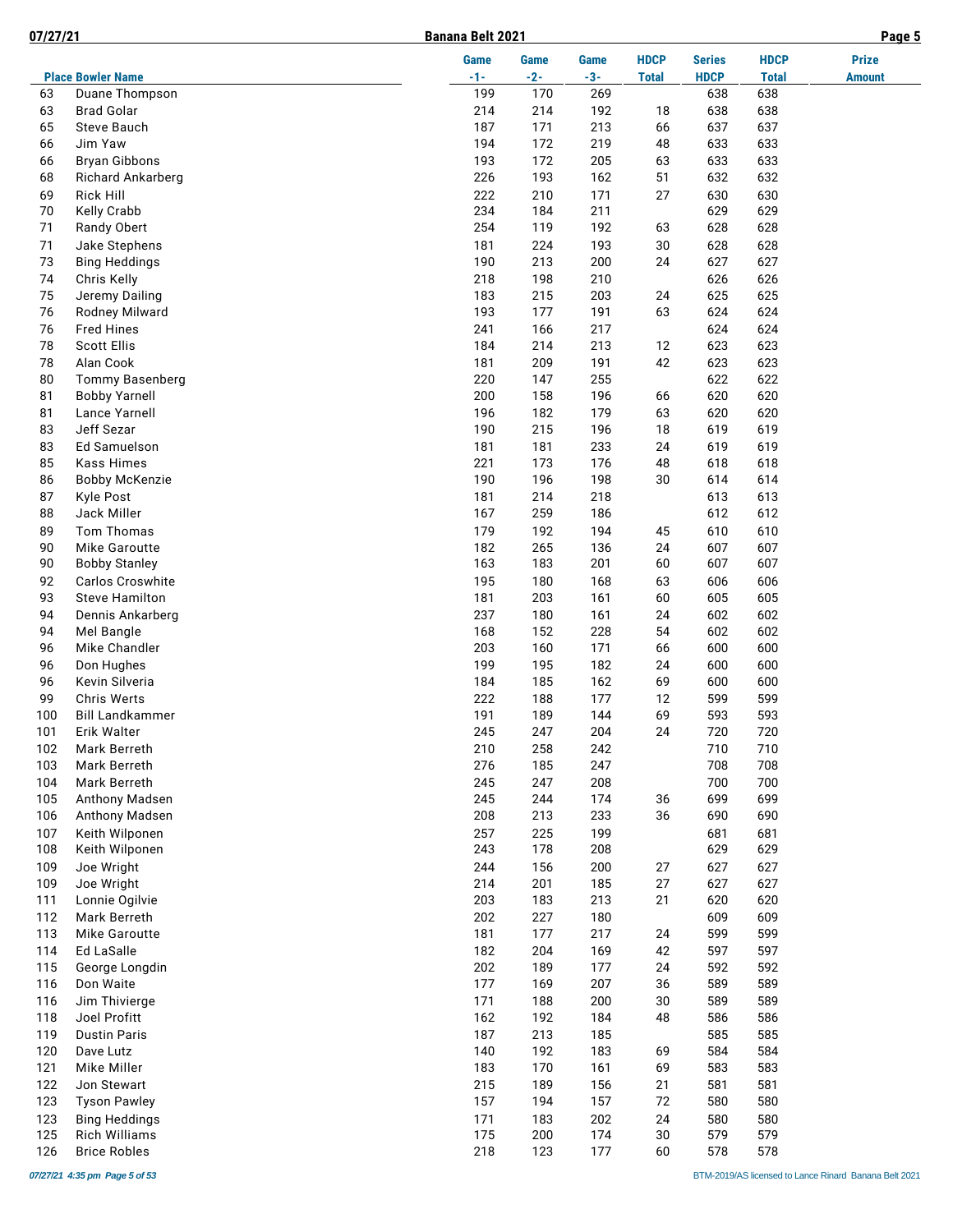| 07/27/21 |                          | Banana Belt 2021 |               |               |                      |                              |                      | Page 6                        |
|----------|--------------------------|------------------|---------------|---------------|----------------------|------------------------------|----------------------|-------------------------------|
|          | <b>Place Bowler Name</b> | Game<br>$-1-$    | Game<br>$-2-$ | Game<br>$-3-$ | <b>HDCP</b><br>Total | <b>Series</b><br><b>HDCP</b> | <b>HDCP</b><br>Total | <b>Prize</b><br><b>Amount</b> |
|          |                          |                  |               |               |                      |                              |                      |                               |
| 127      | Robbie Lashly            | 182              | 166           | 188           | 36                   | 572                          | 572                  |                               |
| 127      | Chris Small              | 141              | 205           | 193           | 33                   | 572                          | 572                  |                               |
| 129      | Dave Allen               | 211              | 201           | 123           | 30                   | 565                          | 565                  |                               |
| 130      | Jeff Blough              | 181              | 142           | 206           | 33                   | 562                          | 562                  |                               |
| 130      | <b>Bobby Hickle</b>      | 163              | 168           | 165           | 66                   | 562                          | 562                  |                               |
| 132      | Matt Craig               | 172              | 133           | 192           | 63                   | 560                          | 560                  |                               |
| 133      | Lonnie Hanson            | 165              | 159           | 169           | 66                   | 559                          | 559                  |                               |
| 134      | Jacob Mickelson          | 196              | 173           | 187           |                      | 556                          | 556                  |                               |
| 135      | Justin Bain              | 163              | 200           | 145           | 45                   | 553                          | 553                  |                               |
| 135      | Ron Skifstad             | 191              | 149           | 168           | 45                   | 553                          | 553                  |                               |
| 137      | Rick Savage              | 143              | 206           | 166           | 36                   | 551                          | 551                  |                               |
| 138      | Mike Chandler            | 136              | 182           | 166           | 66                   | 550                          | 550                  |                               |
| 139      | <b>Brian Hooper</b>      | 183              | 180           | 165           | 21                   | 549                          | 549                  |                               |
| 140      | <b>Garrett Sides</b>     | 211              | 146           | 168           | 18                   | 543                          | 543                  |                               |
| 141      | Kyle Post                | 203              | 174           | 160           |                      | 537                          | 537                  |                               |
| 142      | <b>Richard McDonald</b>  | 161              | 195           | 138           | 24                   | 518                          | 518                  |                               |
| 143      | Larry Rodriguez          | 151              | 151           | 161           | 48                   | 511                          | 511                  |                               |
| 144      | Dave Hart                | 179              | 121           | 166           | 24                   | 490                          | 490                  |                               |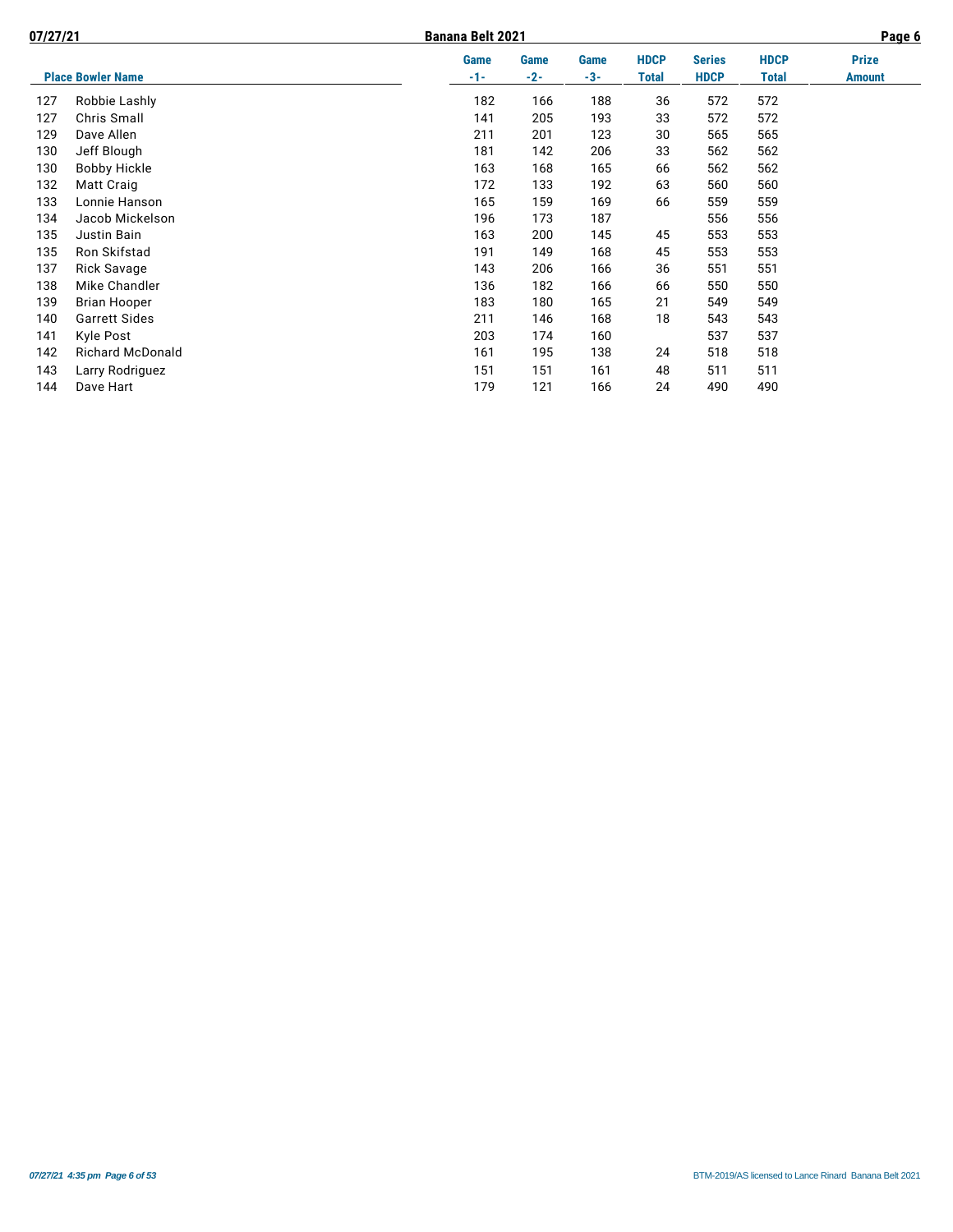# *Prize Payouts By Place Division 2: WOMA -- Scratch Result*

|                     | <b>Singles Division 2: Womens A</b>              |             |             |             |              |                                                       |
|---------------------|--------------------------------------------------|-------------|-------------|-------------|--------------|-------------------------------------------------------|
|                     |                                                  | <b>Game</b> | <b>Game</b> | <b>Game</b> | <b>Scr</b>   | <b>Prize</b>                                          |
|                     | <b>Place Bowler Name</b>                         | $-1-$       | $-2-$       | $-3-$       | <b>Total</b> | <b>Amount</b>                                         |
| $\mathbf{1}$        | Amy McDonald                                     | 191         | 229         | 244         | 664          |                                                       |
| $\overline{2}$<br>3 | Pam Rinard                                       | 237<br>227  | 205<br>256  | 213<br>169  | 655<br>652   |                                                       |
| 4                   | April McDonough<br>Jennifer McClean              | 214         | 214         | 202         | 630          |                                                       |
| 5                   | Kris Mitchell                                    | 159         | 225         | 234         | 618          |                                                       |
| 6                   | Michelle Sullivan                                | 187         | 183         | 235         | 605          |                                                       |
| 7                   | Jackie Montgomery                                | 209         | 244         | 150         | 603          |                                                       |
| 8                   | Andrea Roeder                                    | 220         | 205         | 172         | 597          |                                                       |
| 9                   | <b>Heather Sears</b>                             | 209         | 202         | 183         | 594          |                                                       |
| 10                  | Rayanna Buttenhoff                               | 191         | 213         | 186         | 590          |                                                       |
| 11                  | <b>Sharlene Palos</b>                            | 189         | 223         | 172         | 584          |                                                       |
| 12                  | <b>Sharon Bass</b>                               | 184         | 206         | 176         | 566          |                                                       |
| 13                  | Teresa Chase                                     | 195         | 168         | 201         | 564          |                                                       |
| 14                  | Cathy Moruzzi                                    | 214         | 157         | 189         | 560          |                                                       |
| 14                  | Kimberly Seifert                                 | 180         | 207         | 173         | 560          |                                                       |
| 16                  | <b>Charity Yaw</b>                               | 147         | 215         | 196         | 558          |                                                       |
| 17                  | Audra Stewart                                    | 162         | 193         | 197         | 552          |                                                       |
| 18                  | <b>Kandie Sears</b>                              | 187         | 172         | 188         | 547          |                                                       |
| 19                  | Debbie Stellyes                                  | 191         | 192         | 159         | 542          |                                                       |
| 20                  | Stephanie Luke                                   | 158         | 182         | 198         | 538          |                                                       |
| 21                  | <b>Christine Prescott</b>                        | 174         | 169         | 193         | 536          |                                                       |
| 22                  | Paula Phelps                                     | 173         | 190         | 170         | 533          |                                                       |
| 23                  | Laura O'Brien                                    | 188         | 162         | 181         | 531          |                                                       |
| 24                  | Karen Martin                                     | 152         | 148         | 230         | 530          |                                                       |
| 25                  | Karin Allen                                      | 187         | 191         | 146         | 524          |                                                       |
| 26                  | Anne Johnston                                    | 151         | 179         | 192         | 522          |                                                       |
| 27                  | Rhonda Paluh                                     | 182         | 193         | 140         | 515          |                                                       |
| 28                  | <b>Heather Hutchins</b>                          | 166         | 175         | 170         | 511          |                                                       |
| 29                  | Teresa Griffith                                  | 191         | 167         | 145         | 503          |                                                       |
| 30                  | <b>Candice Anderson</b>                          | 179         | 157         | 162         | 498          |                                                       |
| 31                  | Linda Simpson                                    | 158         | 166         | 171         | 495          |                                                       |
| 31                  | <b>Kay Burritt</b>                               | 181         | 180         | 134         | 495          |                                                       |
| 33                  | Denise Brown                                     | 146         | 160         | 184         | 490          |                                                       |
| 34                  | <b>Barb Wendt</b><br><b>Christina Hines</b>      | 157         | 134         | 195         | 486          |                                                       |
| 35<br>35            | Jackie Hasler                                    | 161<br>170  | 152<br>160  | 169<br>152  | 482<br>482   |                                                       |
| 37                  |                                                  | 122         | 181         | 177         | 480          |                                                       |
| 38                  | Judy Smith<br>Gaylene Morris                     | 157         | 184         | 137         | 478          |                                                       |
| 39                  | Linda McNamar                                    | 155         |             | 173         | 474          |                                                       |
| 40                  | Cindi Port                                       | 193         | 146<br>157  | 119         | 469          |                                                       |
| 40                  | Trudy Clark-Roeder                               | 163         | 154         | 152         | 469          |                                                       |
| 40                  | Gwen Crill                                       | 138         | 171         | 160         | 469          |                                                       |
| 43                  | Doreen McCulloch                                 | 169         | 139         | 157         | 465          |                                                       |
| 44                  | Kim Calamia-Mckee                                | 160         | 158         | 145         | 463          |                                                       |
| 45                  | Angela Omlor                                     | 132         | 153         | 171         | 456          |                                                       |
| 45                  | KJ Edmonds                                       | 165         | 144         | 147         | 456          |                                                       |
| 47                  | Stephanie Rodda                                  | 160         | 162         | 122         | 444          |                                                       |
| 47                  | Marie Randall                                    | 124         | 169         | 151         | 444          |                                                       |
| 49                  | <b>Tammy Roeder</b>                              | 140         | 156         | 140         | 436          |                                                       |
| 50                  | Bev Gluck                                        | 128         | 170         | 130         | 428          |                                                       |
| 51                  | Yvette Freeman                                   | 156         | 114         | 154         | 424          |                                                       |
| 52                  | Sherrie O'Brien                                  | 129         | 124         | 163         | 416          |                                                       |
| 53                  | Nancy Smith                                      | 147         | 108         | 154         | 409          |                                                       |
| 54                  | Jonet Shepherd                                   | 145         | 128         | 135         | 408          |                                                       |
| 55                  | Deana Chase                                      | 154         | 121         | 131         | 406          |                                                       |
| 56                  | Jay Langston                                     | 140         | 128         | 126         | 394          |                                                       |
| 57                  | <b>April Fielding</b>                            | 115         | 131         | 139         | 385          |                                                       |
| 58                  | Scotti Brown                                     | 143         | 118         | 118         | 379          |                                                       |
| 59                  | Kaitlin Doublin                                  | 120         | 123         | 102         | 345          |                                                       |
| 101                 | Pam Rinard                                       | 258         | 234         | 156         | 648          |                                                       |
| 102                 | Pam Rinard                                       | 204         | 191         | 243         | 638          |                                                       |
| 103                 | April McDonough<br>07/27/21 4:35 pm Page 7 of 53 | 247         | 201         | 182         | 630          | BTM-2019/AS licensed to Lance Rinard Banana Belt 2021 |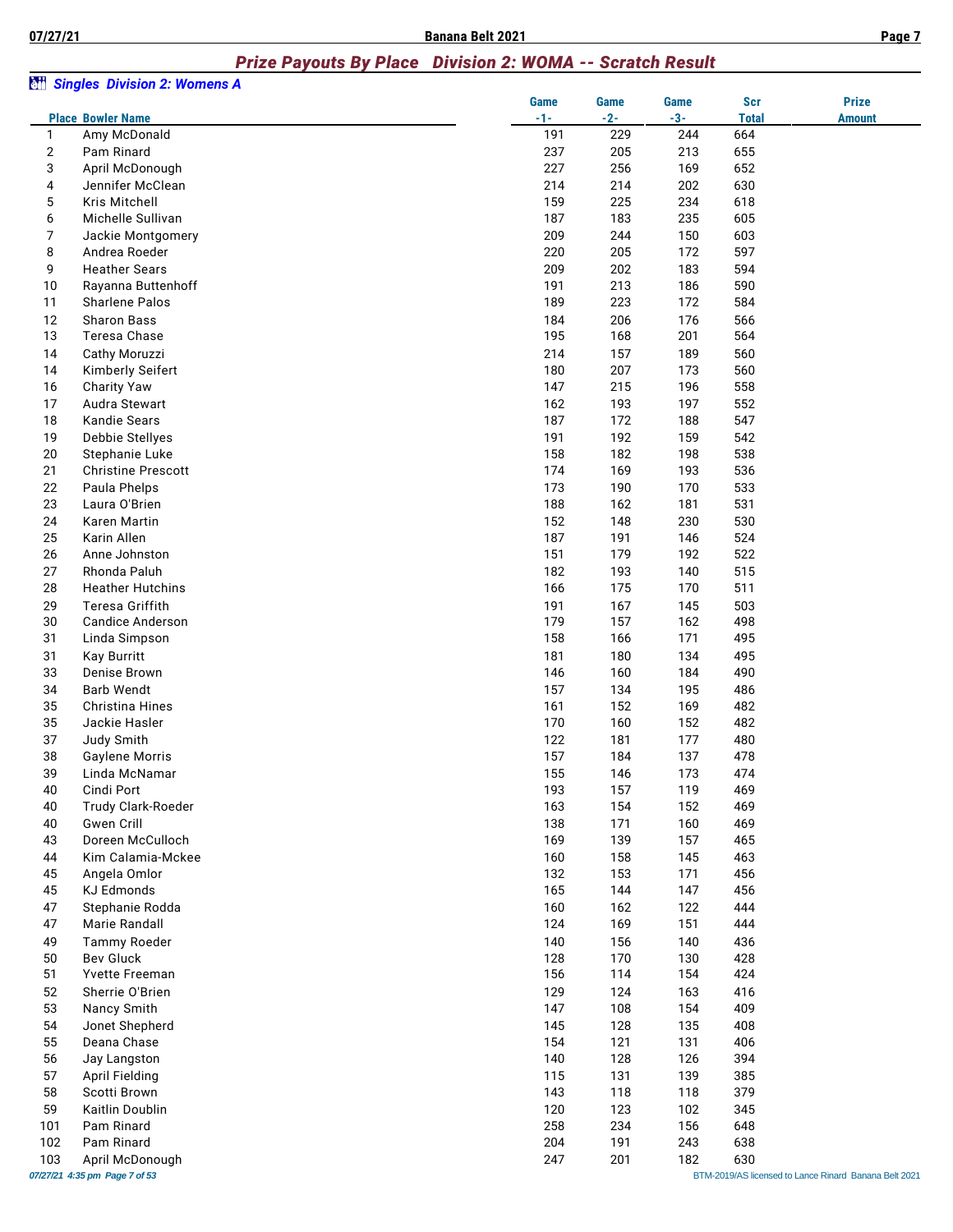| Page 8        |  |
|---------------|--|
| <b>Prize</b>  |  |
| <b>Amount</b> |  |
|               |  |
|               |  |
|               |  |
|               |  |
|               |  |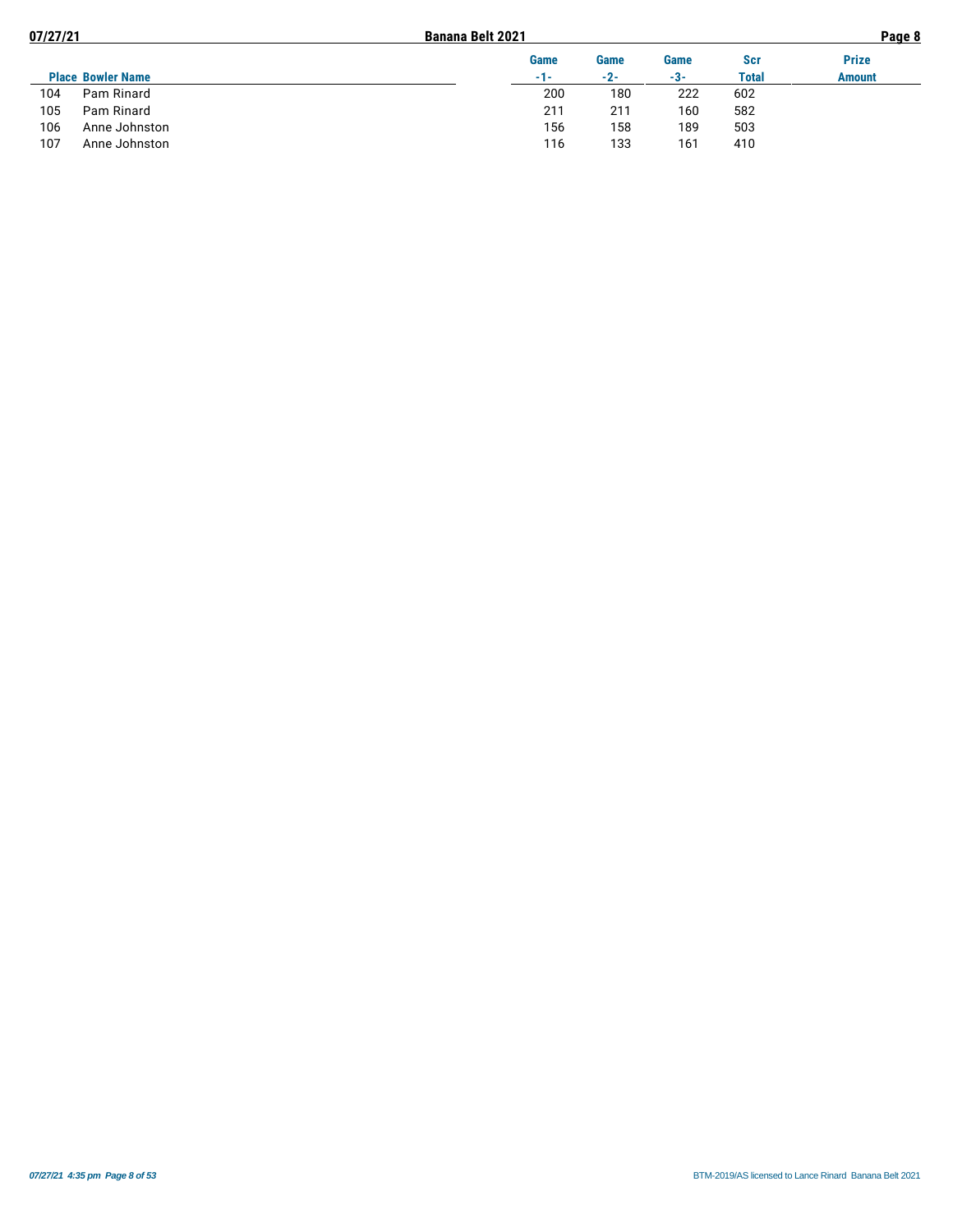#### *Prize Payouts By Place Division 2: WOMA -- Handicap Result*

| àü             | <b>Singles Division 2: Womens A</b> |               |                      |                      |                             |                              |                             |                                                       |
|----------------|-------------------------------------|---------------|----------------------|----------------------|-----------------------------|------------------------------|-----------------------------|-------------------------------------------------------|
|                | <b>Place Bowler Name</b>            | Game<br>$-1-$ | <b>Game</b><br>$-2-$ | <b>Game</b><br>$-3-$ | <b>HDCP</b><br><b>Total</b> | <b>Series</b><br><b>HDCP</b> | <b>HDCP</b><br><b>Total</b> | <b>Prize</b><br><b>Amount</b>                         |
| 1              | Pam Rinard                          | 237           | 205                  | 213                  | 84                          | 739                          | 739                         | 171.00                                                |
| $\overline{2}$ | Jackie Montgomery                   | 209           | 244                  | 150                  | 117                         | 720                          | 720                         | 146.00                                                |
| 3              | Jennifer McClean                    | 214           | 214                  | 202                  | 87                          | 717                          | 717                         | 128.00                                                |
| 4              | Kris Mitchell                       | 159           | 225                  | 234                  | 90                          | 708                          | 708                         | 115.00                                                |
| 5              | April McDonough                     | 227           | 256                  | 169                  | 48                          | 700                          | 700                         | 103.00                                                |
| 6              | <b>Heather Sears</b>                | 209           | 202                  | 183                  | 96                          | 690                          | 690                         | 93.00                                                 |
| 7              | <b>Sharon Bass</b>                  | 184           | 206                  | 176                  | 123                         | 689                          | 689                         | 82.00                                                 |
| 8              | Teresa Chase<br>Karin Allen         | 195<br>187    | 168<br>191           | 201<br>146           | 123<br>156                  | 687<br>680                   | 687<br>680                  | 72.00<br>57.50                                        |
| 9<br>9         | Sharlene Palos                      | 189           | 223                  | 172                  | 96                          | 680                          | 680                         | 57.50                                                 |
| 11             | Amy McDonald                        | 191           | 229                  | 244                  | 12                          | 676                          | 676                         | 43.00                                                 |
| 12             | Michelle Sullivan                   | 187           | 183                  | 235                  | 69                          | 674                          | 674                         |                                                       |
| 13             | Cathy Moruzzi                       | 214           | 157                  | 189                  | 111                         | 671                          | 671                         |                                                       |
| 14             | <b>Charity Yaw</b>                  | 147           | 215                  | 196                  | 108                         | 666                          | 666                         |                                                       |
| 14             | Anne Johnston                       | 151           | 179                  | 192                  | 144                         | 666                          | 666                         |                                                       |
| 16             | Rayanna Buttenhoff                  | 191           | 213                  | 186                  | 72                          | 662                          | 662                         |                                                       |
| 16             | Karen Martin                        | 152           | 148                  | 230                  | 132                         | 662                          | 662                         |                                                       |
| 18             | Debbie Stellyes                     | 191           | 192                  | 159                  | 117                         | 659                          | 659                         |                                                       |
| 19             | <b>Kandie Sears</b>                 | 187           | 172                  | 188                  | 111                         | 658                          | 658                         |                                                       |
| 20             | Audra Stewart                       | 162           | 193                  | 197                  | 96                          | 648                          | 648                         |                                                       |
| 21             | Rhonda Paluh                        | 182           | 193                  | 140                  | 120                         | 635                          | 635                         |                                                       |
| 21             | Kimberly Seifert                    | 180           | 207                  | 173                  | 75                          | 635                          | 635                         |                                                       |
| 23             | Jackie Hasler                       | 170           | 160                  | 152                  | 150                         | 632                          | 632                         |                                                       |
| 24             | <b>Gaylene Morris</b>               | 157           | 184                  | 137                  | 153                         | 631                          | 631                         |                                                       |
| 25<br>25       | Laura O'Brien<br>Andrea Roeder      | 188<br>220    | 162<br>205           | 181<br>172           | 93<br>27                    | 624<br>624                   | 624<br>624                  |                                                       |
| 27             | Christina Hines                     | 161           | 152                  | 169                  | 138                         | 620                          | 620                         |                                                       |
| 28             | Linda McNamar                       | 155           | 146                  | 173                  | 144                         | 618                          | 618                         |                                                       |
| 29             | Judy Smith                          | 122           | 181                  | 177                  | 135                         | 615                          | 615                         |                                                       |
| 30             | <b>Heather Hutchins</b>             | 166           | 175                  | 170                  | 102                         | 613                          | 613                         |                                                       |
| 31             | <b>Christine Prescott</b>           | 174           | 169                  | 193                  | 69                          | 605                          | 605                         |                                                       |
| 32             | Stephanie Luke                      | 158           | 182                  | 198                  | 66                          | 604                          | 604                         |                                                       |
| 33             | <b>KJ Edmonds</b>                   | 165           | 144                  | 147                  | 144                         | 600                          | 600                         |                                                       |
| 34             | Kim Calamia-Mckee                   | 160           | 158                  | 145                  | 135                         | 598                          | 598                         |                                                       |
| 35             | <b>Candice Anderson</b>             | 179           | 157                  | 162                  | 99                          | 597                          | 597                         |                                                       |
| 36             | Angela Omlor                        | 132           | 153                  | 171                  | 138                         | 594                          | 594                         |                                                       |
| 36             | Marie Randall                       | 124           | 169                  | 151                  | 150                         | 594                          | 594                         |                                                       |
| 36             | <b>Barb Wendt</b>                   | 157           | 134                  | 195                  | 108                         | 594                          | 594                         |                                                       |
| 39             | Cindi Port                          | 193           | 157                  | 119                  | 123                         | 592                          | 592                         |                                                       |
| 40<br>41       | Trudy Clark-Roeder<br>Denise Brown  | 163<br>146    | 154<br>160           | 152<br>184           | 120<br>96                   | 589<br>586                   | 589<br>586                  |                                                       |
| 42             | <b>Bev Gluck</b>                    | 128           | 170                  | 130                  | 156                         | 584                          | 584                         |                                                       |
| 43             | <b>Tammy Roeder</b>                 | 140           | 156                  | 140                  | 147                         | 583                          | 583                         |                                                       |
| 44             | Linda Simpson                       | 158           | 166                  | 171                  | 84                          | 579                          | 579                         |                                                       |
| 45             | Gwen Crill                          | 138           | 171                  | 160                  | 108                         | 577                          | 577                         |                                                       |
| 46             | Teresa Griffith                     | 191           | 167                  | 145                  | 72                          | 575                          | 575                         |                                                       |
| 47             | Doreen McCulloch                    | 169           | 139                  | 157                  | 108                         | 573                          | 573                         |                                                       |
| 48             | Sherrie O'Brien                     | 129           | 124                  | 163                  | 156                         | 572                          | 572                         |                                                       |
| 49             | <b>Yvette Freeman</b>               | 156           | 114                  | 154                  | 144                         | 568                          | 568                         |                                                       |
| 50             | Paula Phelps                        | 173           | 190                  | 170                  | 33                          | 566                          | 566                         |                                                       |
| 51             | <b>Kay Burritt</b>                  | 181           | 180                  | 134                  | 69                          | 564                          | 564                         |                                                       |
| 52             | Deana Chase                         | 154           | 121                  | 131                  | 144                         | 550                          | 550                         |                                                       |
| 53             | Jonet Shepherd                      | 145           | 128                  | 135                  | 141                         | 549                          | 549                         |                                                       |
| 54             | Nancy Smith                         | 147           | 108                  | 154                  | 132                         | 541                          | 541                         |                                                       |
| 55<br>56       | Stephanie Rodda<br>Scotti Brown     | 160<br>143    | 162<br>118           | 122<br>118           | 93<br>153                   | 537<br>532                   | 537<br>532                  |                                                       |
| 57             | <b>April Fielding</b>               | 115           | 131                  | 139                  | 120                         | 505                          | 505                         |                                                       |
| 58             | Jay Langston                        | 140           | 128                  | 126                  | 105                         | 499                          | 499                         |                                                       |
| 59             | Kaitlin Doublin                     | 120           | 123                  | 102                  |                             | 345                          | 345                         |                                                       |
| 101            | Pam Rinard                          | 258           | 234                  | 156                  | 84                          | 732                          | 732                         |                                                       |
| 102            | Pam Rinard                          | 204           | 191                  | 243                  | 84                          | 722                          | 722                         |                                                       |
| 103            | Pam Rinard                          | 200           | 180                  | 222                  | 84                          | 686                          | 686                         |                                                       |
|                | 07/27/21 4:35 pm Page 9 of 53       |               |                      |                      |                             |                              |                             | BTM-2019/AS licensed to Lance Rinard Banana Belt 2021 |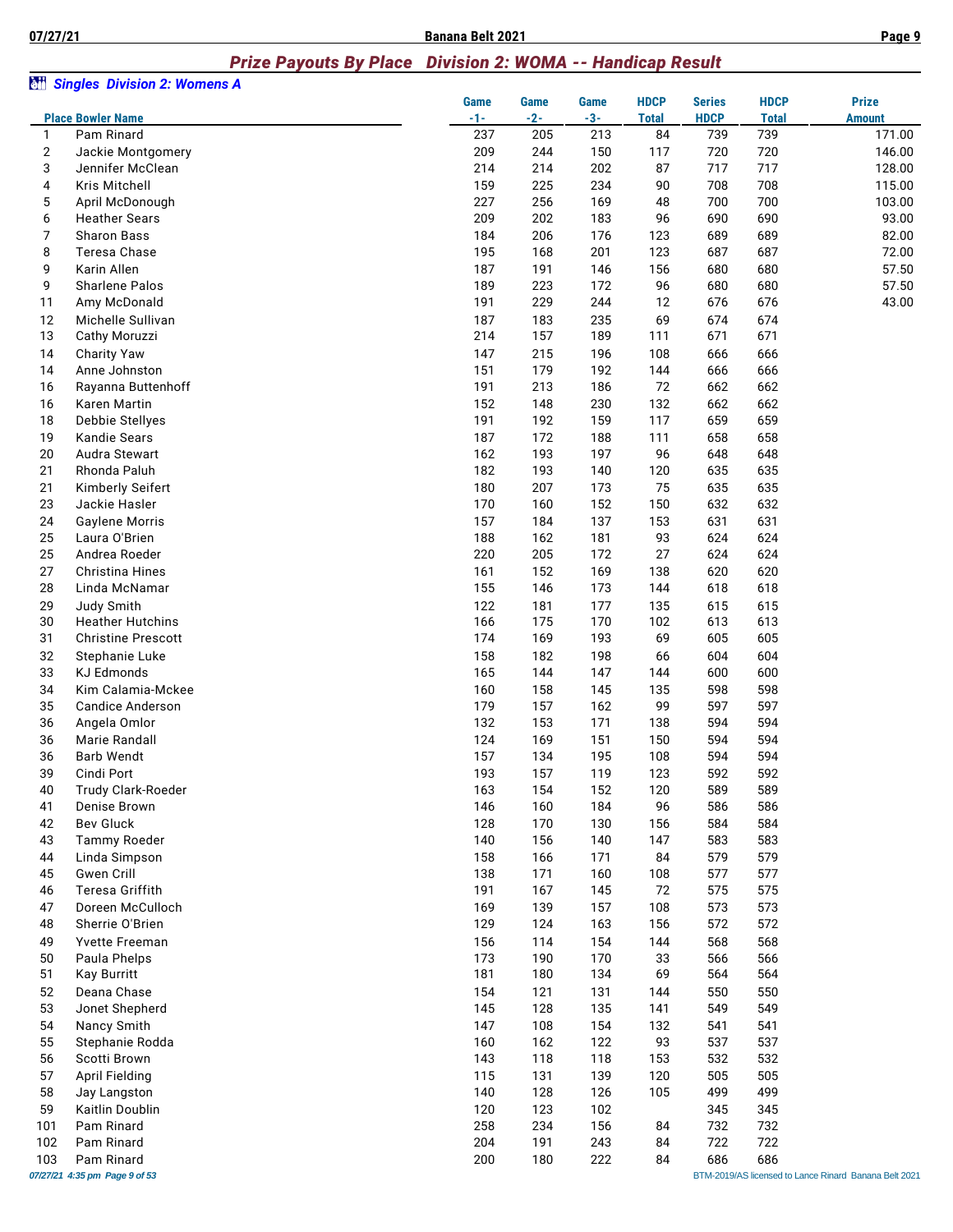| 07/27/21 |                          | <b>Banana Belt 2021</b> |       |       |              |               | Page 10     |               |  |  |
|----------|--------------------------|-------------------------|-------|-------|--------------|---------------|-------------|---------------|--|--|
|          |                          | Game                    | Game  | Game  | <b>HDCP</b>  | <b>Series</b> | <b>HDCP</b> | <b>Prize</b>  |  |  |
|          | <b>Place Bowler Name</b> | -1-                     | $-2-$ | $-3-$ | <b>Total</b> | <b>HDCP</b>   | Total       | <b>Amount</b> |  |  |
| 104      | April McDonough          | 247                     | 201   | 182   | 48           | 678           | 678         |               |  |  |
| 105      | Pam Rinard               | 211                     | 211   | 160   | 84           | 666           | 666         |               |  |  |
| 106      | Anne Johnston            | 156                     | 158   | 189   | 144          | 647           | 647         |               |  |  |
| 107      | Anne Johnston            | 116                     | 133   | 161   | 144          | 554           | 554         |               |  |  |
|          |                          |                         |       |       |              |               |             |               |  |  |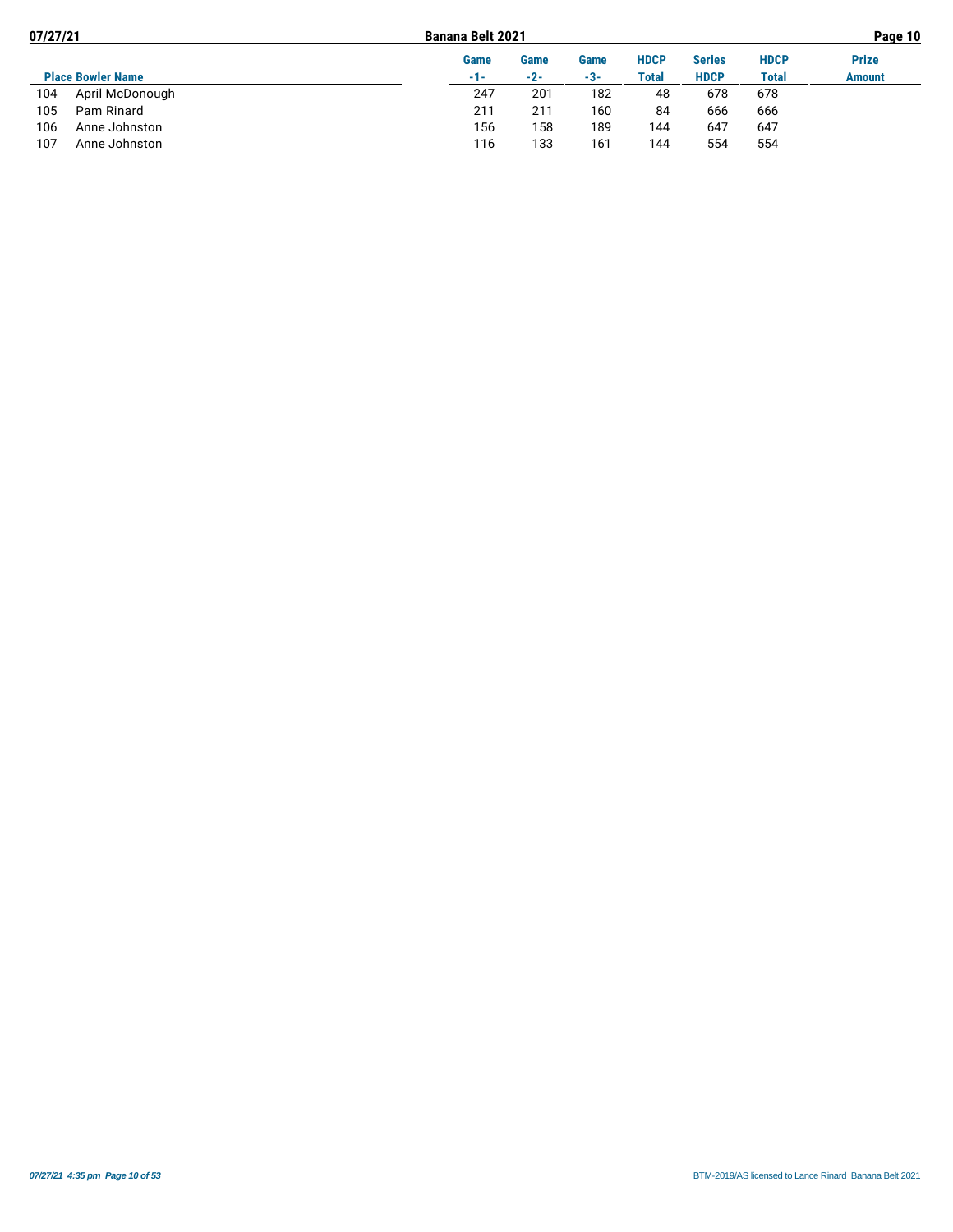#### *Prize Payouts By Place Division 3: MEN B -- Scratch Result*

| àü             | <b>Singles Division 3: Mens B</b>                   |                      |                      |                      |                            |                                                       |
|----------------|-----------------------------------------------------|----------------------|----------------------|----------------------|----------------------------|-------------------------------------------------------|
|                | <b>Place Bowler Name</b>                            | <b>Game</b><br>$-1-$ | <b>Game</b><br>$-2-$ | <b>Game</b><br>$-3-$ | <b>Scr</b><br><b>Total</b> | <b>Prize</b><br><b>Amount</b>                         |
| $\mathbf{1}$   | Mark Jones                                          | 224                  | 221                  | 248                  | 693                        |                                                       |
| $\overline{2}$ | James Milan                                         | 216                  | 266                  | 207                  | 689                        |                                                       |
| 3              | <b>Chuck Palmer</b>                                 | 238                  | 210                  | 215                  | 663                        |                                                       |
| 4              | Jerry Nielan                                        | 257                  | 181                  | 214                  | 652                        |                                                       |
| 5              | <b>Terry Schmidt</b>                                | 210                  | 221                  | 204                  | 635                        |                                                       |
| 6<br>7         | Joey Storer                                         | 218<br>211           | 202<br>216           | 214<br>203           | 634<br>630                 |                                                       |
| 8              | Larry Curry<br><b>Shane Harris</b>                  | 224                  | 219                  | 185                  | 628                        |                                                       |
| 9              | Phil O'Neill                                        | 202                  | 247                  | 173                  | 622                        |                                                       |
| 10             | <b>Bob Grubb</b>                                    | 223                  | 207                  | 191                  | 621                        |                                                       |
| 11             | Cory Walter                                         | 204                  | 203                  | 211                  | 618                        |                                                       |
| 12             | <b>Grant Hudson</b>                                 | 253                  | 169                  | 194                  | 616                        |                                                       |
| 13             | Hal Chamberlain                                     | 218                  | 226                  | 168                  | 612                        |                                                       |
| 13             | Johnathon Johnson                                   | 166                  | 213                  | 233                  | 612                        |                                                       |
| 13             | Don McLaughlin                                      | 213                  | 231                  | 168                  | 612                        |                                                       |
| 16             | <b>Heath Bradford</b>                               | 202                  | 204                  | 200                  | 606                        |                                                       |
| 17             | Dan Fernandez                                       | 183                  | 201                  | 220                  | 604                        |                                                       |
| 18             | Joseph Walter                                       | 214                  | 195                  | 190                  | 599                        |                                                       |
| 19             | <b>Todd Hensen</b>                                  | 190                  | 247                  | 159                  | 596                        |                                                       |
| 20             | Jeff Warner                                         | 213                  | 192                  | 187                  | 592                        |                                                       |
| 21             | Mike Laine<br>Jim Hail                              | 213<br>228           | 192                  | 182<br>156           | 587<br>585                 |                                                       |
| 22<br>22       | Bob McNamar                                         | 232                  | 201<br>164           | 189                  | 585                        |                                                       |
| 24             | <b>Wayne Coates</b>                                 | 187                  | 185                  | 210                  | 582                        |                                                       |
| 25             | Nathan Clark                                        | 155                  | 191                  | 232                  | 578                        |                                                       |
| 25             | Larry Paulson                                       | 179                  | 209                  | 190                  | 578                        |                                                       |
| 27             | Ken Thompson                                        | 191                  | 183                  | 202                  | 576                        |                                                       |
| 28             | Eric Kelly                                          | 223                  | 144                  | 206                  | 573                        |                                                       |
| 29             | Dave Roberts                                        | 171                  | 178                  | 220                  | 569                        |                                                       |
| 30             | David Thompson                                      | 204                  | 211                  | 151                  | 566                        |                                                       |
| 31             | <b>Barry Fitzgerald</b>                             | 203                  | 202                  | 160                  | 565                        |                                                       |
| 32             | Justin Smith                                        | 180                  | 227                  | 156                  | 563                        |                                                       |
| 33             | Rob Mainwaring                                      | 179                  | 200                  | 182                  | 561                        |                                                       |
| 33             | <b>Quincy Peace</b>                                 | 168                  | 204                  | 189                  | 561                        |                                                       |
| 35             | Gene Duncan                                         | 159                  | 154                  | 247                  | 560                        |                                                       |
| 36<br>37       | Steve Smith<br>Robert Kite                          | 207<br>169           | 169<br>157           | 175<br>224           | 551<br>550                 |                                                       |
| 38             | <b>Bill Johnston</b>                                | 183                  | 164                  | 200                  | 547                        |                                                       |
| 39             | <b>Robert Conwell</b>                               | 179                  | 204                  | 163                  | 546                        |                                                       |
| 39             | Anthony Simmons                                     | 174                  | 183                  | 189                  | 546                        |                                                       |
| 41             | Monte Smith                                         | 195                  | 203                  | 145                  | 543                        |                                                       |
| 42             | <b>Steve Yarnell</b>                                | 143                  | 200                  | 199                  | 542                        |                                                       |
| 43             | <b>Bob Chance</b>                                   | 179                  | 166                  | 191                  | 536                        |                                                       |
| 44             | <b>Billy Yaw</b>                                    | 187                  | 169                  | 179                  | 535                        |                                                       |
| 45             | John Bender III                                     | 181                  | 180                  | 173                  | 534                        |                                                       |
| 46             | Keith Olson                                         | 162                  | 198                  | 171                  | 531                        |                                                       |
| 46             | Jason Sullivan                                      | 179                  | 154                  | 198                  | 531                        |                                                       |
| 48             | <b>Duane Morris</b>                                 | 201                  | 157                  | 170                  | 528                        |                                                       |
| 48<br>48       | <b>Gene McCully</b>                                 | 200<br>176           | 138<br>191           | 190<br>161           | 528<br>528                 |                                                       |
| 51             | DJ Heeney<br>John Bender Jr                         | 209                  | 161                  | 157                  | 527                        |                                                       |
| 52             | Kevin Kalmbach                                      | 146                  | 206                  | 173                  | 525                        |                                                       |
| 53             | Ed Plemel                                           | 158                  | 164                  | 201                  | 523                        |                                                       |
| 53             | Mike Scholl                                         | 180                  | 171                  | 172                  | 523                        |                                                       |
| 55             | George Hansen                                       | 164                  | 188                  | 168                  | 520                        |                                                       |
| 56             | Sean Laddrout                                       | 193                  | 164                  | 162                  | 519                        |                                                       |
| 57             | Wayne Stockwell                                     | 185                  | 128                  | 205                  | 518                        |                                                       |
| 58             | T.J. Quackenbush                                    | 140                  | 180                  | 197                  | 517                        |                                                       |
| 59             | Robert Seipp                                        | 166                  | 200                  | 150                  | 516                        |                                                       |
| 59             | <b>Bill Miller</b>                                  | 191                  | 133                  | 192                  | 516                        |                                                       |
| 61             | John Evans                                          | 100                  | 215                  | 200                  | 515                        |                                                       |
| 62             | Lyall Kindlespire<br>07/27/21 4:35 pm Page 11 of 53 | 172                  | 174                  | 165                  | 511                        | BTM-2019/AS licensed to Lance Rinard Banana Belt 2021 |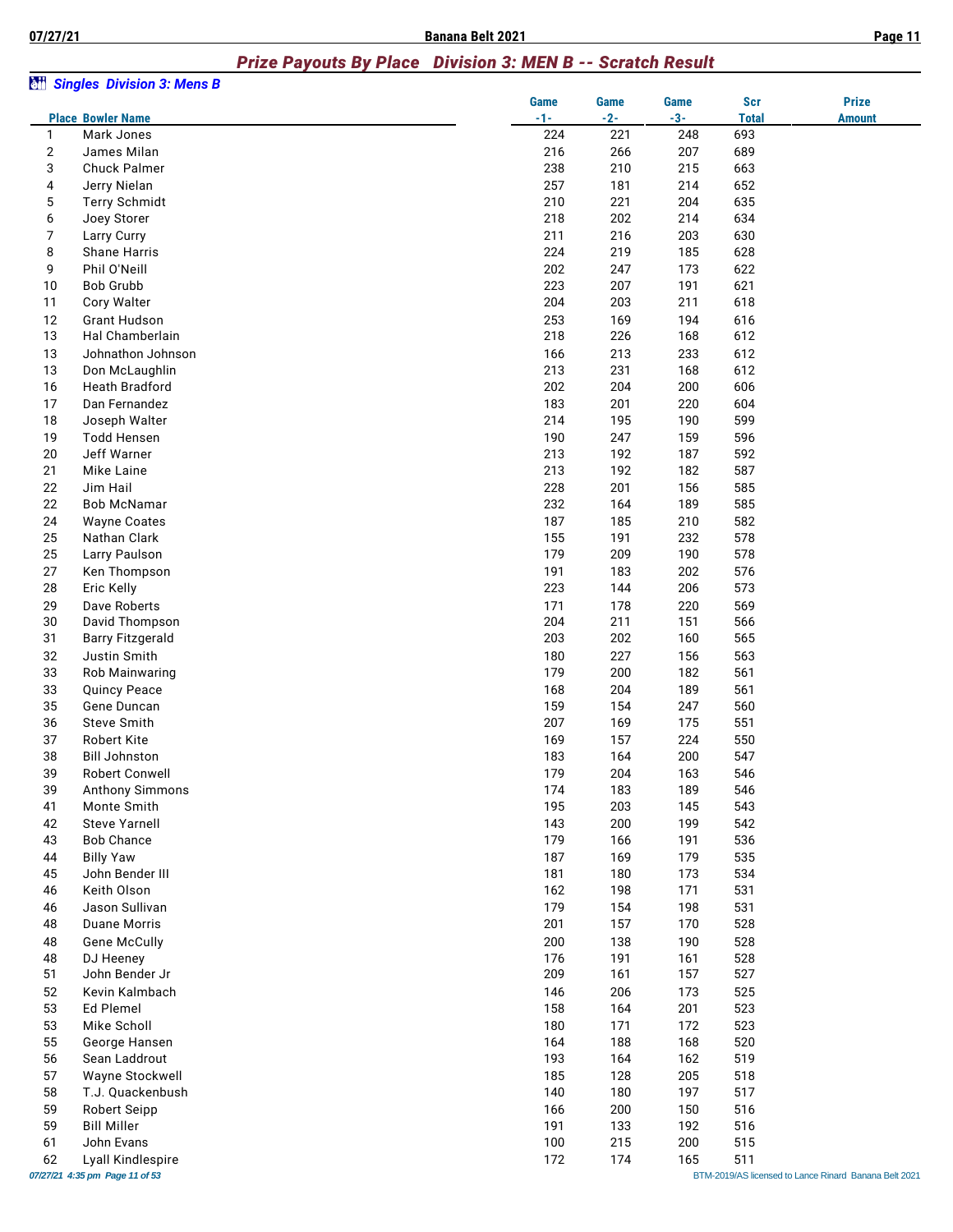|--|

| п<br>ad | ۱ρ |  |
|---------|----|--|
|         |    |  |

|            |                                      | <b>Game</b> | <b>Game</b> | <b>Game</b> | <b>Scr</b>   | <b>Prize</b>  |
|------------|--------------------------------------|-------------|-------------|-------------|--------------|---------------|
|            | <b>Place Bowler Name</b>             | $-1-$       | $-2-$       | $-3-$       | <b>Total</b> | <b>Amount</b> |
| 63         | Chris Dunn                           | 160         | 212         | 137         | 509          |               |
| 64<br>65   | Sean O'Conner<br><b>Chris Meyers</b> | 167<br>171  | 182<br>146  | 159<br>187  | 508<br>504   |               |
| 65         | <b>Bob Samuels</b>                   | 159         | 176         | 169         | 504          |               |
| 67         | Joe Horst                            | 174         | 171         | 156         | 501          |               |
| 67         | <b>Dennis Reeves</b>                 | 173         | 166         | 162         | 501          |               |
| 69         | Shawn Shaw                           | 116         | 167         | 215         | 498          |               |
| 70         | <b>Bobby Taylor</b>                  | 160         | 141         | 195         | 496          |               |
| 71         | isiah Ellenwood                      | 144         | 153         | 198         | 495          |               |
| 72         | Dennis Little                        | 172         | 150         | 172         | 494          |               |
| 72         | Jeremy Hutchinson                    | 153         | 186         | 155         | 494          |               |
| 74         | <b>Matt Hudgins</b>                  | 200         | 146         | 147         | 493          |               |
| 75         | Lloyd McRae                          | 142         | 164         | 181         | 487          |               |
| 75         | Jake Lager                           | 143         | 185         | 159         | 487          |               |
| 75         | Jerry Fischer                        | 170         | 156         | 161         | 487          |               |
| 78         | Nick Schack                          | 149         | 156         | 180         | 485          |               |
| 79         | Randy Fischer                        | 135         | 189         | 160         | 484          |               |
| 79         | Dave Anderson                        | 146         | 193         | 145         | 484          |               |
| 81         | Danny Brown                          | 185         | 138         | 160         | 483          |               |
| 81         | Dean Linscott                        | 162         | 130         | 191         | 483          |               |
| 83         | Lane Pilant                          | 153         | 141         | 187         | 481          |               |
| 83         | Mike O'Brien                         | 160         | 171         | 150         | 481          |               |
| 85         | <b>Bill Gluck</b>                    | 182         | 135         | 162         | 479          |               |
| 86         | Emmit Taylor Jr                      | 162         | 179         | 136         | 477          |               |
| 87         | Gary Kalmbach                        | 136         | 138         | 201         | 475          |               |
| 88         | Kenneth Magoon                       | 146         | 166         | 162         | 474          |               |
| 89         | Jeremy Hutchins                      | 136         | 170         | 166         | 472          |               |
| 90         | Ron Kegley                           | 145         | 178         | 148         | 471          |               |
| 91         | Jack Bass                            | 166         | 173         | 127         | 466          |               |
| 92<br>93   | Fred Zamora                          | 133<br>150  | 190<br>177  | 141<br>135  | 464<br>462   |               |
| 94         | Jody Gunter<br>Darrell Olson         | 140         | 163         | 158         | 461          |               |
| 95         | Jerry Van Guilder                    | 157         | 160         | 142         | 459          |               |
| 96         | Gerry Devorak                        | 155         | 152         | 149         | 456          |               |
| 97         | Rod Milward                          | 127         | 170         | 157         | 454          |               |
| 98         | Clay Prall                           | 140         | 155         | 158         | 453          |               |
| 99         | Ben Hasler                           | 168         | 138         | 145         | 451          |               |
| 100        | <b>Bill Mayfield</b>                 | 123         | 174         | 153         | 450          |               |
| 101        | James Milan                          | 156         | 239         | 182         | 577          |               |
| 102        | Joseph Walter                        | 233         | 212         | 131         | 576          |               |
| 103        | Cory Walter                          | 167         | 196         | 202         | 565          |               |
| 104        | Mike Laine                           | 176         | 169         | 147         | 492          |               |
| 104        | Mike Laine                           | 174         | 160         | 158         | 492          |               |
| 106        | Doug Watts                           | 129         | 158         | 160         | 447          |               |
| 107        | Duane West                           | 127         | 142         | 174         | 443          |               |
| 108        | Floyd Johnson                        | 147         | 154         | 141         | 442          |               |
| 109        | Dustin Chase                         | 159         | 135         | 146         | 440          |               |
| 110        | Dennis Rexroad                       | 138         | 175         | 123         | 436          |               |
| 111        | <b>Robert Davis</b>                  | 143         | 144         | 148         | 435          |               |
| 111        | Jared Bain                           | 124         | 154         | 157         | 435          |               |
| 111        | John Corral                          | 141         | 170         | 124         | 435          |               |
| 114        | <b>Tyler Ciarlo</b>                  | 147         | 133         | 153         | 433          |               |
| 115        | Joey Jones                           | 139         | 129         | 162         | 430          |               |
| 116        | Michael Pilant                       | 153         | 144         | 131         | 428          |               |
| 117        | Tim Roeder                           | 137         | 144         | 140         | 421          |               |
| 117        | Michael Crews Jr                     | 160         | 107         | 154         | 421          |               |
| 119<br>120 | Manuel Hickle<br>George Van Cleave   | 119<br>143  | 157<br>111  | 143<br>163  | 419<br>417   |               |
| 121        | <b>Bryon Olander</b>                 | 154         | 146         | 116         | 416          |               |
| 122        | Adam Leone                           | 143         | 148         | 121         | 412          |               |
| 123        | Jason Hurley                         | 156         | 153         | 99          | 408          |               |
| 124        | <b>Gary Elliott</b>                  | 127         | 153         | 127         | 407          |               |
| 125        | Steve Lightbody                      | 171         | 111         | 117         | 399          |               |
| 126        | Darryl Hillbrand                     | 113         | 111         | 156         | 380          |               |
|            |                                      |             |             |             |              |               |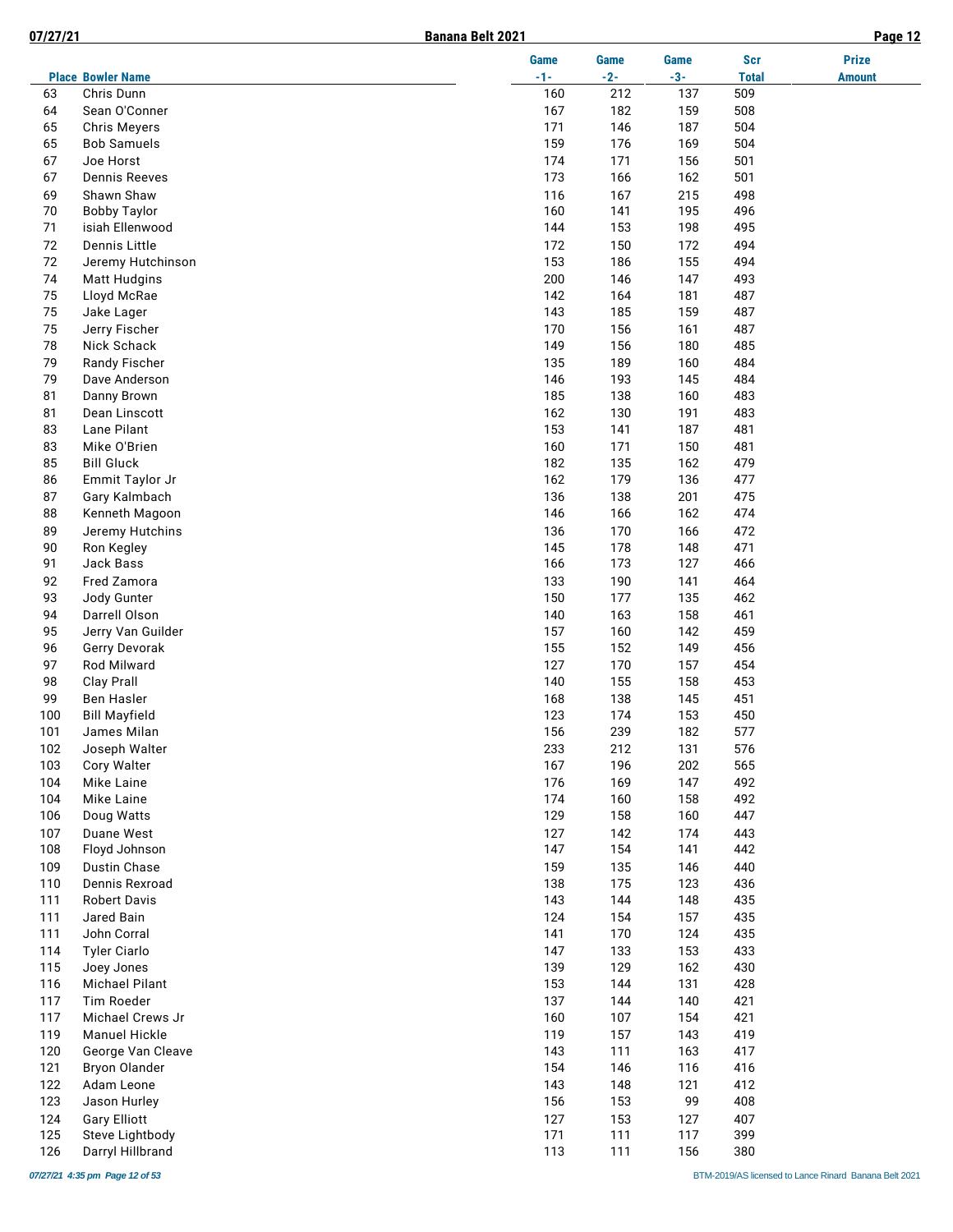| 07/27/21 |                          |             | Page 13 |             |              |               |
|----------|--------------------------|-------------|---------|-------------|--------------|---------------|
|          |                          | <b>Game</b> | Game    | <b>Game</b> | <b>Scr</b>   | <b>Prize</b>  |
|          | <b>Place Bowler Name</b> | $-1-$       | $-2-$   | -3-         | <b>Total</b> | <b>Amount</b> |
| 127      | Morgan Pilant            | 122         | 134     | 120         | 376          |               |
| 128      | <b>Mark Patrick</b>      | 128         | 146     | 94          | 368          |               |
| 129      | Chase Hart               | 125         | 135     | 104         | 364          |               |
| 129      | Ben Lobb                 | 97          | 120     | 147         | 364          |               |
| 131      | Zach Taylor              | 116         | 113     | 133         | 362          |               |
| 132      | Michael Whitmore         | 119         | 113     | 127         | 359          |               |
| 133      | John Plasencia           | 121         | 106     | 112         | 339          |               |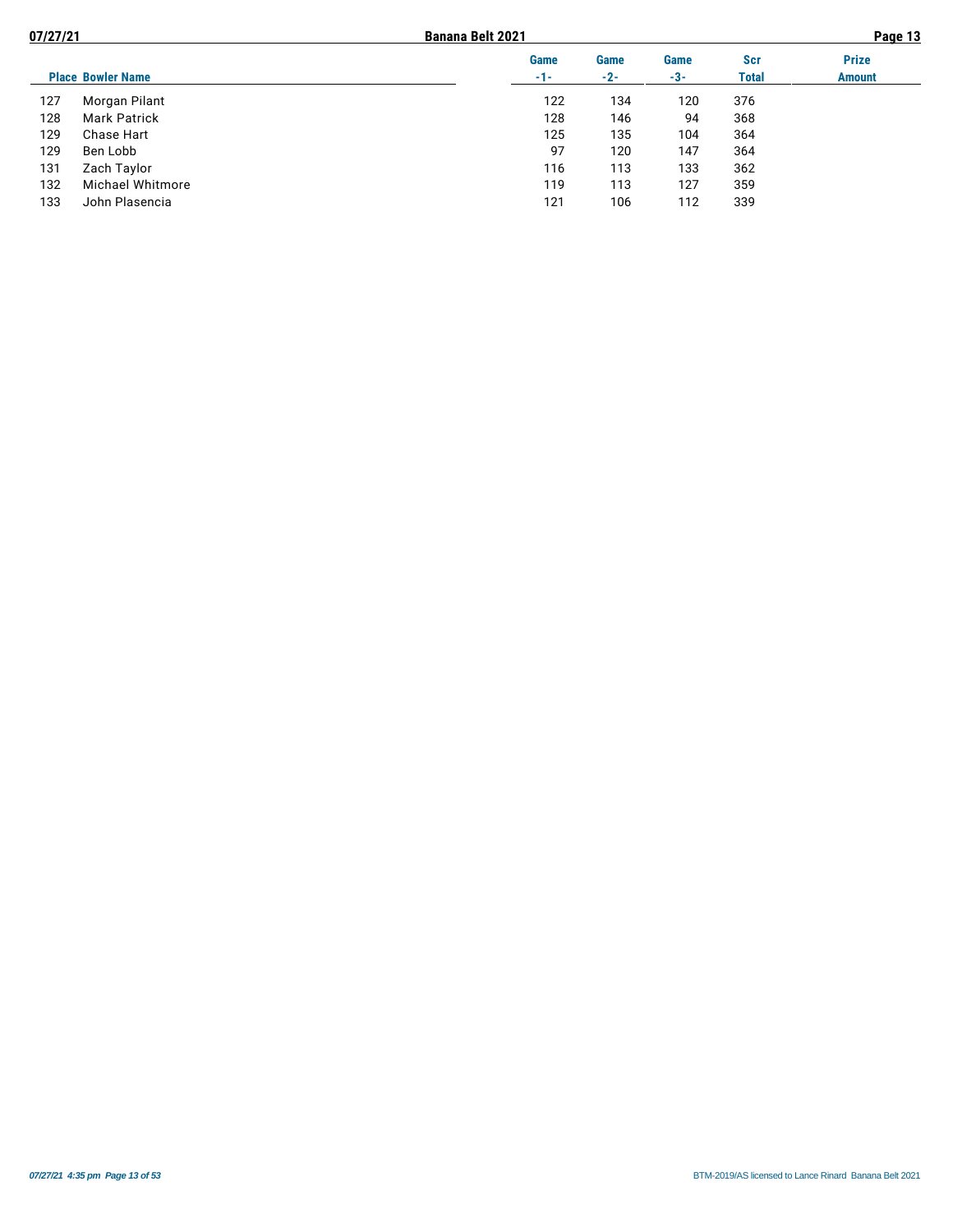#### *Prize Payouts By Place Division 3: MEN B -- Handicap Result*

| àü                | <b>Singles Division 3: Mens B</b>  |            |             |             |              |               |              |                                                       |
|-------------------|------------------------------------|------------|-------------|-------------|--------------|---------------|--------------|-------------------------------------------------------|
|                   |                                    | Game       | <b>Game</b> | <b>Game</b> | <b>HDCP</b>  | <b>Series</b> | <b>HDCP</b>  | <b>Prize</b>                                          |
|                   | <b>Place Bowler Name</b>           | $-1-$      | $-2-$       | $-3-$       | <b>Total</b> | <b>HDCP</b>   | <b>Total</b> | <b>Amount</b>                                         |
| 1                 | Mark Jones                         | 224        | 221         | 248         | 72           | 765           | 765          | 230.00                                                |
| $\mathbf{2}$<br>3 | James Milan<br><b>Chuck Palmer</b> | 216<br>238 | 266<br>210  | 207<br>215  | 75<br>99     | 764<br>762    | 764<br>762   | 188.00<br>166.00                                      |
| 4                 | Jerry Nielan                       | 257        | 181         | 214         | 96           | 748           | 748          | 152.00                                                |
| 5                 | <b>Terry Schmidt</b>               | 210        | 221         | 204         | 108          | 743           | 743          | 141.00                                                |
| 6                 | Nathan Clark                       | 155        | 191         | 232         | 159          | 737           | 737          | 131.00                                                |
| 7                 | <b>Heath Bradford</b>              | 202        | 204         | 200         | 129          | 735           | 735          | 124.00                                                |
| 8                 | Joseph Walter                      | 214        | 195         | 190         | 126          | 725           | 725          | 117.00                                                |
| 9                 | Shane Harris                       | 224        | 219         | 185         | 96           | 724           | 724          | 110.00                                                |
| 10                | <b>Bob Grubb</b>                   | 223        | 207         | 191         | 96           | 717           | 717          | 103.00                                                |
| 11                | Joey Storer                        | 218        | 202         | 214         | 81           | 715           | 715          | 80.00                                                 |
| 12                | <b>Wayne Coates</b>                | 187        | 185         | 210         | 132          | 714           | 714          | 76.00                                                 |
| 13                | Bob McNamar                        | 232        | 164         | 189         | 126          | 711           | 711          | 72.00                                                 |
| 14                | Justin Smith                       | 180        | 227         | 156         | 144          | 707           | 707          | 68.00                                                 |
| 15                | Larry Curry                        | 211        | 216         | 203         | 75           | 705           | 705          | 64.00                                                 |
| 16                | Mike Laine                         | 213        | 192         | 182         | 114          | 701           | 701          | 60.00                                                 |
| 17                | <b>Grant Hudson</b>                | 253        | 169         | 194         | 84           | 700           | 700          | 56.00                                                 |
| 18                | Phil O'Neill                       | 202        | 247         | 173         | 75           | 697           | 697          | 51.00                                                 |
| 19                | Hal Chamberlain                    | 218        | 226         | 168         | 84           | 696           | 696          | 45.00                                                 |
| 19                | Johnathon Johnson                  | 166        | 213         | 233         | 84           | 696           | 696          | 45.00                                                 |
| 21                | <b>Bill Johnston</b>               | 183        | 164         | 200         | 147          | 694           | 694          | 39.00                                                 |
| 22                | Cory Walter                        | 204        | 203         | 211         | 75           | 693           | 693          | 17.50                                                 |
| 22                | Don McLaughlin                     | 213        | 231         | 168         | 81           | 693           | 693          | 17.50                                                 |
| 24                | isiah Ellenwood                    | 144        | 153         | 198         | 195          | 690           | 690          |                                                       |
| 25                | Dan Fernandez                      | 183        | 201         | 220         | 84           | 688           | 688          |                                                       |
| 26                | Ken Thompson                       | 191        | 183         | 202         | 111          | 687           | 687          |                                                       |
| 27                | Jeff Warner                        | 213        | 192         | 187         | 93           | 685           | 685          |                                                       |
| 28                | <b>Barry Fitzgerald</b>            | 203        | 202         | 160         | 114          | 679           | 679          |                                                       |
| 28                | Jerry Fischer                      | 170        | 156         | 161         | 192          | 679           | 679          |                                                       |
| 30                | Jim Hail                           | 228        | 201         | 156         | 93           | 678           | 678          |                                                       |
| 31                | Steve Smith                        | 207        | 169         | 175         | 126          | 677           | 677          |                                                       |
| 31                | Larry Paulson                      | 179        | 209         | 190         | 99           | 677           | 677          |                                                       |
| 33                | Lane Pilant                        | 153        | 141         | 187         | 195          | 676           | 676          |                                                       |
| 34                | <b>Bill Miller</b>                 | 191        | 133         | 192         | 159          | 675           | 675          |                                                       |
| 35                | <b>Todd Hensen</b>                 | 190        | 247         | 159         | 78           | 674           | 674          |                                                       |
| 36                | T.J. Quackenbush                   | 140        | 180         | 197         | 156          | 673           | 673          |                                                       |
| 37                | Lyall Kindlespire                  | 172        | 174         | 165         | 159          | 670           | 670          |                                                       |
| 38                | <b>Robert Conwell</b>              | 179        | 204         | 163         | 120          | 666           | 666          |                                                       |
| 39                | Dave Roberts                       | 171        | 178         | 220         | 96           | 665           | 665          |                                                       |
| 40                | Monte Smith                        | 195        | 203         | 145         | 117          | 660           | 660          |                                                       |
| 41                | Gene Duncan                        | 159        | 154         | 247         | 99           | 659           | 659          |                                                       |
| 42                | <b>Robert Kite</b>                 | 169        | 157         | 224         | 108          | 658           | 658          |                                                       |
| 43                | <b>Steve Yarnell</b>               | 143        | 200         | 199         | 114          | 656           | 656          |                                                       |
| 44                | Eric Kelly                         | 223        | 144         | 206         | 78           | 651           | 651          |                                                       |
| 45                | David Thompson                     | 204        | 211         | 151         | 84           | 650           | 650          |                                                       |
| 46                | <b>Duane Morris</b>                | 201        | 157         | 170         | 120          | 648           | 648          |                                                       |
| 46                | Shawn Shaw                         | 116        | 167         | 215         | 150          | 648           | 648          |                                                       |
| 48                | <b>Bobby Taylor</b>                | 160        | 141         | 195         | 150          | 646           | 646          |                                                       |
| 49<br>49          | Keith Olson<br>Rob Mainwaring      | 162        | 198         | 171         | 114          | 645           | 645          |                                                       |
| 49                | Dean Linscott                      | 179<br>162 | 200<br>130  | 182<br>191  | 84<br>162    | 645<br>645    | 645<br>645   |                                                       |
|                   | <b>Bob Samuels</b>                 |            | 176         |             | 141          |               |              |                                                       |
| 49<br>49          | John Bender III                    | 159<br>181 | 180         | 169<br>173  | 111          | 645<br>645    | 645<br>645   |                                                       |
| 54                | <b>Quincy Peace</b>                | 168        | 204         | 189         | 81           | 642           | 642          |                                                       |
| 55                | John Evans                         | 100        | 215         | 200         | 126          | 641           | 641          |                                                       |
| 55                | <b>Bill Gluck</b>                  | 182        | 135         | 162         | 162          | 641           | 641          |                                                       |
| 57                | Mike O'Brien                       | 160        | 171         | 150         | 159          | 640           | 640          |                                                       |
| 58                | Sean Laddrout                      | 193        | 164         | 162         | 120          | 639           | 639          |                                                       |
| 59                | Wayne Stockwell                    | 185        | 128         | 205         | 120          | 638           | 638          |                                                       |
| 60                | <b>Bob Chance</b>                  | 179        | 166         | 191         | 96           | 632           | 632          |                                                       |
| 61                | Mike Scholl                        | 180        | 171         | 172         | 108          | 631           | 631          |                                                       |
| 62                | <b>Gene McCully</b>                | 200        | 138         | 190         | 102          | 630           | 630          |                                                       |
|                   | 07/27/21 4:35 pm Page 14 of 53     |            |             |             |              |               |              | BTM-2019/AS licensed to Lance Rinard Banana Belt 2021 |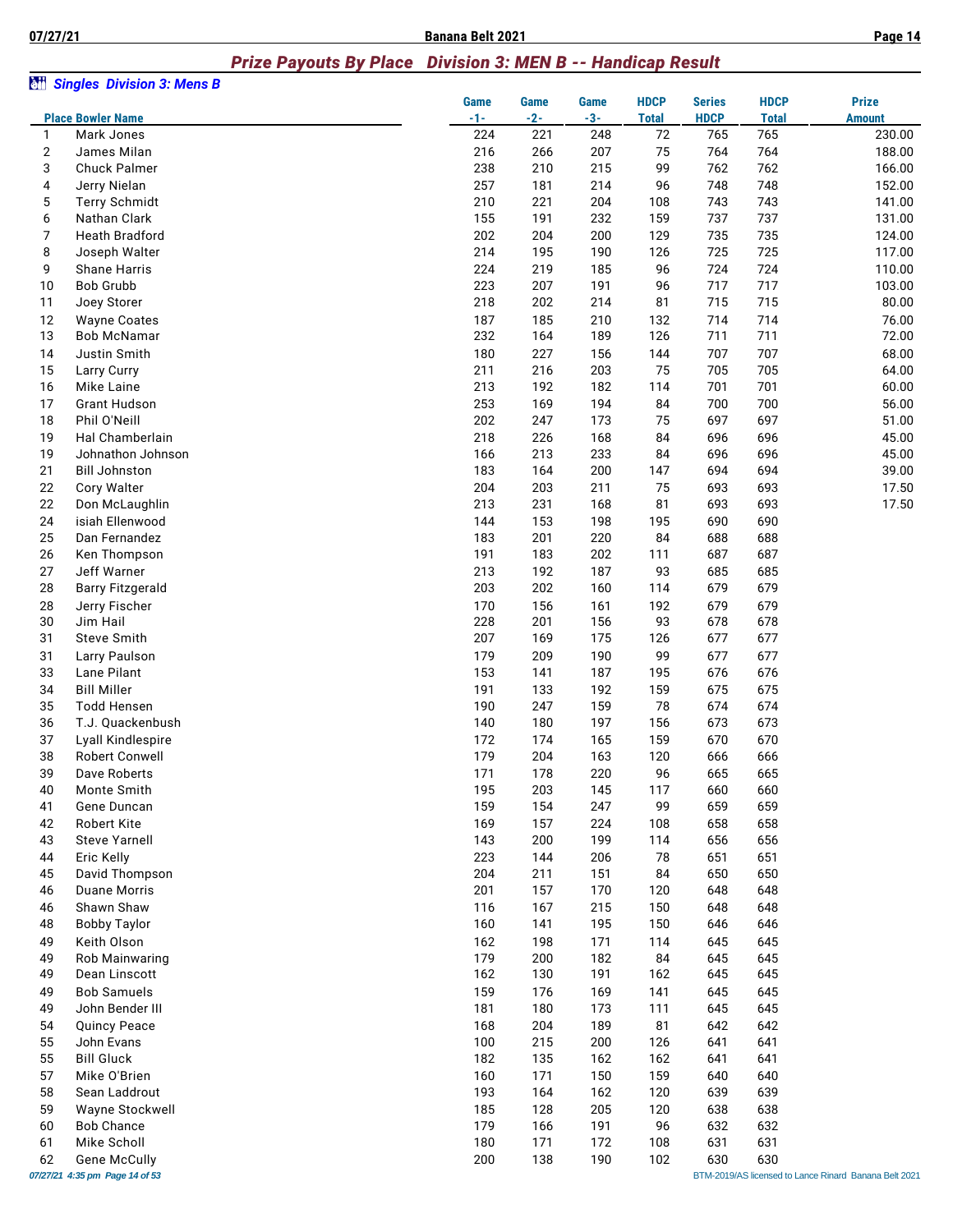**07/27/21 Banana Belt 2021 Page 15**

|            |                                     | Game       | Game       | Game       | <b>HDCP</b>  | <b>Series</b> | <b>HDCP</b>  | <b>Prize</b>  |
|------------|-------------------------------------|------------|------------|------------|--------------|---------------|--------------|---------------|
|            | <b>Place Bowler Name</b>            | $-1-$      | $-2-$      | $-3-$      | <b>Total</b> | <b>HDCP</b>   | <b>Total</b> | <b>Amount</b> |
| 62         | Clay Prall                          | 140        | 155        | 158        | 177          | 630           | 630          |               |
| 64<br>65   | John Bender Jr                      | 209<br>146 | 161<br>206 | 157<br>173 | 102<br>102   | 629<br>627    | 629          |               |
| 66         | Kevin Kalmbach<br>Jason Sullivan    | 179        | 154        | 198        | 93           | 624           | 627<br>624   |               |
| 67         | Dustin Chase                        | 159        | 135        | 146        | 183          | 623           | 623          |               |
| 68         | Anthony Simmons                     | 174        | 183        | 189        | 75           | 621           | 621          |               |
| 69         | Ed Plemel                           | 158        | 164        | 201        | 96           | 619           | 619          |               |
| 69         | Joey Jones                          | 139        | 129        | 162        | 189          | 619           | 619          |               |
| 69         | Gary Kalmbach                       | 136        | 138        | 201        | 144          | 619           | 619          |               |
| 72         | Kenneth Magoon                      | 146        | 166        | 162        | 144          | 618           | 618          |               |
| 72         | <b>Bill Mayfield</b>                | 123        | 174        | 153        | 168          | 618           | 618          |               |
| 74         | Chris Dunn                          | 160        | 212        | 137        | 108          | 617           | 617          |               |
| 74         | Jeremy Hutchinson                   | 153        | 186        | 155        | 123          | 617           | 617          |               |
| 76         | <b>Billy Yaw</b>                    | 187        | 169        | 179        | 81           | 616           | 616          |               |
| 76         | Rod Milward                         | 127        | 170        | 157        | 162          | 616           | 616          |               |
| 78         | <b>Dennis Reeves</b>                | 173        | 166        | 162        | 114          | 615           | 615          |               |
| 79         | <b>Robert Seipp</b>                 | 166        | 200        | 150        | 96           | 612           | 612          |               |
| 80         | Dennis Rexroad                      | 138        | 175        | 123        | 174          | 610           | 610          |               |
| 81         | Ron Kegley                          | 145        | 178        | 148        | 138          | 609           | 609          |               |
| 82         | Emmit Taylor Jr                     | 162        | 179        | 136        | 129          | 606           | 606          |               |
| 83         | Randy Fischer                       | 135        | 189        | 160        | 120          | 604           | 604          |               |
| 84         | Gerry Devorak                       | 155        | 152        | 149        | 147          | 603           | 603          |               |
| 85         | Adam Leone                          | 143        | 148        | 121        | 189          | 601           | 601          |               |
| 86         | George Van Cleave                   | 143        | 111        | 163        | 183          | 600           | 600          |               |
| 86         | DJ Heeney                           | 176        | 191        | 161        | 72           | 600           | 600          |               |
| 88         | George Hansen                       | 164        | 188        | 168        | 78           | 598           | 598          |               |
| 89         | Nick Schack                         | 149        | 156        | 180        | 111          | 596           | 596          |               |
| 90         | Sean O'Conner                       | 167        | 182        | 159        | 87           | 595           | 595          |               |
| 90         | Jeremy Hutchins                     | 136        | 170        | 166        | 123          | 595           | 595          |               |
| 90         | Dave Anderson                       | 146        | 193        | 145        | 111          | 595           | 595          |               |
| 93         | Steve Lightbody                     | 171        | 111        | 117        | 195          | 594           | 594          |               |
| 94         | Darrell Olson                       | 140        | 163        | 158        | 132          | 593           | 593          |               |
| 94         | Dennis Little                       | 172        | 150        | 172        | 99           | 593           | 593          |               |
| 96         | Joe Horst                           | 174        | 171        | 156        | 90           | 591           | 591          |               |
| 97         | <b>Chris Meyers</b>                 | 171        | 146        | 187        | 84           | 588           | 588          |               |
| 98         | Floyd Johnson                       | 147        | 154        | 141        | 144          | 586           | 586          |               |
| 99         | Danny Brown                         | 185        | 138        | 160        | 102          | 585           | 585          |               |
| 99         | Jared Bain                          | 124        | 154        | 157        | 150          | 585           | 585          |               |
| 101        | Joseph Walter                       | 233        | 212        | 131        | 126          | 702           | 702          |               |
| 102        | James Milan                         | 156        | 239        | 182        | 75           | 652           | 652          |               |
| 103        | Cory Walter                         | 167        | 196        | 202        | 75           | 640           | 640          |               |
| 104        | Mike Laine                          | 176        | 169        | 147        | 114          | 606           | 606          |               |
| 104<br>106 | Mike Laine<br><b>Michael Pilant</b> | 174<br>153 | 160<br>144 | 158<br>131 | 114<br>156   | 606<br>584    | 606<br>584   |               |
| 107        | Jake Lager                          | 143        | 185        | 159        | 96           | 583           | 583          |               |
| 108        | Fred Zamora                         | 133        | 190        | 141        | 114          | 578           | 578          |               |
| 108        | <b>Manuel Hickle</b>                | 119        | 157        | 143        | 159          | 578           | 578          |               |
| 110        | Michael Crews Jr                    | 160        | 107        | 154        | 156          | 577           | 577          |               |
| 111        | <b>Robert Davis</b>                 | 143        | 144        | 148        | 141          | 576           | 576          |               |
| 112        | Morgan Pilant                       | 122        | 134        | 120        | 195          | 571           | 571          |               |
| 113        | Tim Roeder                          | 137        | 144        | 140        | 147          | 568           | 568          |               |
| 114        | Jody Gunter                         | 150        | 177        | 135        | 105          | 567           | 567          |               |
| 115        | <b>Matt Hudgins</b>                 | 200        | 146        | 147        | 72           | 565           | 565          |               |
| 116        | Lloyd McRae                         | 142        | 164        | 181        | 72           | 559           | 559          |               |
| 117        | Zach Taylor                         | 116        | 113        | 133        | 195          | 557           | 557          |               |
| 118        | Doug Watts                          | 129        | 158        | 160        | 108          | 555           | 555          |               |
| 119        | Michael Whitmore                    | 119        | 113        | 127        | 195          | 554           | 554          |               |
| 120        | Chase Hart                          | 125        | 135        | 104        | 189          | 553           | 553          |               |
| 121        | Duane West                          | 127        | 142        | 174        | 108          | 551           | 551          |               |
| 122        | Jack Bass                           | 166        | 173        | 127        | 84           | 550           | 550          |               |
| 123        | Darryl Hillbrand                    | 113        | 111        | 156        | 168          | 548           | 548          |               |
| 124        | Jerry Van Guilder                   | 157        | 160        | 142        | 78           | 537           | 537          |               |
| 125        | John Plasencia                      | 121        | 106        | 112        | 195          | 534           | 534          |               |
| 126        | Ben Hasler                          | 168        | 138        | 145        | 81           | 532           | 532          |               |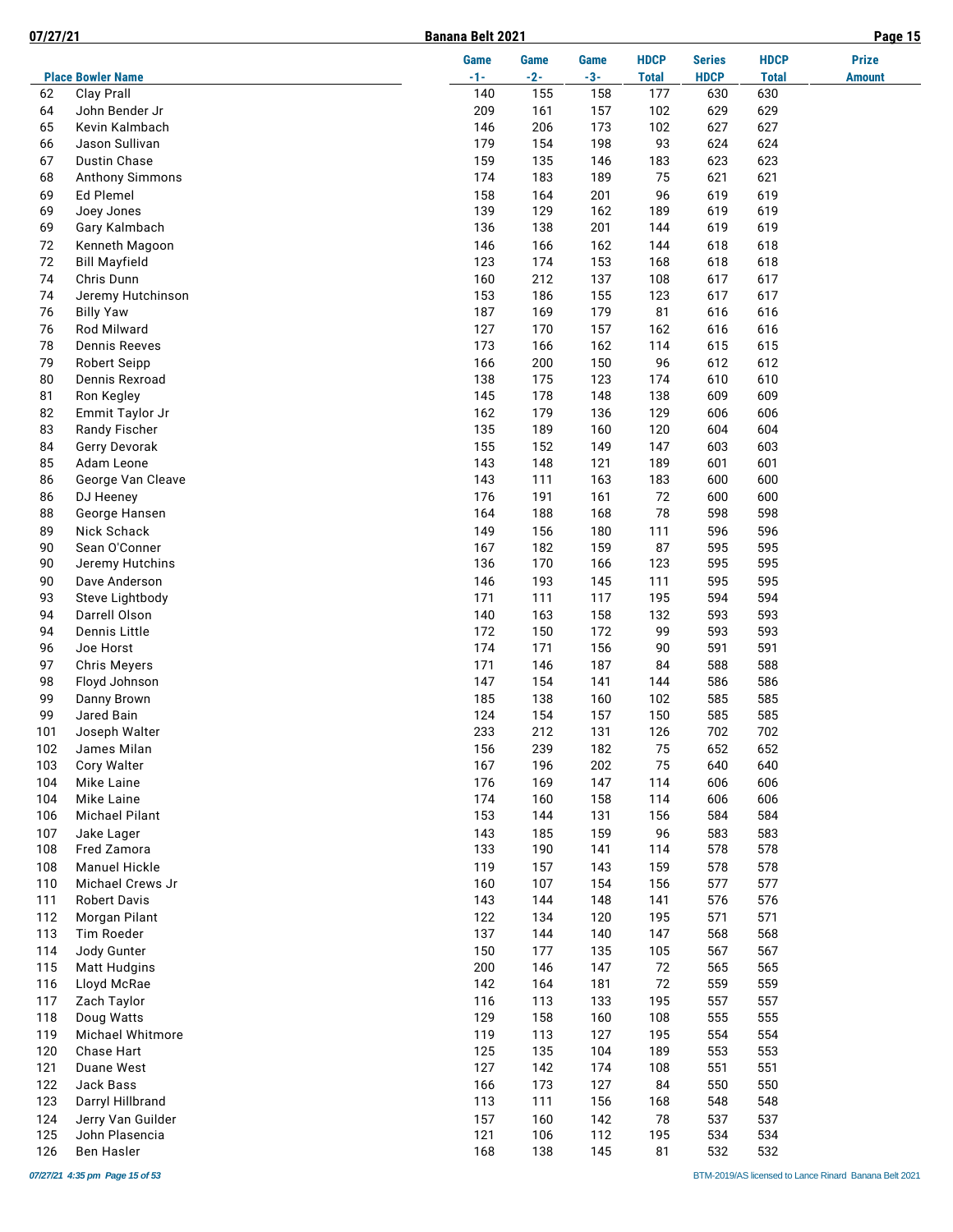| 07/27/21 |                          |             | <b>Banana Belt 2021</b> |             |                      |                              |                      | Page 16                       |  |  |
|----------|--------------------------|-------------|-------------------------|-------------|----------------------|------------------------------|----------------------|-------------------------------|--|--|
|          | <b>Place Bowler Name</b> | Game<br>-1- | Game<br>$-2-$           | Game<br>-3- | <b>HDCP</b><br>Total | <b>Series</b><br><b>HDCP</b> | <b>HDCP</b><br>Total | <b>Prize</b><br><b>Amount</b> |  |  |
|          |                          |             |                         |             |                      |                              |                      |                               |  |  |
| 127      | <b>Tyler Ciarlo</b>      | 147         | 133                     | 153         | 96                   | 529                          | 529                  |                               |  |  |
| 128      | Gary Elliott             | 127         | 153                     | 127         | 117                  | 524                          | 524                  |                               |  |  |
| 129      | Jason Hurley             | 156         | 153                     | 99          | 114                  | 522                          | 522                  |                               |  |  |
| 129      | John Corral              | 141         | 170                     | 124         | 87                   | 522                          | 522                  |                               |  |  |
| 131      | <b>Mark Patrick</b>      | 128         | 146                     | 94          | 150                  | 518                          | 518                  |                               |  |  |
| 132      | Ben Lobb                 | 97          | 120                     | 147         | 153                  | 517                          | 517                  |                               |  |  |
| 133      | Bryon Olander            | 154         | 146                     | 116         | 72                   | 488                          | 488                  |                               |  |  |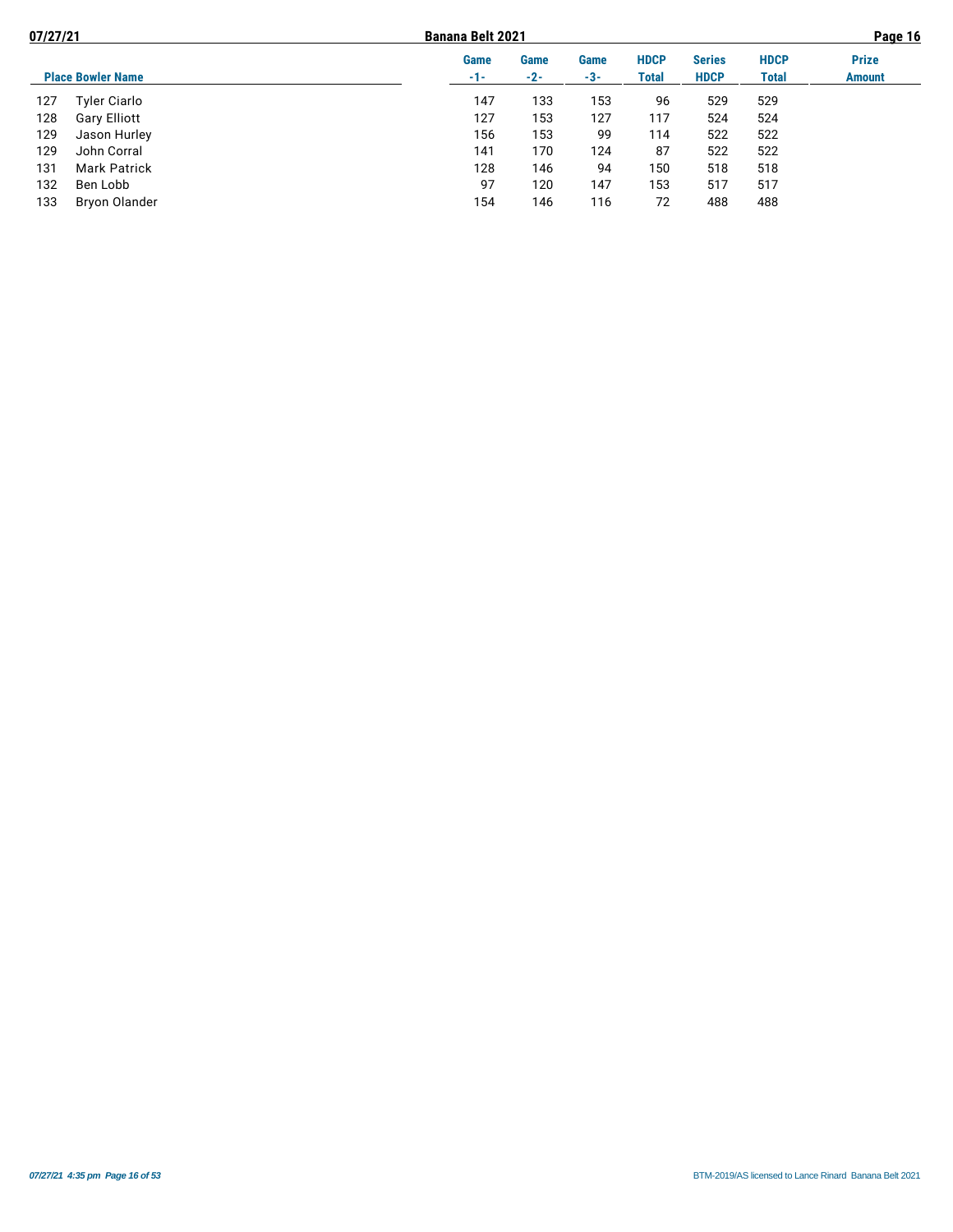# *Prize Payouts By Place Division 4: WOMB -- Scratch Result*

|              |                          | <b>Game</b> | <b>Game</b> | Game  | <b>Scr</b>   | <b>Prize</b>  |
|--------------|--------------------------|-------------|-------------|-------|--------------|---------------|
|              | <b>Place Bowler Name</b> | $-1-$       | $-2-$       | $-3-$ | <b>Total</b> | <b>Amount</b> |
| $\mathbf{1}$ | Sami Tugman              | 181         | 151         | 257   | 589          |               |
| 2            | Kelli Shane              | 128         | 181         | 186   | 495          |               |
| 3            | Doneta Watts             | 191         | 167         | 136   | 494          |               |
| 4            | Kelly Small              | 160         | 164         | 157   | 481          |               |
| 4            | Sharon Brown             | 131         | 166         | 184   | 481          |               |
| 6            | JoAnn Silveria           | 145         | 162         | 164   | 471          |               |
| 7            | Kay Van Cleave           | 152         | 156         | 156   | 464          |               |
| 8            | Larua Paulson            | 131         | 210         | 122   | 463          |               |
| 9            | Winona Linscott          | 174         | 133         | 155   | 462          |               |
| 10           | Yvonne Palmer            | 183         | 161         | 116   | 460          |               |
| 11           | <b>Tisha Bass</b>        | 147         | 141         | 171   | 459          |               |
| 12           | Charlene Duncan          | 124         | 164         | 165   | 453          |               |
| 13           | Lonna Borgens            | 142         | 157         | 149   | 448          |               |
| 14           | Judy Short               | 171         | 124         | 143   | 438          |               |
| 15           | <b>Beth Kindlespire</b>  | 161         | 107         | 168   | 436          |               |
| 16           | Margie Langie            | 135         | 147         | 153   | 435          |               |
| 17           | <b>Renee Coates</b>      | 162         | 147         | 120   | 429          |               |
| 17           | Kim Skifstad             | 148         | 130         | 151   | 429          |               |
| 19           | Carol Lenz               | 135         | 144         | 149   | 428          |               |
| 20           | <b>Chrystal Rafferty</b> | 119         | 158         | 149   | 426          |               |
| 20           | Marilyn Smith            | 178         | 116         | 132   | 426          |               |
| 22           | Priscilla Hall           | 144         | 119         | 157   | 420          |               |
| 22           | <b>Cheryl Samuels</b>    | 127         | 145         | 148   | 420          |               |
| 24           | Bev DuBosch              | 117         | 147         | 149   | 413          |               |
| 24           | Carrol Reuben            | 133         | 109         | 171   | 413          |               |
| 26           | Stephanie Shepherd       | 149         | 147         | 116   | 412          |               |
| 26           | Rebecca Rynaski          | 163         | 85          | 164   | 412          |               |
| 28           | Brenda Jones             | 151         | 133         | 127   | 411          |               |
| 29           | Billie Jo Washington     | 117         | 128         | 165   | 410          |               |
| 30           | Valerie Smith            | 124         | 144         | 138   | 406          |               |
| 31           | Debbie Henry             | 122         | 143         | 139   | 404          |               |
| 32           | Ann Porter               | 132         | 129         | 142   | 403          |               |
| 33           | Rita Mayfield            | 115         | 153         | 126   | 394          |               |
| 34           | Yvonne Profitt           | 137         | 161         | 95    | 393          |               |
| 34           | Judy Payne               | 133         | 112         | 148   | 393          |               |
| 36           | Ann Allred               | 131         | 142         | 119   | 392          |               |
| 37           | Lisa LaSalle             | 142         | 118         | 131   | 391          |               |
| 38           | <b>Kathy Tice</b>        | 130         | 137         | 123   | 390          |               |
| 39           | Ann Cavinato-Horst       | 113         | 125         | 147   | 385          |               |
| 40           | Jackie Soule             | 115         | 144         | 116   | 375          |               |
| 41           | Sherry Whipple           | 115         | 123         | 132   | 370          |               |
| 42           | Karen Lewis              | 129         | 130         | 110   | 369          |               |
| 42           | Tenna Vails              | 125         | 141         | 103   | 369          |               |
| 44           | Joan Adams               | 143         | 117         | 108   | 368          |               |
| 45           | Heidi McDonald           | 100         | 127         | 131   | 358          |               |
| 46           | Shirley Coughlin         | 139         | 94          | 118   | 351          |               |
| 47           | <b>Briana Bemis</b>      | 107         | 139         | 103   | 349          |               |
| 48           | Lorrayne Kennedy         | 92          | 123         | 117   | 332          |               |
|              | Chris White              | 124         | 115         | 92    | 331          |               |
| 49<br>50     | Vickie Moyer             | 122         | 105         | 90    | 317          |               |
| 50           | Connie Baker             | 77          | 147         | 93    |              |               |
| 52           |                          |             |             |       | 317          |               |
| 53           | <b>Gwyn Turner</b>       | 106         | 101         | 104   | 311          |               |
|              | Sharon Pahlitzch         | 73          | 130         | 94    | 297          |               |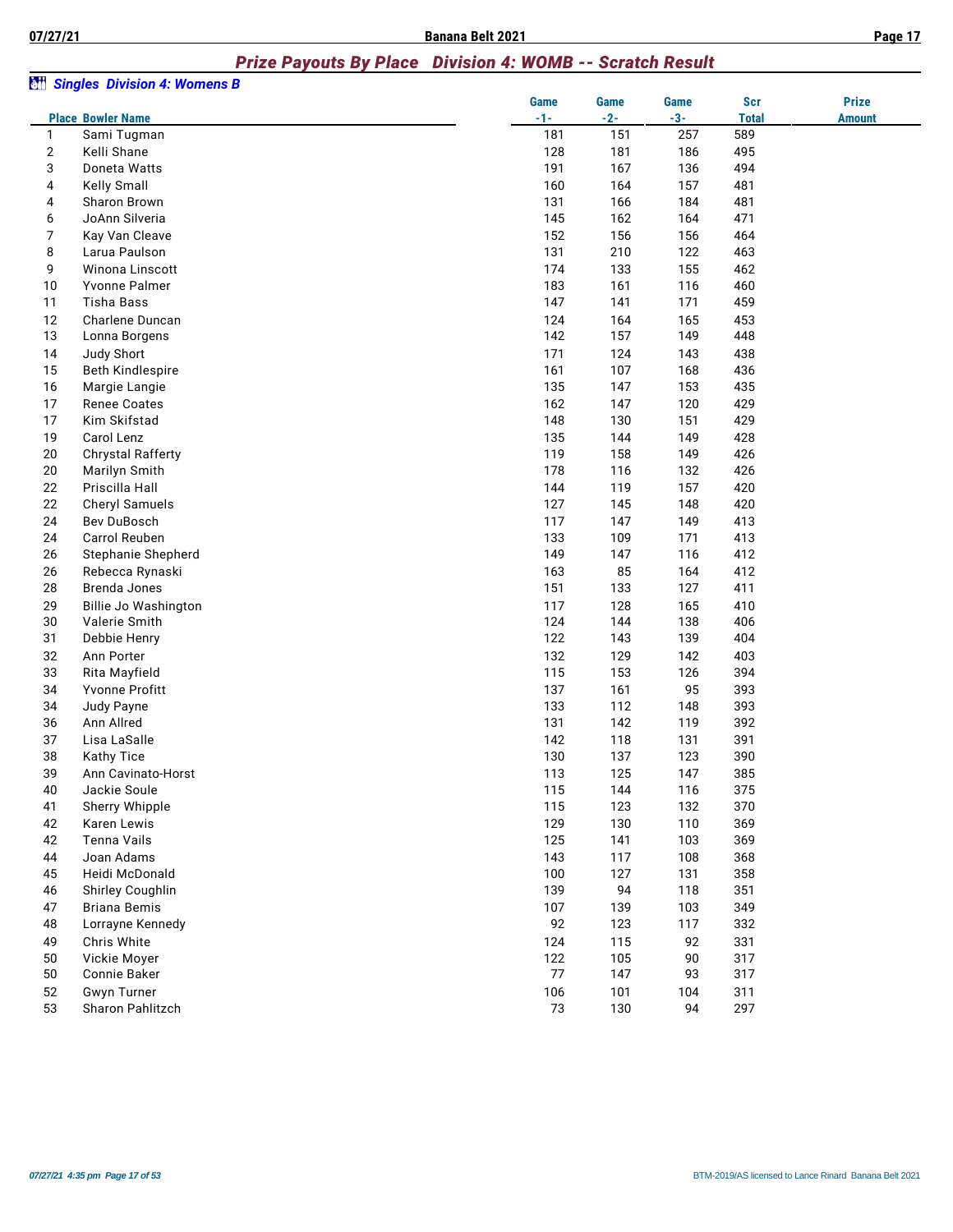#### *Prize Payouts By Place Division 4: WOMB -- Handicap Result*

| àn             | <b>Singles Division 4: Womens B</b> |               |                      |                      |                             |                              |                             |                               |
|----------------|-------------------------------------|---------------|----------------------|----------------------|-----------------------------|------------------------------|-----------------------------|-------------------------------|
|                | <b>Place Bowler Name</b>            | Game<br>$-1-$ | <b>Game</b><br>$-2-$ | <b>Game</b><br>$-3-$ | <b>HDCP</b><br><b>Total</b> | <b>Series</b><br><b>HDCP</b> | <b>HDCP</b><br><b>Total</b> | <b>Prize</b><br><b>Amount</b> |
| 1              | Sami Tugman                         | 181           | 151                  | 257                  | 174                         | 763                          | 763                         | 160.00                        |
| $\overline{2}$ | JoAnn Silveria                      | 145           | 162                  | 164                  | 201                         | 672                          | 672                         | 135.00                        |
| 3              | Kelly Small                         | 160           | 164                  | 157                  | 186                         | 667                          | 667                         | 120.00                        |
| 4              | Kelli Shane                         | 128           | 181                  | 186                  | 171                         | 666                          | 666                         | 109.00                        |
| 5              | Doneta Watts                        | 191           | 167                  | 136                  | 162                         | 656                          | 656                         | 98.00                         |
| 6              | Judy Short                          | 171           | 124                  | 143                  | 213                         | 651                          | 651                         | 88.00                         |
| 7              | Sharon Brown                        | 131           | 166                  | 184                  | 168                         | 649                          | 649                         | 79.00                         |
| 8              | Kay Van Cleave                      | 152           | 156                  | 156                  | 180                         | 644                          | 644                         | 70.00                         |
| 9              | Chrystal Rafferty                   | 119           | 158                  | 149                  | 216                         | 642                          | 642                         |                               |
| 9              | Winona Linscott                     | 174           | 133                  | 155                  | 180                         | 642                          | 642                         |                               |
| 11             | <b>Beth Kindlespire</b>             | 161           | 107                  | 168                  | 204                         | 640                          | 640                         |                               |
| 12             | <b>Tisha Bass</b>                   | 147           | 141                  | 171                  | 180                         | 639                          | 639                         |                               |
| 13             | Stephanie Shepherd                  | 149           | 147                  | 116                  | 216                         | 628                          | 628                         |                               |
| 13             | Larua Paulson                       | 131           | 210                  | 122                  | 165                         | 628                          | 628                         |                               |
| 15             | Charlene Duncan                     | 124           | 164                  | 165                  | 174                         | 627                          | 627                         |                               |
| 16             | Valerie Smith                       | 124           | 144                  | 138                  | 216                         | 622                          | 622                         |                               |
| 17             | Marilyn Smith                       | 178           | 116                  | 132                  | 195                         | 621                          | 621                         |                               |
| 18             | Kim Skifstad                        | 148           | 130                  | 151                  | 189                         | 618                          | 618                         |                               |
| 19             | Yvonne Palmer                       | 183           | 161                  | 116                  | 156                         | 616                          | 616                         |                               |
| 20             | Priscilla Hall                      | 144           | 119                  | 157                  | 195                         | 615                          | 615                         |                               |
| 20             | <b>Renee Coates</b>                 | 162           | 147                  | 120                  | 186                         | 615                          | 615                         |                               |
| 22             | Lonna Borgens                       | 142           | 157                  | 149                  | 162                         | 610                          | 610                         |                               |
| 22             | Rebecca Rynaski                     | 163           | 85                   | 164                  | 198                         | 610                          | 610                         |                               |
| 24             | Judy Payne                          | 133           | 112                  | 148                  | 216                         | 609                          | 609                         |                               |
| 25             | Carrol Reuben                       | 133           | 109                  | 171                  | 195                         | 608                          | 608                         |                               |
| 25             | Joan Adams                          | 143           | 117                  | 108                  | 240                         | 608                          | 608                         |                               |
| 27             | <b>Briana Bemis</b>                 | 107           | 139                  | 103                  | 255                         | 604                          | 604                         |                               |
| 27             | Rita Mayfield                       | 115           | 153                  | 126                  | 210                         | 604                          | 604                         |                               |
| 29             | Margie Langie                       | 135           | 147                  | 153                  | 168                         | 603                          | 603                         |                               |
| 30             | <b>Cheryl Samuels</b>               | 127           | 145                  | 148                  | 174                         | 594                          | 594                         |                               |
| 30             | Brenda Jones                        | 151           | 133                  | 127                  | 183                         | 594                          | 594                         |                               |
| 32             | <b>Billie Jo Washington</b>         | 117           | 128                  | 165                  | 180                         | 590                          | 590                         |                               |
| 33             | Ann Cavinato-Horst                  | 113           | 125                  | 147                  | 204                         | 589                          | 589                         |                               |
| 33             | Lisa LaSalle                        | 142           | 118                  | 131                  | 198                         | 589                          | 589                         |                               |
| 35             | Chris White                         | 124           | 115                  | 92                   | 255                         | 586                          | 586                         |                               |
| 36             | Kathy Tice                          | 130           | 137                  | 123                  | 195                         | 585                          | 585                         |                               |
| 36             | Karen Lewis                         | 129           | 130                  | 110                  | 216                         | 585                          | 585                         |                               |
| 38             | Carol Lenz                          | 135           | 144                  | 149                  | 156                         | 584                          | 584                         |                               |
| 39             | Sherry Whipple                      | 115           | 123                  | 132                  | 204                         | 574                          | 574                         |                               |
| 40             | Bev DuBosch                         | 117           | 147                  | 149                  | 159                         | 572                          | 572                         |                               |
| 40             | Debbie Henry                        | 122           | 143                  | 139                  | 168                         | 572                          | 572                         |                               |
| 40             | Connie Baker                        | 77            | 147                  | 93                   | 255                         | 572                          | 572                         |                               |
| 43             | Ann Porter                          | 132           | 129                  | 142                  | 165                         | 568                          | 568                         |                               |
| 44             | Gwyn Turner                         | 106           | 101                  | 104                  | 255                         | 566                          | 566                         |                               |
| 45             | Jackie Soule                        | 115           | 144                  | 116                  | 186                         | 561                          | 561                         |                               |
| 45             | Tenna Vails                         | 125           | 141                  | 103                  | 192                         | 561                          | 561                         |                               |
|                |                                     |               |                      |                      |                             |                              | 558                         |                               |
| 47<br>48       | Yvonne Profitt<br>Heidi McDonald    | 137<br>100    | 161<br>127           | 95<br>131            | 165<br>198                  | 558<br>556                   | 556                         |                               |
|                | Sharon Pahlitzch                    |               |                      |                      |                             |                              |                             |                               |
| 49<br>50       | Ann Allred                          | 73<br>131     | 130<br>142           | 94<br>119            | 255<br>159                  | 552<br>551                   | 552<br>551                  |                               |
| 51             | Lorrayne Kennedy                    | 92            | 123                  | 117                  | 192                         | 524                          | 524                         |                               |
| 52             |                                     |               | 94                   |                      |                             |                              |                             |                               |
| 53             | Shirley Coughlin                    | 139           |                      | 118                  | 159                         | 510                          | 510                         |                               |
|                | Vickie Moyer                        | 122           | 105                  | 90                   | 192                         | 509                          | 509                         |                               |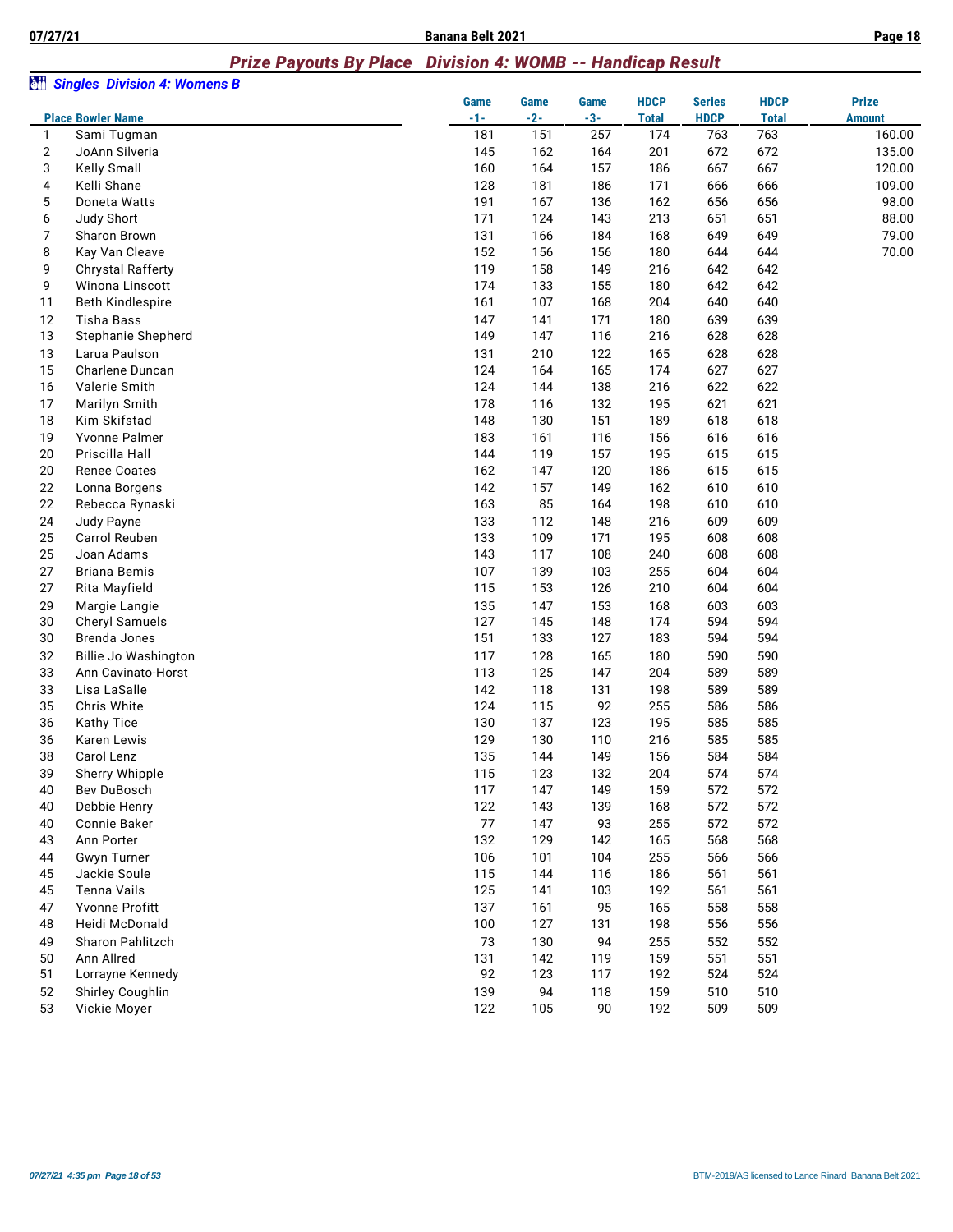# *Prize Payouts By Place Division 1: DIV01 -- Scratch Result*

| ngan.          | <b>Scratch Singles Division 1: Division 1</b> |                      |                      |                      |                            |                               |
|----------------|-----------------------------------------------|----------------------|----------------------|----------------------|----------------------------|-------------------------------|
|                | <b>Place Bowler Name</b>                      | <b>Game</b><br>$-1-$ | <b>Game</b><br>$-2-$ | <b>Game</b><br>$-3-$ | <b>Scr</b><br><b>Total</b> | <b>Prize</b><br><b>Amount</b> |
| $\mathbf{1}$   | Rhino Page                                    | 238                  | 279                  | 259                  | 776                        | 161.00                        |
| $\overline{c}$ | <b>Scott Petrone</b>                          | 233                  | 212                  | 277                  | 722                        | 136.00                        |
| 3              | <b>Robert Lashly</b>                          | 214                  | 268                  | 235                  | 717                        | 120.00                        |
| 4              | Will Smith                                    | 267                  | 235                  | 214                  | 716                        | 109.00                        |
| 5              | Mark Berreth                                  | 210                  | 258                  | 242                  | 710                        | 99.00                         |
| 6              | John Prescott                                 | 223                  | 254                  | 227                  | 704                        | 90.00                         |
| 7              | Jacob Mickelson                               | 299                  | 212                  | 192                  | 703                        | 78.00                         |
| $\overline{7}$ | <b>Tyson Roe</b>                              | 248                  | 236                  | 219                  | 703                        | 78.00                         |
| 9              | Keith Wilponen                                | 209                  | 268                  | 221                  | 698                        | 66.00                         |
| 10             | Marvin Mendenhall                             | 228                  | 222                  | 247                  | 697                        | 59.00                         |
| 11             | Russ Blough                                   | 216                  | 236                  | 237                  | 689                        | 43.00                         |
| 12             | Joe Wright                                    | 240                  | 245                  | 203                  | 688                        | 36.00                         |
| 13             | <b>Steve Sperry</b>                           | 208                  | 249                  | 217                  | 674                        | 30.00                         |
| 14             | Jon Stewart                                   | 255                  | 201                  | 216                  | 672                        |                               |
| 14             | Anthony Madsen                                | 186                  | 248                  | 238                  | 672                        |                               |
| 14             | <b>Clint Phillips</b>                         | 245                  | 206                  | 221                  | 672                        |                               |
| 14             | <b>Nick Harris</b>                            | 227                  | 225                  | 220                  | 672                        |                               |
| 18             | Doug Smith                                    | 227                  | 216                  | 225                  | 668                        |                               |
| 19             | Wayne Hirschel                                | 227                  | 224                  | 215                  | 666                        |                               |
| 20             | <b>Bob Hanson</b>                             | 235                  | 211                  | 212                  | 658                        |                               |
| 21             | <b>Garrett Sides</b>                          | 193                  | 203                  | 259                  | 655                        |                               |
| 21             | Rodney Bonner                                 | 226                  | 234                  | 195                  | 655                        |                               |
| 23             | Jerry Nielan                                  | 257                  | 181                  | 214                  | 652                        |                               |
| 24             | Dan Vogt                                      | 180                  | 258                  | 213                  | 651                        |                               |
| 25             | Gerry Tate                                    | 195                  | 258                  | 195                  | 648                        |                               |
| 26             | Jim Chadwick                                  | 216                  | 201                  | 226                  | 643                        |                               |
| 27             | Duane Thompson                                | 199                  | 170                  | 269                  | 638                        |                               |
| 28             | Eric Delfosse                                 | 220                  | 208                  | 208                  | 636                        |                               |
| 29             | Kelly Crabb                                   | 234                  | 184                  | 211                  | 629                        |                               |
| 30             | Jeff Sears                                    | 171                  | 224                  | 233                  | 628                        |                               |
| 31             | Chris Kelly                                   | 218                  | 198                  | 210                  | 626                        |                               |
| 32             | <b>Fred Hines</b>                             | 241                  | 166                  | 217                  | 624                        |                               |
| 33             | Ken Grammer                                   | 233                  | 186                  | 204                  | 623                        |                               |
| 34             | <b>Tommy Basenberg</b>                        | 220                  | 147                  | 255                  | 622                        |                               |
| 34             | Jay Fox                                       | 203                  | 234                  | 185                  | 622                        |                               |
| 36             | Ed LaSalle                                    | 167                  | 195                  | 257                  | 619                        |                               |
| 37             | <b>Grant Hudson</b>                           | 253                  | 169                  | 194                  | 616                        |                               |
| 38             | <b>Bill Ritsema</b>                           | 172                  | 229                  | 213                  | 614                        |                               |
| 39             | Kyle Post                                     | 181                  | 214                  | 218                  | 613                        |                               |
| 40             | Johnathon Johnson                             | 166                  | 213                  | 233                  | 612                        |                               |
| 40             | Jack Miller                                   | 167                  | 259                  | 186                  | 612                        |                               |
| 42             | <b>Brandon McGinnes</b>                       | 194                  | 182                  | 235                  | 611                        |                               |
| 43             | Ron Percifield                                | 258                  | 154                  | 198                  | 610                        |                               |
| 44             | <b>Mark Palos</b>                             | 169                  | 247                  | 190                  | 606                        |                               |
| 45             | Rick Hill                                     | 222                  | 210                  | 171                  | 603                        |                               |
| 46             | Jeff Sezar                                    | 190                  | 215                  | 196                  | 601                        |                               |
| 47             | <b>Bob Hoppen</b>                             | 267                  | 186                  | 147                  | 600                        |                               |
| 48             | Jake Stephens                                 | 181                  | 224                  | 193                  | 598                        |                               |
| 49             | Ed Samuelson                                  | 181                  | 181                  | 233                  | 595                        |                               |
| 50             | Kevin Korbel                                  | 194                  | 217                  | 183                  | 594                        |                               |
| 51             | Carl Wilson                                   | 215                  | 211                  | 164                  | 590                        |                               |
| 52             | Chris Werts                                   | 222                  | 188                  | 177                  | 587                        |                               |
| 53             | <b>Thomas Sneed</b>                           | 209                  | 178                  | 199                  | 586                        |                               |
| 54             | Jim Yaw                                       | 194                  | 172                  | 219                  | 585                        |                               |
| 54             | <b>Dustin Paris</b>                           | 187                  | 213                  | 185                  | 585                        |                               |
| 56             | <b>Bobby McKenzie</b>                         | 190                  | 196                  | 198                  | 584                        |                               |
| 57             | <b>Preston Peterson</b>                       | 233                  | 158                  | 191                  | 582                        |                               |
| 58             | Alan Cook                                     | 181                  | 209                  | 191                  | 581                        |                               |
| 58             | Richard Ankarberg                             | 226                  | 193                  | 162                  | 581                        |                               |
| 60             | Larry Paulson                                 | 179                  | 209                  | 190                  | 578                        |                               |
| 61             | Kass Himes                                    | 221                  | 173                  | 176                  | 570                        |                               |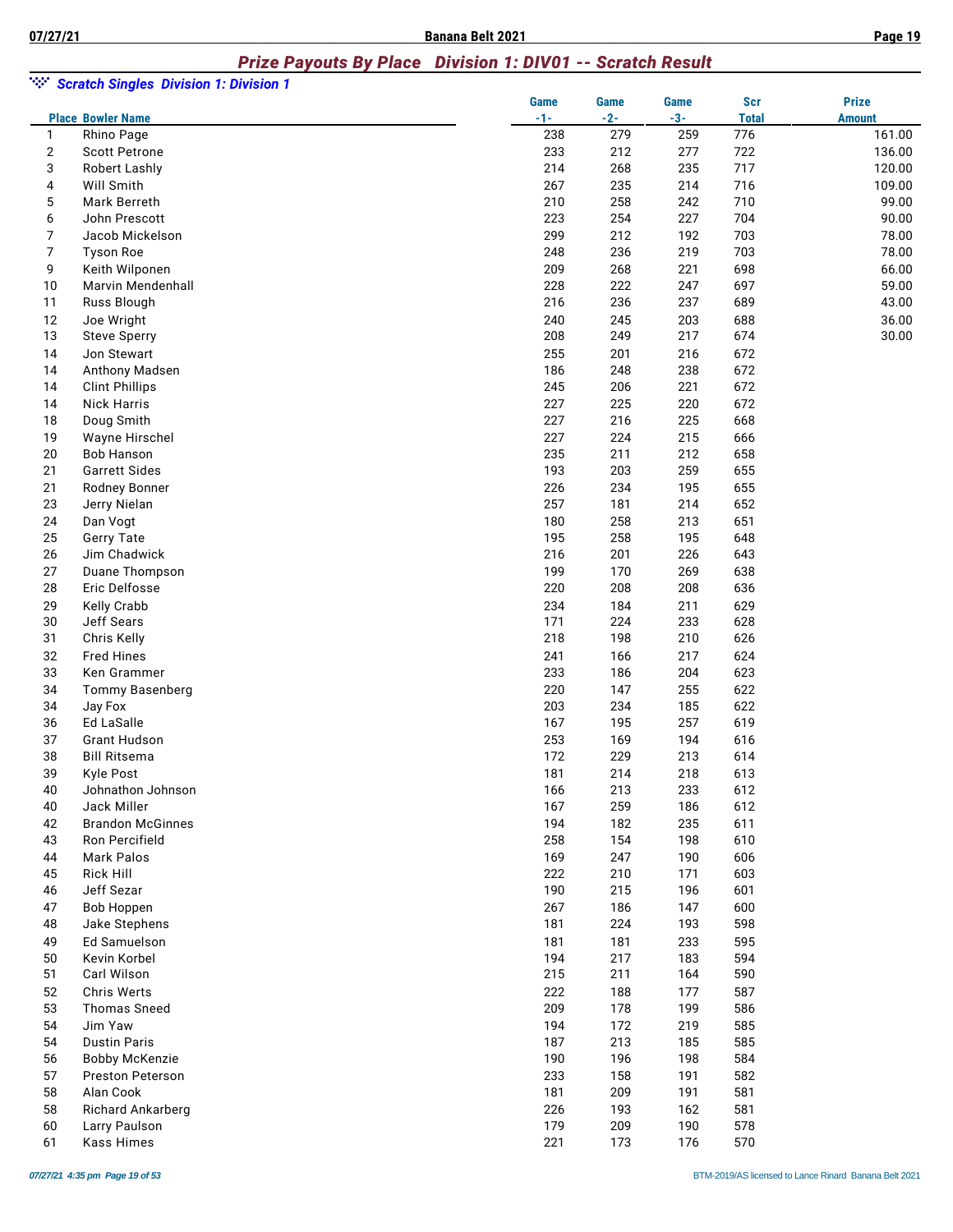| 07/27/21 |                          | Banana Belt 2021 |       |       |             |              | Page 20       |
|----------|--------------------------|------------------|-------|-------|-------------|--------------|---------------|
|          |                          |                  | Game  | Game  | <b>Game</b> | <b>Scr</b>   | <b>Prize</b>  |
|          | <b>Place Bowler Name</b> |                  | $-1-$ | $-2-$ | $-3-$       | <b>Total</b> | <b>Amount</b> |
| 62       | George Longdin           |                  | 202   | 189   | 177         | 568          |               |
| 63       | Randy Obert              |                  | 254   | 119   | 192         | 565          |               |
| 64       | <b>Bobby Stanley</b>     |                  | 163   | 183   | 201         | 547          |               |
| 65       | <b>Steve Hamilton</b>    |                  | 181   | 203   | 161         | 545          |               |
| 66       | <b>Carlos Croswhite</b>  |                  | 195   | 180   | 168         | 543          |               |
| 67       | Dave Allen               |                  | 211   | 201   | 123         | 535          |               |
| 68       | Jeff Blough              |                  | 181   | 142   | 206         | 529          |               |
| 69       | <b>Brian Hooper</b>      |                  | 183   | 180   | 165         | 528          |               |
| 70       | <b>Brice Robles</b>      |                  | 218   | 123   | 177         | 518          |               |
| 71       | <b>Rick Savage</b>       |                  | 143   | 206   | 166         | 515          |               |
| 72       | Sean O'Conner            |                  | 167   | 182   | 159         | 508          |               |
| 73       | Dennis Little            |                  | 172   | 150   | 172         | 494          |               |
| 73       | <b>Richard McDonald</b>  |                  | 161   | 195   | 138         | 494          |               |
| 101      | Mark Berreth             |                  | 276   | 185   | 247         | 708          |               |
| 102      | <b>Mark Berreth</b>      |                  | 245   | 247   | 208         | 700          |               |
| 103      | Keith Wilponen           |                  | 257   | 225   | 199         | 681          |               |
| 104      | Anthony Madsen           |                  | 245   | 244   | 174         | 663          |               |
| 105      | Anthony Madsen           |                  | 208   | 213   | 233         | 654          |               |
| 106      | Keith Wilponen           |                  | 243   | 178   | 208         | 629          |               |
| 107      | Mark Berreth             |                  | 202   | 227   | 180         | 609          |               |
| 108      | Jon Stewart              |                  | 215   | 189   | 156         | 560          |               |
| 109      | Jacob Mickelson          |                  | 196   | 173   | 187         | 556          |               |
| 110      | Kyle Post                |                  | 203   | 174   | 160         | 537          |               |
| 111      | <b>Garrett Sides</b>     |                  | 211   | 146   | 168         | 525          |               |
|          |                          |                  |       |       |             |              |               |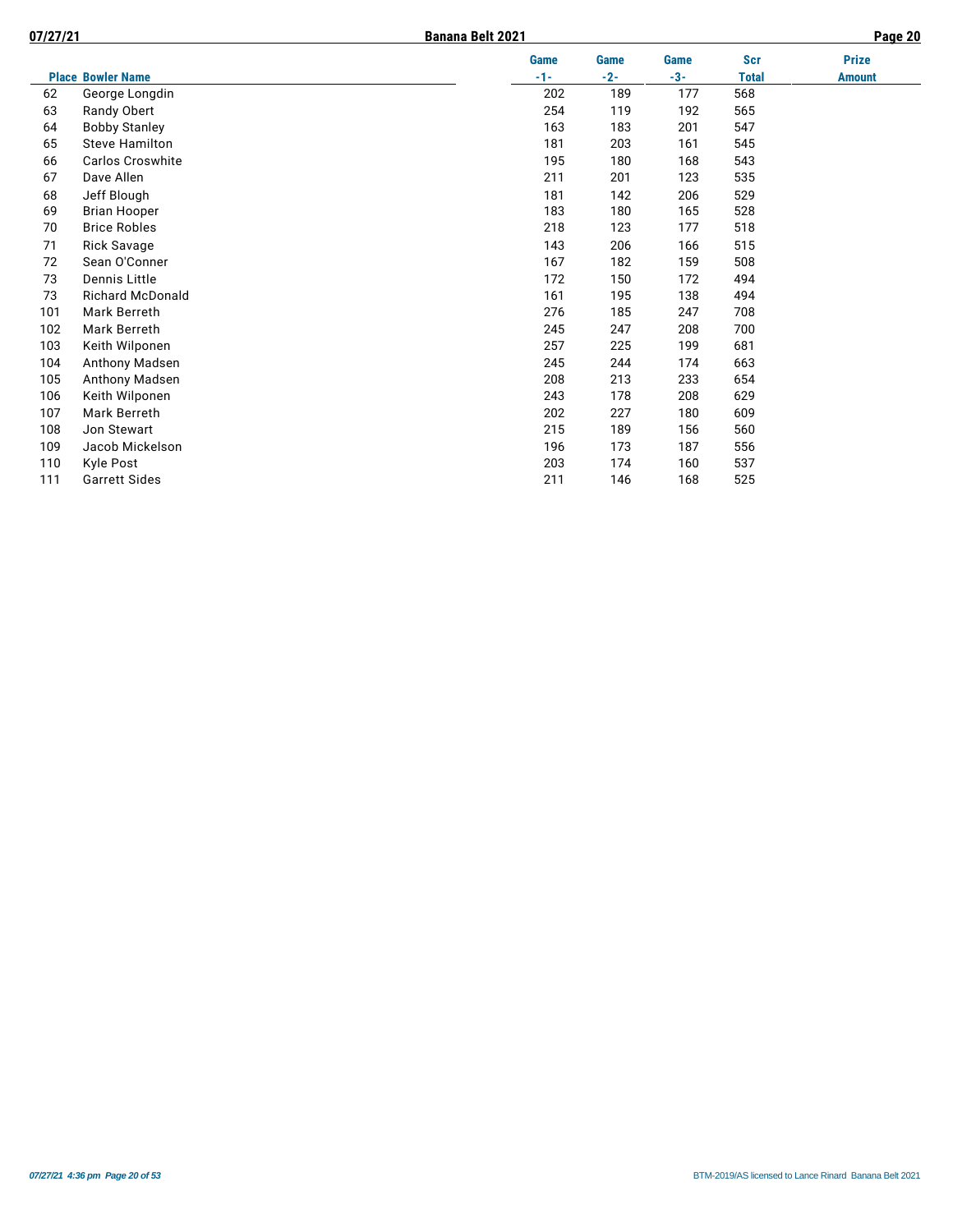#### *Prize Payouts By Place Division 2: DIV02 -- Scratch Result*

| ngan i | <b>Scratch Singles Division 2: Division 2</b> |             |       |       |            |               |
|--------|-----------------------------------------------|-------------|-------|-------|------------|---------------|
|        |                                               | <b>Game</b> | Game  | Game  | <b>Scr</b> | <b>Prize</b>  |
|        | <b>Place Bowler Name</b>                      | $-1-$       | $-2-$ | $-3-$ | Total      | <b>Amount</b> |
|        | Amy McDonald                                  | 191         | 229   | 244   | 664        | 92.00         |
| 2      | April McDonough                               | 247         | 201   | 182   | 630        | 68.00         |
| 3      | Kris Mitchell                                 | 159         | 225   | 234   | 618        | 35.00         |
| 4      | Michelle Sullivan                             | 187         | 183   | 235   | 605        |               |
| 5      | <b>Heather Sears</b>                          | 209         | 202   | 183   | 594        |               |
| 6      | Rayanna Buttenhoff                            | 191         | 213   | 186   | 590        |               |
| 7      | Sharlene Palos                                | 189         | 223   | 172   | 584        |               |
| 8      | Kimberly Seifert                              | 180         | 207   | 173   | 560        |               |
| 9      | Kandie Sears                                  | 187         | 172   | 188   | 547        |               |
| 10     | Stephanie Luke                                | 158         | 182   | 198   | 538        |               |
| 11     | <b>Christine Prescott</b>                     | 174         | 169   | 193   | 536        |               |
| 12     | Paula Phelps                                  | 173         | 190   | 170   | 533        |               |
| 13     | Laura O'Brien                                 | 188         | 162   | 181   | 531        |               |
| 14     | Teresa Griffith                               | 191         | 167   | 145   | 503        |               |
| 15     | Gwen Crill                                    | 138         | 171   | 160   | 469        |               |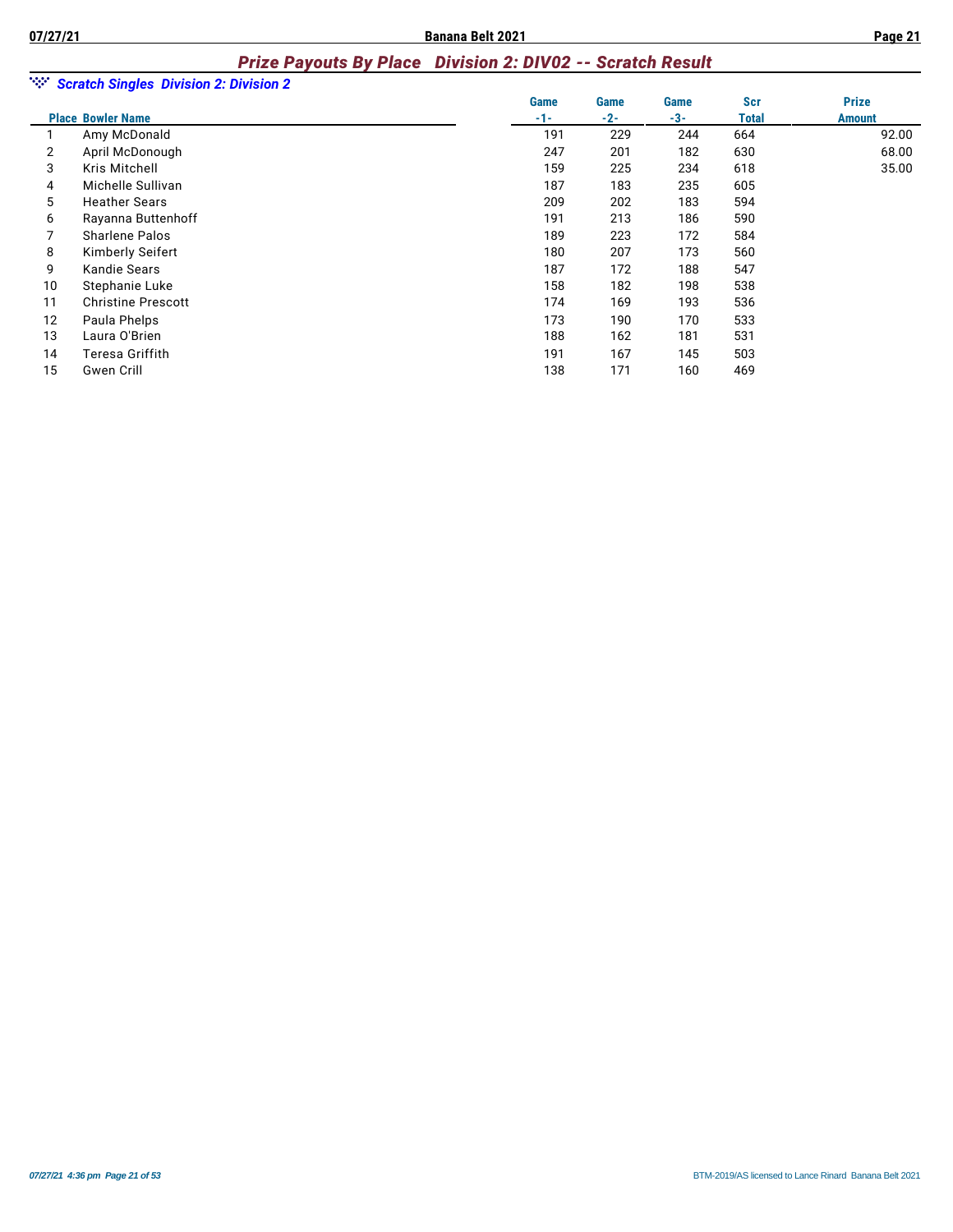# *Prize Payouts By Place Division 1: MENA -- Scratch Result*

|          | <i>へ Doubles Division 1: Mens A</i>           |               |               |               |                     |                               |
|----------|-----------------------------------------------|---------------|---------------|---------------|---------------------|-------------------------------|
|          | <b>Place Team Name</b>                        | Game<br>$-1-$ | Game<br>$-2-$ | Game<br>$-3-$ | Scr<br><b>Total</b> | <b>Prize</b><br><b>Amount</b> |
| 1        | B. Heddings/L. Ogilvie                        | 476           | 503           | 412           | 1391                |                               |
| 2        | K. Wilponen/D. Thompson                       | 511           | 463           | 402           | 1376                |                               |
| 3        | S. Sperry/J. Mickelson                        | 429           | 454           | 468           | 1351                |                               |
| 4        | G. Sides/J. Mickelson                         | 441           | 437           | 461           | 1339                |                               |
| 5        | R. Williams/C. Kelly                          | 440           | 485           | 384           | 1309                |                               |
| 6        | B. McKenzie/W. Smith                          | 407           | 449           | 438           | 1294                |                               |
| 7        | J. Milan/D. Hughes                            | 442           | 431           | 419           | 1292                |                               |
| 7        | R. Claffey/J. Bender III                      | 471           | 419           | 402           | 1292                |                               |
| 9        | M. Berreth/R. Savage                          | 430           | 411           | 443           | 1284                |                               |
| 9        | D. Smith/C. Croswhite                         | 453           | 417           | 414           | 1284                |                               |
| 11       | G. Longdin/J. Prescott                        | 405           | 439           | 436           | 1280                |                               |
| 12       | R. Bonner/K. Wilponen                         | 420           | 453           | 405           | 1278                |                               |
| 13       | D. Little/A. Madsen                           | 411           | 466           | 392           | 1269                |                               |
| 14       | W. Hirschel/C. Wilson                         | 430           | 399           | 430           | 1259                |                               |
| 15       | B. McGinnes/R. Page                           | 402           | 493           | 362           | 1257                |                               |
| 16       | J. Miller/R. Blough                           | 475           | 404           | 366           | 1245                |                               |
| 16       | D. Roberts/G. Sides                           | 466           | 439           | 340           | 1245                |                               |
| 18       | M. Palos/H. Carlton                           | 447           | 387           | 406           | 1240                |                               |
| 19       | C. Walter/E. Walter                           | 426           | 408           | 405           | 1239                |                               |
| 20       | K. Grammer/J. Sezar                           | 368           | 464           | 404           | 1236                |                               |
| 21       | S. Bauch/J. Blough                            | 416           | 397           | 418           | 1231                |                               |
| 22       | H. Chamberlain/A. Short                       | 428           | 412           | 390           | 1230                |                               |
| 23       | E. Delfosse/E. Samuelson                      | 417           | 426           | 385           | 1228                |                               |
| 24       | A. Cook/K. Crabb                              | 449           | 438           | 337           | 1224                |                               |
| 25       | K. Post/J. Smith                              | 399           | 416           | 404           | 1219                |                               |
| 26       | K. Korbel/M. Berreth                          | 450           | 380           | 387           | 1217                |                               |
| 27       | R. Lashly/J. Wright                           | 388           | 399           | 428           | 1215                |                               |
| 27       | J. Sears/T. Basenberg                         | 381           | 449           | 385           | 1215                |                               |
| 29       | E. Walter/H. Robert                           | 433           | 422           | 357           | 1212                |                               |
| 29       | F. Hines/J. Stephens                          | 398           | 387           | 427           | 1212                |                               |
| 31       | S. Ellis/J. Hail                              | 381           | 370           | 459           | 1210                |                               |
| 32       | K. Wilponen/C. Brett                          | 439           | 352           | 402           | 1193                |                               |
| 33       | N. Harris/D. Allen                            | 434           | 377           | 368           | 1179                |                               |
| 33       | D. Waite/A. Bly                               | 406           | 373           | 400           | 1179                |                               |
| 33       | D. Heeney/B. Stanley                          | 369           | 373           | 437           | 1179                |                               |
| 36       | M. Mendenhall/J. Stewart                      | 346           | 390           | 432           | 1168                |                               |
| 37       | E. LaSalle/S. Petrone                         | 402           | 377           | 388           | 1167                |                               |
| 38       | B. Morgan/D. Lutz                             | 449           | 359           | 358           | 1166                |                               |
| 39       | D. Vogt/B. Holverson                          | 344           | 412           | 407           | 1163                |                               |
| 40       | B. Chance/M. Berreth                          | 394           | 354           | 412           | 1160                |                               |
| 41       | L. Rodriguez/J. Warner                        | 429           | 366           | 363           | 1158                |                               |
| 42       | R. Ankarberg/R. Hill                          | 337           | 464           | 353           | 1154                |                               |
| 43       | C. Phelps/C. Werts                            | 427           | 344           | 382           | 1153                |                               |
| 44       | G. Hudson/B. Hoppen                           | 423           | 336           | 385           | 1144                |                               |
| 45       | J. Chadwick/L. Curry                          | 406           | 402           | 334           | 1142                |                               |
| 45       | K. Magoon/R. Conner                           | 367           | 437           | 338           | 1142                |                               |
| 47       | B. Landkammer/J. Dailing                      | 357           | 393           | 387           | 1137                |                               |
| 47       | M. Chandler/J. Price                          | 333           | 375           | 429           | 1137                |                               |
| 49       | J. Stewart/B. Hanson                          | 386           | 370           | 377           | 1133                |                               |
| 49       | M. Garoutte/B. Heddings                       | 368           | 369           | 396           | 1133                |                               |
| 51       | C. Small/E. LaSalle                           | 358           | 436           | 338           | 1132                |                               |
| 52       | B. Yaw/J. Yaw                                 | 413           | 329           | 389           | 1131                |                               |
| 53       | K. Himes/R. Obert                             | 383           | 286           | 448           | 1117                |                               |
| 54       | K. Liswig/A. Simmons                          | 313           | 419           | 384           | 1116                |                               |
| 55       | M. Jones/T. Thomas                            | 446           | 327           | 340           | 1113                |                               |
| 55       | S. Hamilton/C. Phillips                       | 322           | 426           | 365           | 1113                |                               |
|          |                                               |               |               |               |                     |                               |
| 57<br>58 | J. Lashly/R. Lashly<br>M. Chandler/L. Ogilvie | 401<br>386    | 378           | 329<br>347    | 1108<br>1106        |                               |
|          |                                               |               | 373           |               |                     |                               |
| 58       | M. Laine/B. Hooper                            | 424           | 341           | 341           | 1106                |                               |
| 60       | E. Plemel/J. Wright                           | 447           | 326           | 332           | 1105                |                               |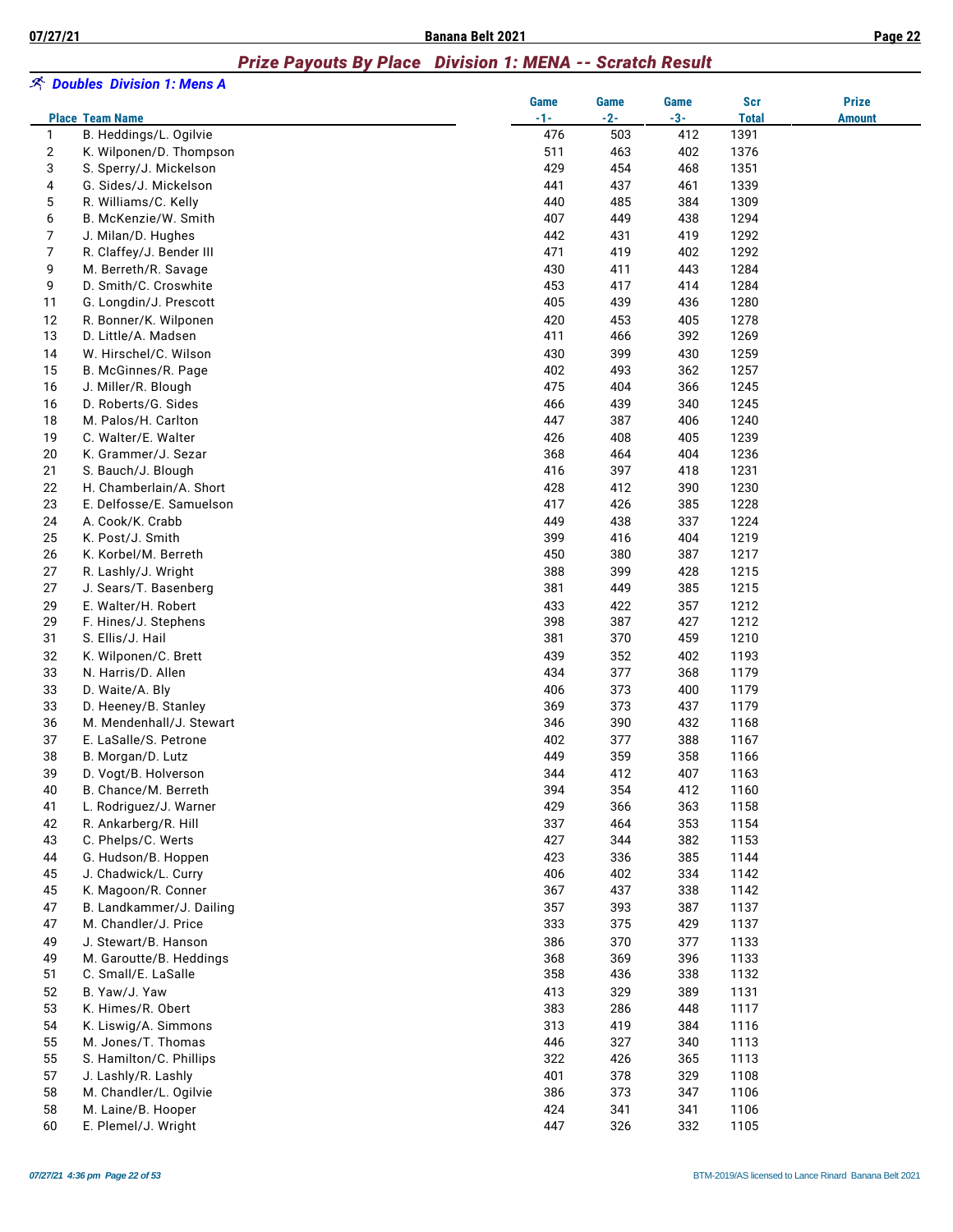| ac | о<br>ıo |  |
|----|---------|--|
|    |         |  |

|    |                            | <b>Game</b> | <b>Game</b> | Game  | <b>Scr</b> | <b>Prize</b>  |
|----|----------------------------|-------------|-------------|-------|------------|---------------|
|    | <b>Place Team Name</b>     | $-1-$       | $-2-$       | $-3-$ | Total      | <b>Amount</b> |
| 61 | R. McDonald/R. Percifield  | 382         | 347         | 374   | 1103       |               |
| 62 | T. Sneed/D. Paris          | 325         | 388         | 388   | 1101       |               |
| 63 | R. Wright/M. Berreth       | 394         | 342         | 343   | 1079       |               |
| 64 | E. Kelly/R. Milward        | 314         | 346         | 409   | 1069       |               |
| 65 | D. Ankarberg/D. McLaughlin | 359         | 345         | 361   | 1065       |               |
| 66 | J. Nielan/G. Tate          | 382         | 328         | 343   | 1053       |               |
| 67 | B. Kleinknecht/L. Ankenman | 374         | 314         | 363   | 1051       |               |
| 68 | K. Post/M. Berreth         | 360         | 359         | 331   | 1050       |               |
| 69 | J. Wright/J. Thivierge     | 367         | 353         | 327   | 1047       |               |
| 70 | T. Hensen/M. Garoutte      | 313         | 340         | 347   | 1000       |               |
| 71 | J. Fox/R. Bremenour        | 399         | 284         | 304   | 987        |               |
| 72 | B. Yarnell/L. Yarnell      | 282         | 336         | 325   | 943        |               |
| 73 | J. Lager/J. Bain           | 318         | 325         | 296   | 939        |               |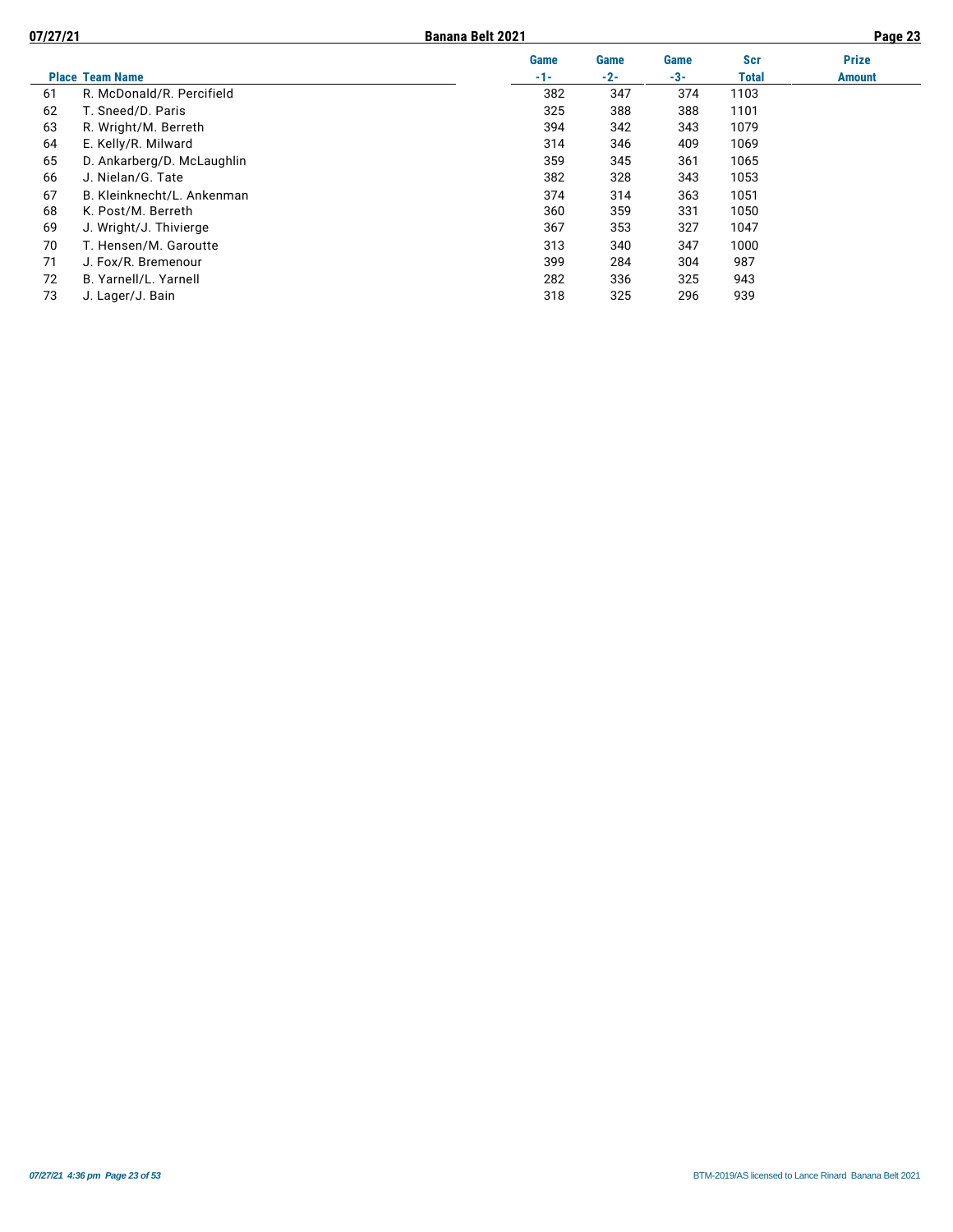#### *Prize Payouts By Place Division 1: MENA -- Handicap Result*

|              | ※ Doubles Division 1: Mens A<br><b>Place Team Name</b> | Game<br>$-1-$ | Game<br>$-2-$ | Game<br>$-3-$ | <b>HDCP</b><br><b>Total</b> | <b>Series</b><br><b>HDCP</b> | <b>HDCP</b><br><b>Total</b> | <b>Prize</b><br><b>Amount</b> |
|--------------|--------------------------------------------------------|---------------|---------------|---------------|-----------------------------|------------------------------|-----------------------------|-------------------------------|
| $\mathbf{1}$ | B. Heddings/L. Ogilvie                                 | 476           | 503           | 412           | 45                          | 1436                         | 1436                        | 343.00                        |
| 2            | R. Claffey/J. Bender III                               | 471           | 419           | 402           | 132                         | 1424                         | 1424                        | 291.00                        |
| 3            | S. Sperry/J. Mickelson                                 | 429           | 454           | 468           | 54                          | 1405                         | 1405                        | 258.00                        |
| 4            | D. Little/A. Madsen                                    | 411           | 466           | 392           | 135                         | 1404                         | 1404                        | 235.00                        |
| 5            | J. Milan/D. Hughes                                     | 442           | 431           | 419           | 99                          | 1391                         | 1391                        | 215.00                        |
| 6            | K. Wilponen/D. Thompson                                | 511           | 463           | 402           |                             | 1376                         | 1376                        | 197.00                        |
| 7            | K. Post/J. Smith                                       | 399           | 416           | 404           | 144                         | 1363                         | 1363                        | 180.00                        |
| 8            | D. Roberts/G. Sides                                    | 466           | 439           | 340           | 114                         | 1359                         | 1359                        | 165.00                        |
| 9            | G. Sides/J. Mickelson                                  | 441           | 437           | 461           | 18                          | 1357                         | 1357                        | 150.00                        |
| 10           | H. Chamberlain/A. Short                                | 428           | 412           | 390           | 126                         | 1356                         | 1356                        | 136.00                        |
| 11           | W. Hirschel/C. Wilson                                  | 430           | 399           | 430           | 93                          | 1352                         | 1352                        | 102.00                        |
| 12           | D. Smith/C. Croswhite                                  | 453           | 417           | 414           | 63                          | 1347                         | 1347                        | 90.00                         |
| 13           | R. Williams/C. Kelly                                   | 440           | 485           | 384           | 30                          | 1339                         | 1339                        |                               |
| 14           | C. Walter/E. Walter                                    | 426           | 408           | 405           | 99                          | 1338                         | 1338                        |                               |
| 15           | S. Bauch/J. Blough                                     | 416           | 397           | 418           | 99                          | 1330                         | 1330                        |                               |
| 16           | B. McKenzie/W. Smith                                   | 407           | 449           | 438           | 30                          | 1324                         | 1324                        |                               |
| 17           | M. Berreth/R. Savage                                   | 430           | 411           | 443           | 36                          | 1320                         | 1320                        |                               |
| 18           | S. Ellis/J. Hail                                       | 381           | 370           | 459           | 105                         | 1315                         | 1315                        |                               |
| 18           | E. Delfosse/E. Samuelson                               | 417           | 426           | 385           | 87                          | 1315                         | 1315                        |                               |
| 20           | D. Heeney/B. Stanley                                   | 369           | 373<br>439    | 437           | 132                         | 1311                         | 1311                        |                               |
| 21           | G. Longdin/J. Prescott                                 | 405           |               | 436           | 27                          | 1307                         | 1307                        |                               |
| 22<br>23     | B. McGinnes/R. Page                                    | 402<br>449    | 493<br>359    | 362<br>358    | 45<br>135                   | 1302<br>1301                 | 1302<br>1301                |                               |
|              | B. Morgan/D. Lutz                                      |               |               |               |                             |                              |                             |                               |
| 24<br>25     | L. Rodriguez/J. Warner<br>M. Palos/H. Carlton          | 429<br>447    | 366<br>387    | 363<br>406    | 141<br>57                   | 1299<br>1297                 | 1299<br>1297                |                               |
| 26           | K. Magoon/R. Conner                                    | 367           | 437           | 338           | 144                         | 1286                         | 1286                        |                               |
| 27           | E. Walter/H. Robert                                    | 433           | 422           | 357           | 72                          | 1284                         | 1284                        |                               |
| 28           | R. Lashly/J. Wright                                    | 388           | 399           | 428           | 66                          | 1281                         | 1281                        |                               |
| 29           | K. Korbel/M. Berreth                                   | 450           | 380           | 387           | 63                          | 1280                         | 1280                        |                               |
| 30           | R. Bonner/K. Wilponen                                  | 420           | 453           | 405           |                             | 1278                         | 1278                        |                               |
| 31           | K. Grammer/J. Sezar                                    | 368           | 464           | 404           | 39                          | 1275                         | 1275                        |                               |
| 31           | M. Chandler/J. Price                                   | 333           | 375           | 429           | 138                         | 1275                         | 1275                        |                               |
| 33           | G. Hudson/B. Hoppen                                    | 423           | 336           | 385           | 126                         | 1270                         | 1270                        |                               |
| 34           | A. Cook/K. Crabb                                       | 449           | 438           | 337           | 42                          | 1266                         | 1266                        |                               |
| 35           | B. Yaw/J. Yaw                                          | 413           | 329           | 389           | 129                         | 1260                         | 1260                        |                               |
| 36           | B. Chance/M. Berreth                                   | 394           | 354           | 412           | 96                          | 1256                         | 1256                        |                               |
| 37           | K. Liswig/A. Simmons                                   | 313           | 419           | 384           | 138                         | 1254                         | 1254                        |                               |
| 38           | J. Miller/R. Blough                                    | 475           | 404           | 366           |                             | 1245                         | 1245                        |                               |
| 38           | D. Waite/A. Bly                                        | 406           | 373           | 400           | 66                          | 1245                         | 1245                        |                               |
| 40           | F. Hines/J. Stephens                                   | 398           | 387           | 427           | 30                          | 1242                         | 1242                        |                               |
| 41           | M. Laine/B. Hooper                                     | 424           | 341           | 341           | 135                         | 1241                         | 1241                        |                               |
| 42           | J. Sears/T. Basenberg                                  | 381           | 449           | 385           | 21                          | 1236                         | 1236                        |                               |
| 43           | R. Ankarberg/R. Hill                                   | 337           | 464           | 353           | 78                          | 1232                         | 1232                        |                               |
| 44           | B. Landkammer/J. Dailing                               | 357           | 393           | 387           | 93                          | 1230                         | 1230                        |                               |
| 44           | M. Jones/T. Thomas                                     | 446           | 327           | 340           | 117                         | 1230                         | 1230                        |                               |
| 46           | C. Phelps/C. Werts                                     | 427           | 344           | 382           | 75                          | 1228                         | 1228                        |                               |
| 46           | E. Plemel/J. Wright                                    | 447           | 326           | 332           | 123                         | 1228                         | 1228                        |                               |
| 46           | K. Himes/R. Obert                                      | 383           | 286           | 448           | 111                         | 1228                         | 1228                        |                               |
| 49           | J. Chadwick/L. Curry                                   | 406           | 402           | 334           | 75                          | 1217                         | 1217                        |                               |
| 50           | N. Harris/D. Allen                                     | 434           | 377           | 368           | 36                          | 1215                         | 1215                        |                               |
| 51           | E. LaSalle/S. Petrone                                  | 402           | 377           | 388           | 45                          | 1212                         | 1212                        |                               |
| 51           | S. Hamilton/C. Phillips                                | 322           | 426           | 365           | 99                          | 1212                         | 1212                        |                               |
| 53           | D. Vogt/B. Holverson                                   | 344           | 412           | 407           | 48                          | 1211                         | 1211                        |                               |
| 54           | E. Kelly/R. Milward                                    | 314           | 346           | 409           | 141                         | 1210                         | 1210                        |                               |
| 55           | M. Mendenhall/J. Stewart                               | 346           | 390           | 432           | 39                          | 1207                         | 1207                        |                               |
| 55           | C. Small/E. LaSalle                                    | 358           | 436           | 338           | 75                          | 1207                         | 1207                        |                               |
| 57           | K. Wilponen/C. Brett                                   | 439           | 352           | 402           | 3                           | 1196                         | 1196                        |                               |
| 58           | M. Chandler/L. Ogilvie                                 | 386           | 373           | 347           | 87                          | 1193                         | 1193                        |                               |
| 59<br>60     | J. Stewart/B. Hanson<br>J. Nielan/G. Tate              | 386<br>382    | 370<br>328    | 377<br>343    | 57<br>129                   | 1190                         | 1190<br>1182                |                               |
|              |                                                        |               |               |               |                             | 1182                         |                             |                               |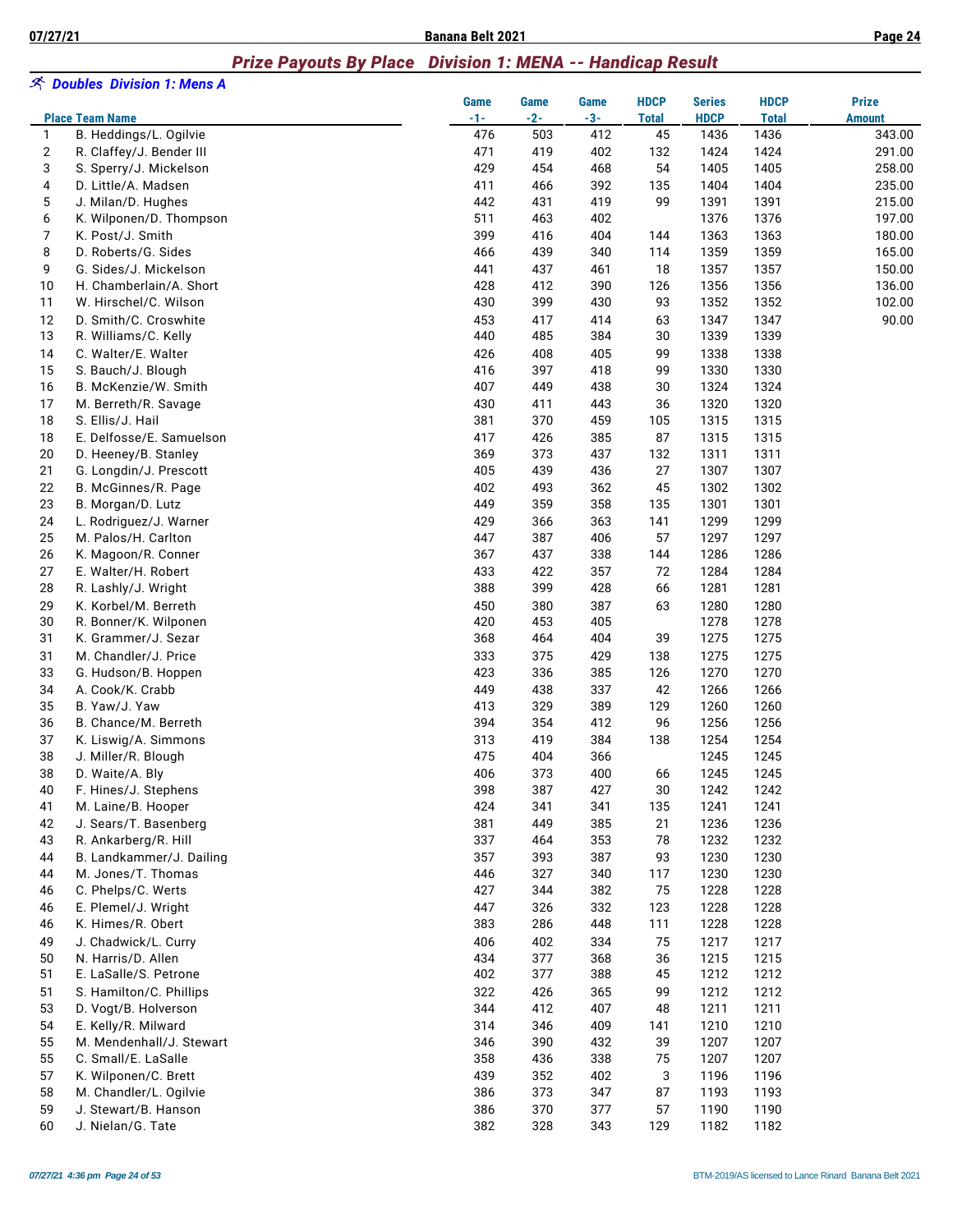**07/27/21 Banana Belt 2021 Page 25**

|    |                            | Game  | <b>Game</b> | Game | <b>HDCP</b>  | <b>Series</b> | <b>HDCP</b> | <b>Prize</b>  |
|----|----------------------------|-------|-------------|------|--------------|---------------|-------------|---------------|
|    | <b>Place Team Name</b>     | $-1-$ | $-2-$       | -3-  | <b>Total</b> | <b>HDCP</b>   | Total       | <b>Amount</b> |
| 61 | M. Garoutte/B. Heddings    | 368   | 369         | 396  | 48           | 1181          | 1181        |               |
| 62 | J. Lashly/R. Lashly        | 401   | 378         | 329  | 66           | 1174          | 1174        |               |
| 63 | D. Ankarberg/D. McLaughlin | 359   | 345         | 361  | 105          | 1170          | 1170        |               |
| 63 | T. Sneed/D. Paris          | 325   | 388         | 388  | 69           | 1170          | 1170        |               |
| 65 | R. McDonald/R. Percifield  | 382   | 347         | 374  | 60           | 1163          | 1163        |               |
| 66 | R. Wright/M. Berreth       | 394   | 342         | 343  | 60           | 1139          | 1139        |               |
| 67 | B. Kleinknecht/L. Ankenman | 374   | 314         | 363  | 84           | 1135          | 1135        |               |
| 68 | J. Wright/J. Thivierge     | 367   | 353         | 327  | 57           | 1104          | 1104        |               |
| 69 | T. Hensen/M. Garoutte      | 313   | 340         | 347  | 102          | 1102          | 1102        |               |
| 70 | J. Fox/R. Bremenour        | 399   | 284         | 304  | 105          | 1092          | 1092        |               |
| 71 | J. Lager/J. Bain           | 318   | 325         | 296  | 141          | 1080          | 1080        |               |
| 72 | B. Yarnell/L. Yarnell      | 282   | 336         | 325  | 129          | 1072          | 1072        |               |
| 73 | K. Post/M. Berreth         | 360   | 359         | 331  |              | 1050          | 1050        |               |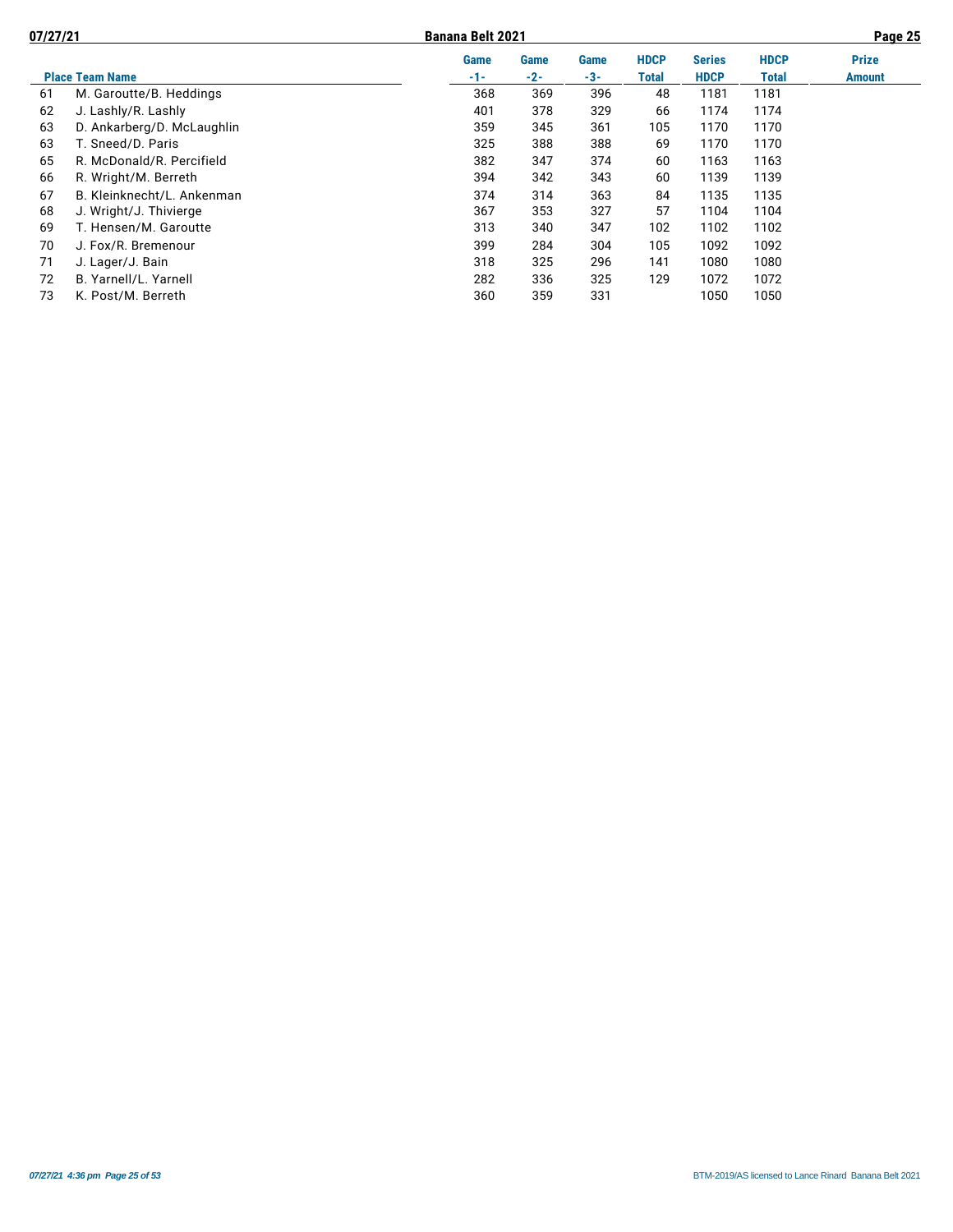#### *Prize Payouts By Place Division 2: WOMA -- Scratch Result*

|        | 冬 Doubles Division 2: Womens A |               |               |               |                            |               |
|--------|--------------------------------|---------------|---------------|---------------|----------------------------|---------------|
|        | <b>Place Team Name</b>         | Game<br>$-1-$ | Game<br>$-2-$ | Game<br>$-3-$ | <b>Scr</b><br><b>Total</b> | <b>Prize</b>  |
| 1      | S. Palos/A. McDonough          | 440           | 439           | 443           | 1322                       | <b>Amount</b> |
|        | A. Stewart/P. Rinard           | 407           | 430           | 442           | 1279                       |               |
| 2<br>3 | H. Sears/P. Phelps             | 409           | 420           | 401           | 1230                       |               |
| 4      | R. Buttenhoff/B. Wendt         | 424           | 396           | 399           | 1219                       |               |
| 5      | T. Griffith/A. McDonald        | 441           | 355           | 418           | 1214                       |               |
| 6      | J. McClean/C. Port             | 377           | 448           | 346           | 1171                       |               |
| 7      | C. Prescott/K. Sears           | 404           | 362           | 395           | 1161                       |               |
| 8      | C. Anderson/A. McDonough       | 335           | 401           | 382           | 1118                       |               |
| 9      | M. Langie/P. Rinard            | 368           | 325           | 401           | 1094                       |               |
| 10     | N. Smith/C. Yaw                | 377           | 318           | 398           | 1093                       |               |
| 11     | J. Langston/C. Moruzzi         | 398           | 349           | 341           | 1088                       |               |
| 12     | P. Rinard/Y. Freeman           | 350           | 382           | 343           | 1075                       |               |
| 13     | G. Crill/K. Mitchell           | 367           | 361           | 345           | 1073                       |               |
| 14     | T. Clark-Roeder/A. Roeder      | 354           | 376           | 338           | 1068                       |               |
| 15     | C. Hines/A. Johnston           | 414           | 332           | 320           | 1066                       |               |
| 16     | M. Sullivan/K. Seifert         | 320           | 349           | 390           | 1059                       |               |
| 17     | J. Montgomery/R. Paluh         | 308           | 359           | 391           | 1058                       |               |
| 18     | K. Shane/T. Chase              | 337           | 359           | 348           | 1044                       |               |
| 18     | D. Henry/S. Luke               | 350           | 332           | 362           | 1044                       |               |
| 20     | P. Rinard/L. Simpson           | 337           | 319           | 379           | 1035                       |               |
| 21     | K. Burritt/S. Bass             | 343           | 361           | 326           | 1030                       |               |
| 22     | D. Brown/S. Brown              | 317           | 362           | 316           | 995                        |               |
| 23     | K. Tice/S. Rodda               | 313           | 336           | 343           | 992                        |               |
| 24     | D. Stellyes/J. Smith           | 324           | 337           | 320           | 981                        |               |
| 25     | K. Allen/A. Fielding           | 303           | 332           | 306           | 941                        |               |
| 26     | M. Randall/D. McCulloch        | 352           | 274           | 277           | 903                        |               |
| 27     | R. Mayfield/P. Rinard          | 260           | 372           | 270           | 902                        |               |
| 28     | T. Vails/H. Hutchins           | 301           | 300           | 268           | 869                        |               |
| 29     | J. Hasler/D. Chase             | 285           | 294           | 281           | 860                        |               |
| 30     | K. Doublin/P. Hall             | 239           | 251           | 270           | 760                        |               |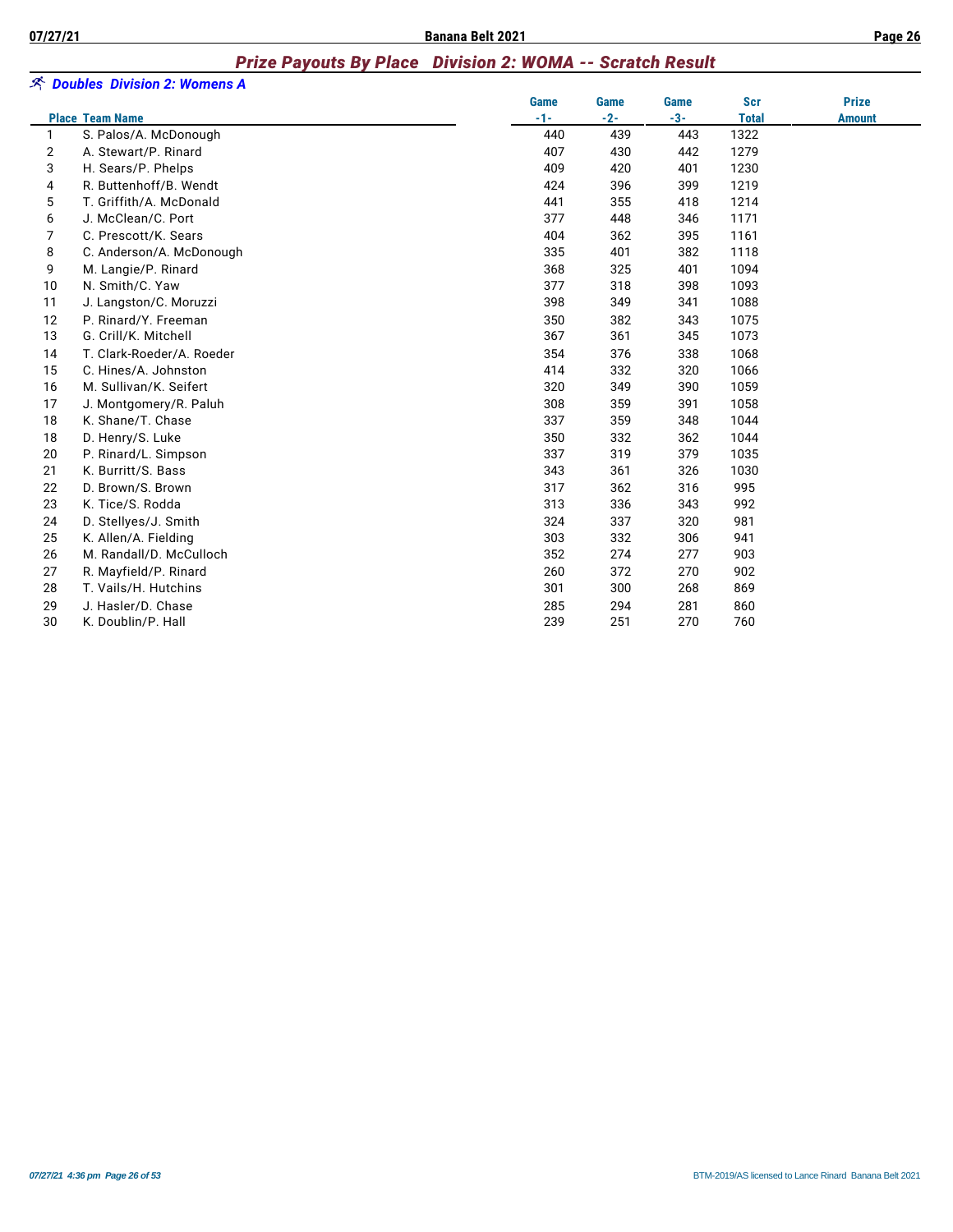#### *Prize Payouts By Place Division 2: WOMA -- Handicap Result*

|              | <b>EX</b> Doubles Division 2: Womens A |             |       |       |              |               |              |               |
|--------------|----------------------------------------|-------------|-------|-------|--------------|---------------|--------------|---------------|
|              |                                        | <b>Game</b> | Game  | Game  | <b>HDCP</b>  | <b>Series</b> | <b>HDCP</b>  | <b>Prize</b>  |
|              | <b>Place Team Name</b>                 | $-1-$       | $-2-$ | $-3-$ | <b>Total</b> | <b>HDCP</b>   | <b>Total</b> | <b>Amount</b> |
| $\mathbf{1}$ | S. Palos/A. McDonough                  | 440         | 439   | 443   | 144          | 1466          | 1466         | 299.00        |
| 2            | A. Stewart/P. Rinard                   | 407         | 430   | 442   | 180          | 1459          | 1459         | 239.00        |
| 3            | R. Buttenhoff/B. Wendt                 | 424         | 396   | 399   | 180          | 1399          | 1399         | 188.00        |
| 4            | J. McClean/C. Port                     | 377         | 448   | 346   | 210          | 1381          | 1381         | 144.00        |
| 5            | H. Sears/P. Phelps                     | 409         | 420   | 401   | 129          | 1359          | 1359         | 100.00        |
| 6            | C. Hines/A. Johnston                   | 414         | 332   | 320   | 282          | 1348          | 1348         |               |
| 7            | M. Langie/P. Rinard                    | 368         | 325   | 401   | 252          | 1346          | 1346         |               |
| 8            | C. Prescott/K. Sears                   | 404         | 362   | 395   | 180          | 1341          | 1341         |               |
| 9            | K. Shane/T. Chase                      | 337         | 359   | 348   | 294          | 1338          | 1338         |               |
| 10           | N. Smith/C. Yaw                        | 377         | 318   | 398   | 240          | 1333          | 1333         |               |
| 11           | J. Langston/C. Moruzzi                 | 398         | 349   | 341   | 216          | 1304          | 1304         |               |
| 12           | P. Rinard/Y. Freeman                   | 350         | 382   | 343   | 228          | 1303          | 1303         |               |
| 13           | T. Griffith/A. McDonald                | 441         | 355   | 418   | 84           | 1298          | 1298         |               |
| 14           | J. Montgomery/R. Paluh                 | 308         | 359   | 391   | 237          | 1295          | 1295         |               |
| 15           | K. Tice/S. Rodda                       | 313         | 336   | 343   | 288          | 1280          | 1280         |               |
| 16           | D. Henry/S. Luke                       | 350         | 332   | 362   | 234          | 1278          | 1278         |               |
| 17           | G. Crill/K. Mitchell                   | 367         | 361   | 345   | 198          | 1271          | 1271         |               |
| 18           | C. Anderson/A. McDonough               | 335         | 401   | 382   | 147          | 1265          | 1265         |               |
| 19           | D. Brown/S. Brown                      | 317         | 362   | 316   | 249          | 1244          | 1244         |               |
| 20           | D. Stellyes/J. Smith                   | 324         | 337   | 320   | 252          | 1233          | 1233         |               |
| 21           | K. Burritt/S. Bass                     | 343         | 361   | 326   | 192          | 1222          | 1222         |               |
| 22           | K. Allen/A. Fielding                   | 303         | 332   | 306   | 276          | 1217          | 1217         |               |
| 23           | T. Clark-Roeder/A. Roeder              | 354         | 376   | 338   | 147          | 1215          | 1215         |               |
| 24           | P. Rinard/L. Simpson                   | 337         | 319   | 379   | 168          | 1203          | 1203         |               |
| 24           | M. Sullivan/K. Seifert                 | 320         | 349   | 390   | 144          | 1203          | 1203         |               |
| 26           | R. Mayfield/P. Rinard                  | 260         | 372   | 270   | 294          | 1196          | 1196         |               |
| 27           | T. Vails/H. Hutchins                   | 301         | 300   | 268   | 294          | 1163          | 1163         |               |
| 28           | M. Randall/D. McCulloch                | 352         | 274   | 277   | 258          | 1161          | 1161         |               |
| 29           | J. Hasler/D. Chase                     | 285         | 294   | 281   | 294          | 1154          | 1154         |               |
| 30           | K. Doublin/P. Hall                     | 239         | 251   | 270   | 195          | 955           | 955          |               |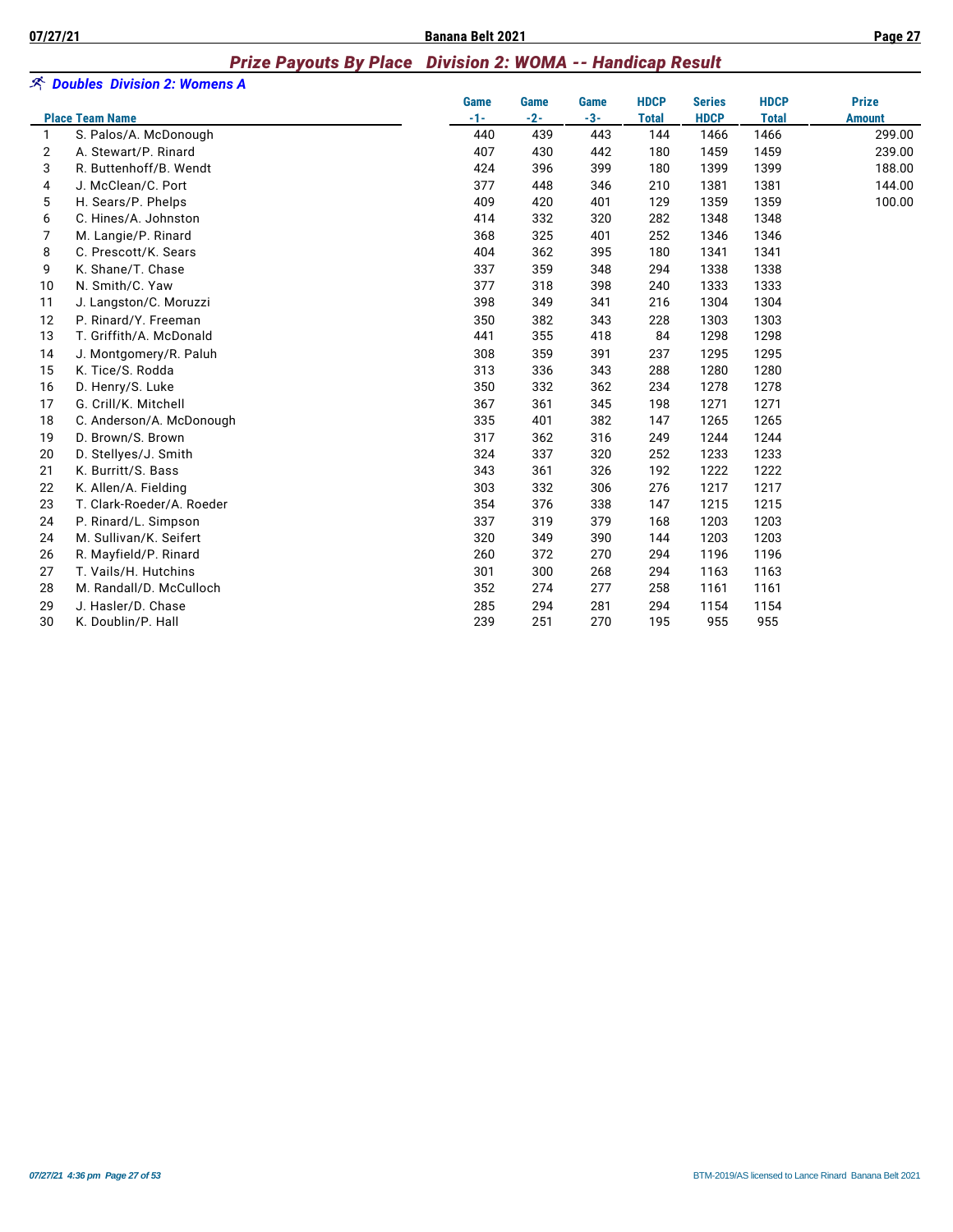# *Prize Payouts By Place Division 3: MEN B -- Scratch Result*

|    | <i>へ</i> Doubles Division 3: Mens B |               |               |               |                     |                               |
|----|-------------------------------------|---------------|---------------|---------------|---------------------|-------------------------------|
|    | <b>Place Team Name</b>              | Game<br>$-1-$ | Game<br>$-2-$ | Game<br>$-3-$ | Scr<br><b>Total</b> | <b>Prize</b><br><b>Amount</b> |
| 1  | J. Bender Jr/Q. Peace               | 525           | 401           | 403           | 1329                |                               |
| 2  | J. Sullivan/D. Thompson             | 425           | 437           | 370           | 1232                |                               |
| 3  | S. Smith/J. Rafferty                | 412           | 387           | 418           | 1217                |                               |
| 3  | B. Golar/W. Coates                  | 366           | 404           | 447           | 1217                |                               |
| 5  | D. Morris/J. Mazzagotte             | 364           | 404           | 434           | 1202                |                               |
| 6  | B. Taylor/L. McRae                  | 429           | 359           | 375           | 1163                |                               |
| 6  | B. Ritsema/L. Paulson               | 376           | 369           | 418           | 1163                |                               |
| 8  | R. Mainwaring/P. Peterson           | 425           | 385           | 352           | 1162                |                               |
| 9  | B. Grubb/M. Miller                  | 420           | 370           | 371           | 1161                |                               |
| 10 | T. Roe/J. Walter                    | 410           | 367           | 378           | 1155                |                               |
| 11 | M. Laine/A. Madsen                  | 447           | 367           | 330           | 1144                |                               |
| 11 | J. Van Guilder/D. Fernandez         | 417           | 405           | 322           | 1144                |                               |
| 13 | B. Johnston/B. Robles               | 377           | 390           | 360           | 1127                |                               |
| 14 | G. Kalmbach/K. Kalmbach             | 362           | 372           | 392           | 1126                |                               |
| 15 | J. Johnson/D. Chase                 | 380           | 376           | 363           | 1119                |                               |
| 16 | G. Elliott/L. Milojevic             | 374           | 312           | 432           | 1118                |                               |
| 16 | J. Hurley/B. Fitzgerald             | 394           | 322           | 402           | 1118                |                               |
| 18 | G. McCully/S. Yarnell               | 361           | 379           | 371           | 1111                |                               |
| 19 | L. Hanson/G. Hansen                 | 349           | 392           | 369           | 1110                |                               |
| 20 | J. Milan/D. Reeves                  | 373           | 387           | 342           | 1102                |                               |
| 21 | J. Profitt/R. Kite                  | 328           | 378           | 384           | 1090                |                               |
| 22 | M. Pilant/L. Pilant                 | 340           | 379           | 370           | 1089                |                               |
| 23 | J. Walter/C. Walter                 | 370           | 332           | 380           | 1082                |                               |
| 24 | J. Corral/K. Silveria               | 399           | 354           | 326           | 1079                |                               |
| 25 | H. Bradford/S. Shaw                 | 321           | 380           | 367           | 1068                |                               |
| 26 | i. Ellenwood/S. Laddrout            | 359           | 379           | 328           | 1066                |                               |
| 26 | B. McNamar/P. O'Neill               | 321           | 389           | 356           | 1066                |                               |
| 28 | D. West/C. Palmer                   | 394           | 321           | 341           | 1056                |                               |
| 29 | B. Mayfield/F. Johnson              | 304           | 386           | 355           | 1045                |                               |
| 30 | S. Harris/M. Craig                  | 376           | 352           | 316           | 1044                |                               |
| 31 | C. Prall/S. Prall                   | 337           | 338           | 367           | 1042                |                               |
| 32 | T. Pawley/C. Dunn                   | 329           | 391           | 319           | 1039                |                               |
| 33 | D. Hart/C. Hart                     | 331           | 360           | 346           | 1037                |                               |
| 34 | D. Brown/K. Olson                   | 351           | 348           | 336           | 1035                |                               |
| 34 | B. Gibbons/R. Davis                 | 329           | 357           | 349           | 1035                |                               |
| 36 | B. Lobb/B. Hasler                   | 344           | 315           | 375           | 1034                |                               |
| 37 | J. Horst/D. Watts                   | 370           | 347           | 303           | 1020                |                               |
| 37 | M. Hickle/B. Hickle                 | 347           | 370           | 303           | 1020                |                               |
| 39 | B. Gluck/R. Skifstad                | 316           | 289           | 403           | 1008                |                               |
| 40 | J. Storer/A. Leone                  | 297           | 381           | 326           | 1004                |                               |
| 41 | N. Clark/T. Schmidt                 | 334           | 344           | 308           | 986                 |                               |
| 42 | S. Lightbody/G. Duncan              | 324           | 328           | 315           | 967                 |                               |
| 43 | B. Miller/M. Bangle                 | 281           | 333           | 352           | 966                 |                               |
| 44 | J. Bass/M. Smith                    | 309           | 350           | 306           | 965                 |                               |
| 44 | D. Rexroad/J. Bain                  | 352           | 338           | 275           | 965                 |                               |
| 46 | M. Crews Jr/N. Schack               | 298           | 314           | 338           | 950                 |                               |
| 46 | J. Plasencia/J. Hutchinson          | 338           | 288           | 324           | 950                 |                               |
| 48 | R. Milward/R. Seipp                 | 337           | 298           | 312           | 947                 |                               |
| 49 | D. Olson/J. Evans                   | 302           | 298           | 345           | 945                 |                               |
| 50 | M. Scholl/K. Thompson               | 338           | 308           | 296           | 942                 |                               |
| 51 | T. Ciarlo/M. Whitmore               | 325           | 273           | 341           | 939                 |                               |
| 52 | R. Kegley/G. Van Cleave             | 350           | 301           | 278           | 929                 |                               |
| 53 | D. Linscott/C. Meyers               | 328           | 318           | 282           | 928                 |                               |
| 54 | M. O'Brien/W. Stockwell             | 280           | 308           | 332           | 920                 |                               |
| 55 | F. Zamora/B. Olander                | 290           | 326           | 289           | 905                 |                               |
| 56 | R. Fischer/J. Jones                 | 285           | 265           | 321           | 871                 |                               |
| 57 | S. O'Conner/T. Quackenbush          | 254           | 323           | 292           | 869                 |                               |
| 58 | L. Kindlespire/D. Hillbrand         | 295           | 273           | 300           | 868                 |                               |
| 59 | R. Conwell/J. Hutchins              | 283           | 286           | 296           | 865                 |                               |
| 60 | B. Samuels/E. Taylor Jr             | 278           | 247           | 325           | 850                 |                               |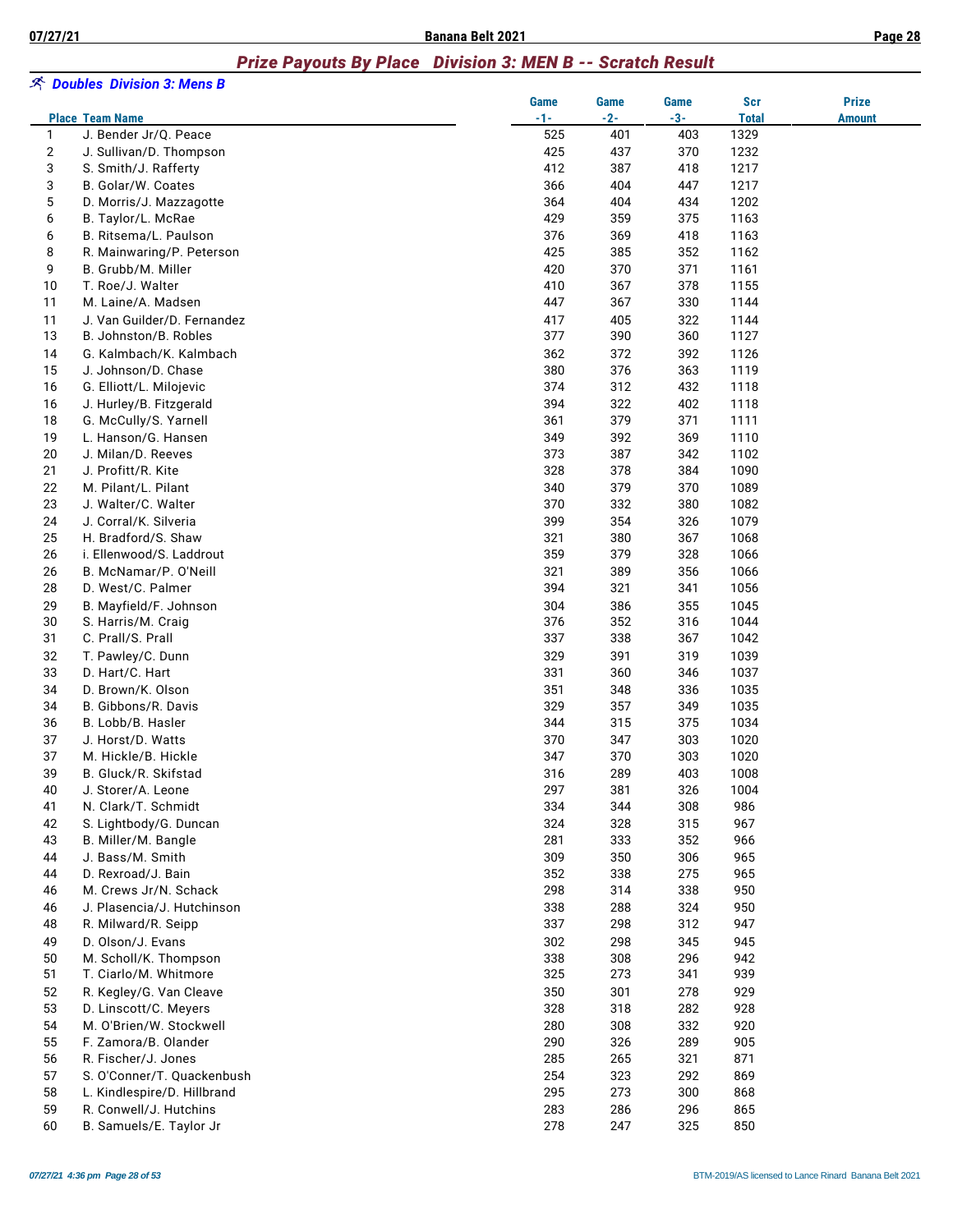| 07/27/21 |                        | <b>Banana Belt 2021</b> |       |       |              | Page 29       |
|----------|------------------------|-------------------------|-------|-------|--------------|---------------|
|          |                        | Game                    | Game  | Game  | Scr          | <b>Prize</b>  |
|          | <b>Place Team Name</b> | $-1-$                   | $-2-$ | $-3-$ | <b>Total</b> | <b>Amount</b> |
| 61       | Z. Taylor/D. Anderson  | 284                     | 273   | 289   | 846          |               |
| 62       | G. Devorak/Y. Profitt  | 248                     | 297   | 291   | 836          |               |
| 63       | M. Pilant/J. Fischer   | 275                     | 294   | 262   | 831          |               |
| 64       | T. Roeder/M. Hudgins   | 287                     | 240   | 267   | 794          |               |
| 65       | M. Patrick/J. Gunter   | 229                     | 227   | 233   | 689          |               |
| 101      | M. Laine/A. Madsen     | 387                     | 394   | 305   | 1086         |               |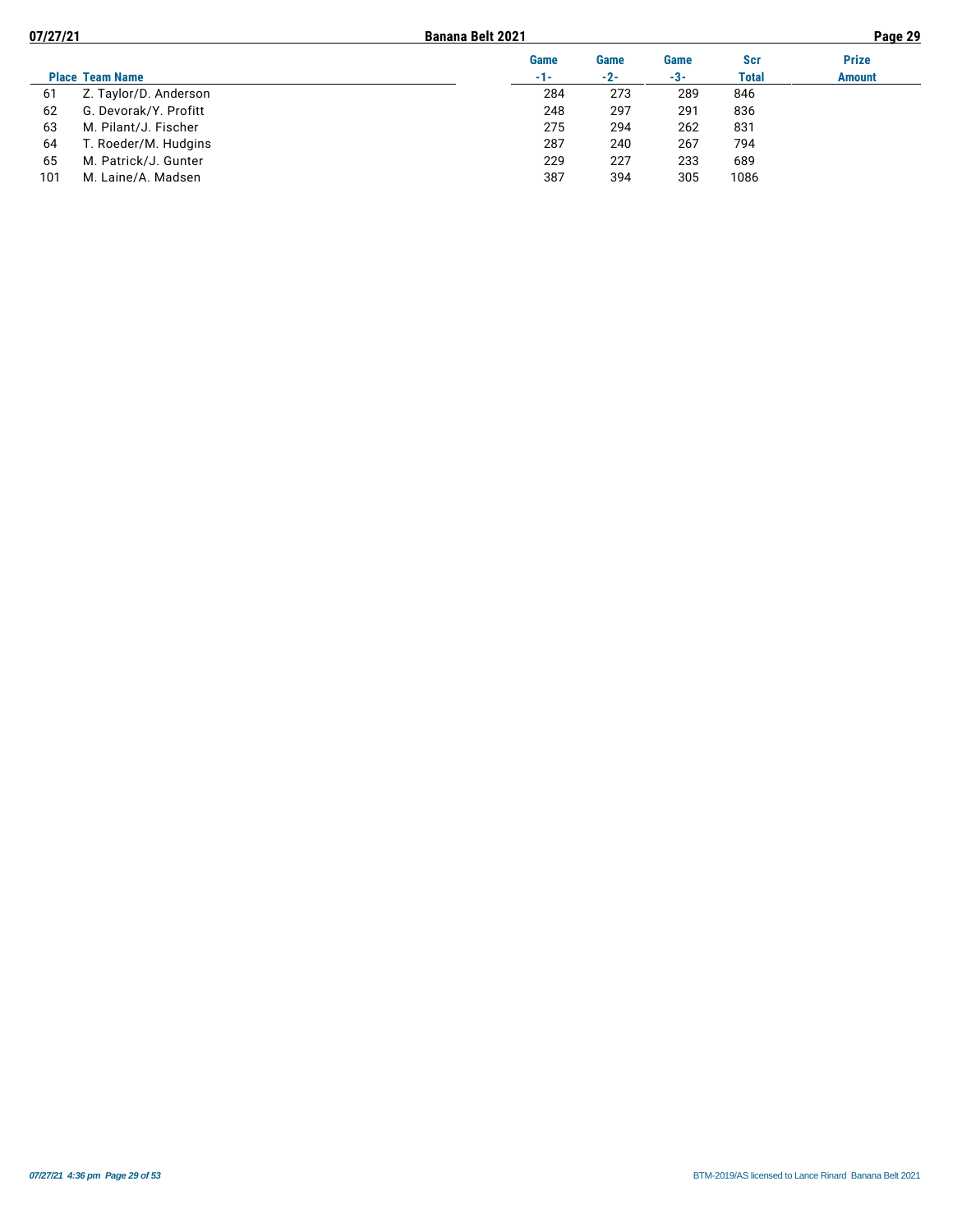### *Prize Payouts By Place Division 3: MEN B -- Handicap Result*

|                | <i>へ</i> Doubles Division 3: Mens B |               |                      |                      |                             |                              |                             |                               |
|----------------|-------------------------------------|---------------|----------------------|----------------------|-----------------------------|------------------------------|-----------------------------|-------------------------------|
|                | <b>Place Team Name</b>              | Game<br>$-1-$ | <b>Game</b><br>$-2-$ | <b>Game</b><br>$-3-$ | <b>HDCP</b><br><b>Total</b> | <b>Series</b><br><b>HDCP</b> | <b>HDCP</b><br><b>Total</b> | <b>Prize</b><br><b>Amount</b> |
| $\mathbf{1}$   | J. Bender Jr/Q. Peace               | 525           | 401                  | 403                  | 183                         | 1512                         | 1512                        | 354.00                        |
| $\overline{2}$ | M. Pilant/L. Pilant                 | 340           | 379                  | 370                  | 351                         | 1440                         | 1440                        | 299.00                        |
| 3              | S. Smith/J. Rafferty                | 412           | 387                  | 418                  | 198                         | 1415                         | 1415                        | 263.00                        |
| 4              | J. Sullivan/D. Thompson             | 425           | 437                  | 370                  | 177                         | 1409                         | 1409                        | 234.00                        |
| 5              | J. Johnson/D. Chase                 | 380           | 376                  | 363                  | 267                         | 1386                         | 1386                        | 208.00                        |
| 6              | B. Taylor/L. McRae                  | 429           | 359                  | 375                  | 222                         | 1385                         | 1385                        | 184.00                        |
| $\overline{7}$ | i. Ellenwood/S. Laddrout            | 359           | 379                  | 328                  | 315                         | 1381                         | 1381                        | 161.00                        |
| 8              | G. Kalmbach/K. Kalmbach             | 362           | 372                  | 392                  | 246                         | 1372                         | 1372                        | 140.00                        |
| 9              | B. Golar/W. Coates                  | 366           | 404                  | 447                  | 150                         | 1367                         | 1367                        | 118.00                        |
| 10             | B. Mayfield/F. Johnson              | 304           | 386                  | 355                  | 312                         | 1357                         | 1357                        | 97.00                         |
| 11             | D. Morris/J. Mazzagotte             | 364           | 404                  | 434                  | 153                         | 1355                         | 1355                        | 77.00                         |
| 12             | H. Bradford/S. Shaw                 | 321           | 380                  | 367                  | 279                         | 1347                         | 1347                        |                               |
| 13             | J. Hurley/B. Fitzgerald             | 394           | 322                  | 402                  | 228                         | 1346                         | 1346                        |                               |
| 14             | B. Johnston/B. Robles               | 377           | 390                  | 360                  | 207                         | 1334                         | 1334                        |                               |
| 15             | B. Ritsema/L. Paulson               | 376           | 369                  | 418                  | 168                         | 1331                         | 1331                        |                               |
| 16             | G. McCully/S. Yarnell               | 361           | 379                  | 371                  | 216                         | 1327                         | 1327                        |                               |
| 17             | B. Grubb/M. Miller                  | 420           | 370                  | 371                  | 165                         | 1326                         | 1326                        |                               |
| 17             | T. Roe/J. Walter                    | 410           | 367                  | 378                  | 171                         | 1326                         | 1326                        |                               |
| 19             | R. Mainwaring/P. Peterson           | 425           | 385                  | 352                  | 150                         | 1312                         | 1312                        |                               |
| 20             | J. Van Guilder/D. Fernandez         | 417           | 405                  | 322                  | 162                         | 1306                         | 1306                        |                               |
| 21             | G. Elliott/L. Milojevic             | 374           | 312                  | 432                  | 186                         | 1304                         | 1304                        |                               |
| 22             | M. Laine/A. Madsen                  | 447           | 367                  | 330                  | 150                         | 1294                         | 1294                        |                               |
| 23             | J. Milan/D. Reeves                  | 373           | 387                  | 342                  | 189                         | 1291                         | 1291                        |                               |
| 24             | D. Rexroad/J. Bain                  | 352           | 338                  | 275                  | 324                         | 1289                         | 1289                        |                               |
| 25             | J. Walter/C. Walter                 | 370           | 332                  | 380                  | 201                         | 1283                         | 1283                        |                               |
| 26             | C. Prall/S. Prall                   | 337           | 338                  | 367                  | 240                         | 1282                         | 1282                        |                               |
| 27             | J. Storer/A. Leone                  | 297           | 381                  | 326                  | 270                         | 1274                         | 1274                        |                               |
| 28             | B. Lobb/B. Hasler                   | 344           | 315                  | 375                  | 234                         | 1268                         | 1268                        |                               |
| 28             | J. Plasencia/J. Hutchinson          | 338           | 288                  | 324                  | 318                         | 1268                         | 1268                        |                               |
| 30             | B. McNamar/P. O'Neill               | 321           | 389                  | 356                  | 201                         | 1267                         | 1267                        |                               |
| 31             | D. West/C. Palmer                   | 394           | 321                  | 341                  | 207                         | 1263                         | 1263                        |                               |
| 32             | S. Lightbody/G. Duncan              | 324           | 328                  | 315                  | 294                         | 1261                         | 1261                        |                               |
| 33             | L. Hanson/G. Hansen                 | 349           | 392                  | 369                  | 144                         | 1254                         | 1254                        |                               |
| 34             | N. Clark/T. Schmidt                 | 334           | 344                  | 308                  | 267                         | 1253                         | 1253                        |                               |
| 35             | D. Brown/K. Olson                   | 351           | 348                  | 336                  | 216                         | 1251                         | 1251                        |                               |
| 36             | D. Hart/C. Hart                     | 331           | 360                  | 346                  | 213                         | 1250                         | 1250                        |                               |
| 36             | R. Kegley/G. Van Cleave             | 350           | 301                  | 278                  | 321                         | 1250                         | 1250                        |                               |
| 38             | J. Profitt/R. Kite                  | 328           | 378                  | 384                  | 156                         | 1246                         | 1246                        |                               |
| 39             | M. Hickle/B. Hickle                 | 347           | 370                  | 303                  | 225                         | 1245                         | 1245                        |                               |
| 40             | B. Gibbons/R. Davis                 | 329           | 357                  | 349                  | 204                         | 1239                         | 1239                        |                               |
| 41             | J. Corral/K. Silveria               | 399           | 354                  | 326                  | 156                         | 1235                         | 1235                        |                               |
| 42             | T. Ciarlo/M. Whitmore               | 325           | 273                  | 341                  | 291                         | 1230                         | 1230                        |                               |
| 43             | T. Pawley/C. Dunn                   | 329           | 391                  | 319                  | 180                         | 1219                         | 1219                        |                               |
| 44             | J. Horst/D. Watts                   | 370           | 347                  | 303                  | 198                         | 1218                         | 1218                        |                               |
| 44             | M. Pilant/J. Fischer                | 275           | 294                  | 262                  | 387                         | 1218                         | 1218                        |                               |
| 46             | M. Crews Jr/N. Schack               | 298           | 314                  | 338                  | 267                         | 1217                         | 1217                        |                               |
| 47             | B. Gluck/R. Skifstad                | 316           | 289                  | 403                  | 207                         | 1215                         | 1215                        |                               |
| 48             | R. Milward/R. Seipp                 | 337           | 298                  | 312                  | 258                         | 1205                         | 1205                        |                               |
| 49             | D. Olson/J. Evans                   | 302           | 298                  | 345                  | 258                         | 1203                         | 1203                        |                               |
| 49             | S. Harris/M. Craig                  | 376           | 352                  | 316                  | 159                         | 1203                         | 1203                        |                               |
| 51             | M. O'Brien/W. Stockwell             | 280           | 308                  | 332                  | 279                         | 1199                         | 1199                        |                               |
| 52             | L. Kindlespire/D. Hillbrand         | 295           | 273                  | 300                  | 327                         | 1195                         | 1195                        |                               |
| 53             | R. Fischer/J. Jones                 | 285           | 265                  | 321                  | 309                         | 1180                         | 1180                        |                               |
| 54             | B. Miller/M. Bangle                 | 281           | 333                  | 352                  | 213                         | 1179                         | 1179                        |                               |
| 55             | D. Linscott/C. Meyers               | 328           | 318                  | 282                  | 246                         | 1174                         | 1174                        |                               |
| 56             | J. Bass/M. Smith                    | 309           | 350                  | 306                  | 201                         | 1166                         | 1166                        |                               |
| 57             | M. Scholl/K. Thompson               | 338           | 308                  | 296                  | 219                         | 1161                         | 1161                        |                               |
| 58             | Z. Taylor/D. Anderson               | 284           | 273                  | 289                  | 306                         | 1152                         | 1152                        |                               |
| 59             | G. Devorak/Y. Profitt               | 248           | 297                  | 291                  | 312                         | 1148                         | 1148                        |                               |
| 60             | B. Samuels/E. Taylor Jr             | 278           | 247                  | 325                  | 270                         | 1120                         | 1120                        |                               |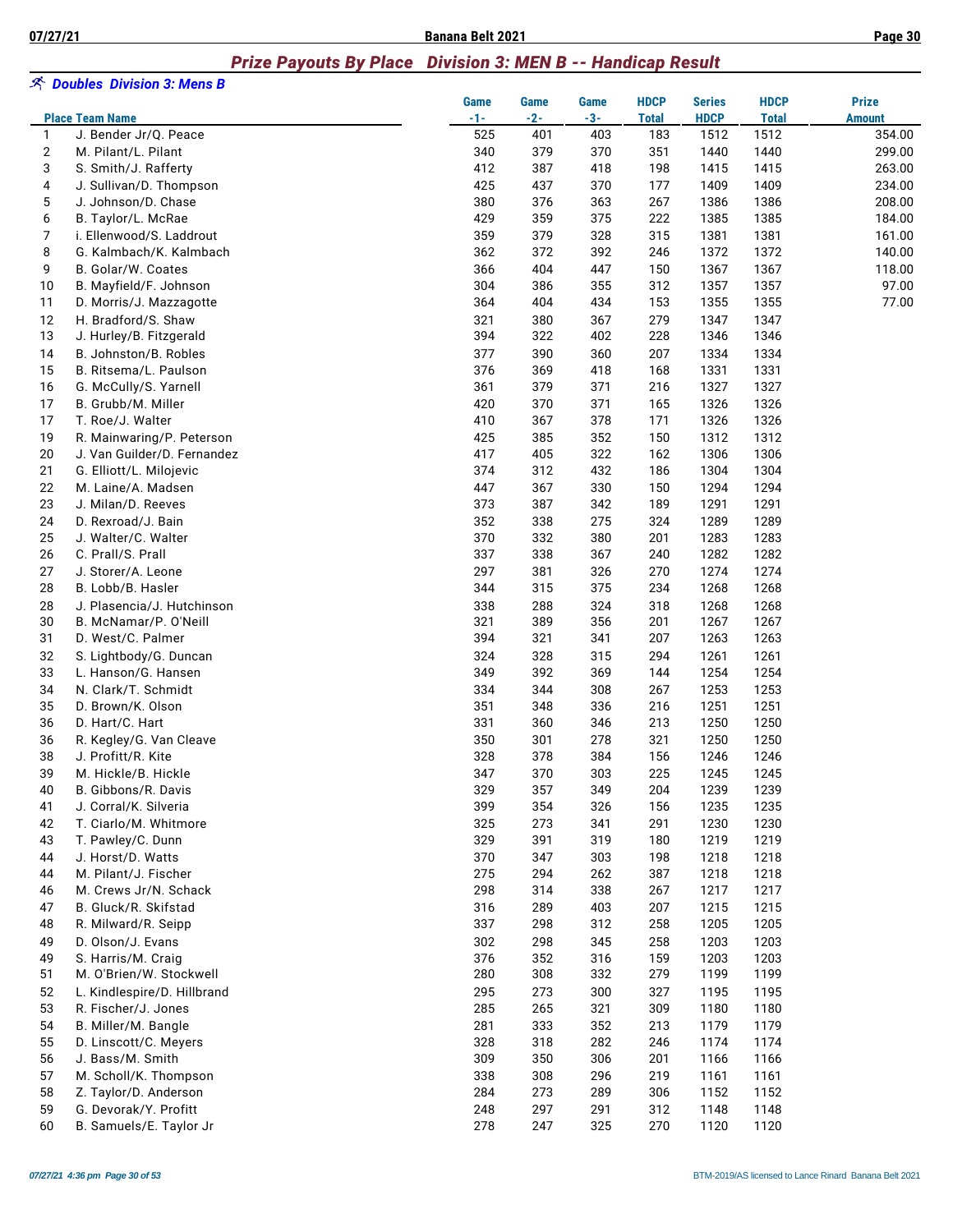| 07/27/21 |                            |       | <b>Banana Belt 2021</b> |      |             |               |              | Page 31       |  |  |
|----------|----------------------------|-------|-------------------------|------|-------------|---------------|--------------|---------------|--|--|
|          |                            | Game  | Game                    | Game | <b>HDCP</b> | <b>Series</b> | <b>HDCP</b>  | <b>Prize</b>  |  |  |
|          | <b>Place Team Name</b>     | $-1-$ | $-2-$                   | -3-  | Total       | <b>HDCP</b>   | <b>Total</b> | <b>Amount</b> |  |  |
| 61       | S. O'Conner/T. Quackenbush | 254   | 323                     | 292  | 243         | 1112          | 1112         |               |  |  |
| 62       | R. Conwell/J. Hutchins     | 283   | 286                     | 296  | 243         | 1108          | 1108         |               |  |  |
| 63       | F. Zamora/B. Olander       | 290   | 326                     | 289  | 186         | 1091          | 1091         |               |  |  |
| 64       | Г. Roeder/M. Hudgins       | 287   | 240                     | 267  | 219         | 1013          | 1013         |               |  |  |
| 65       | M. Patrick/J. Gunter       | 229   | 227                     | 233  | 255         | 944           | 944          |               |  |  |
| 101      | M. Laine/A. Madsen         | 387   | 394                     | 305  | 150         | 1236          | 1236         |               |  |  |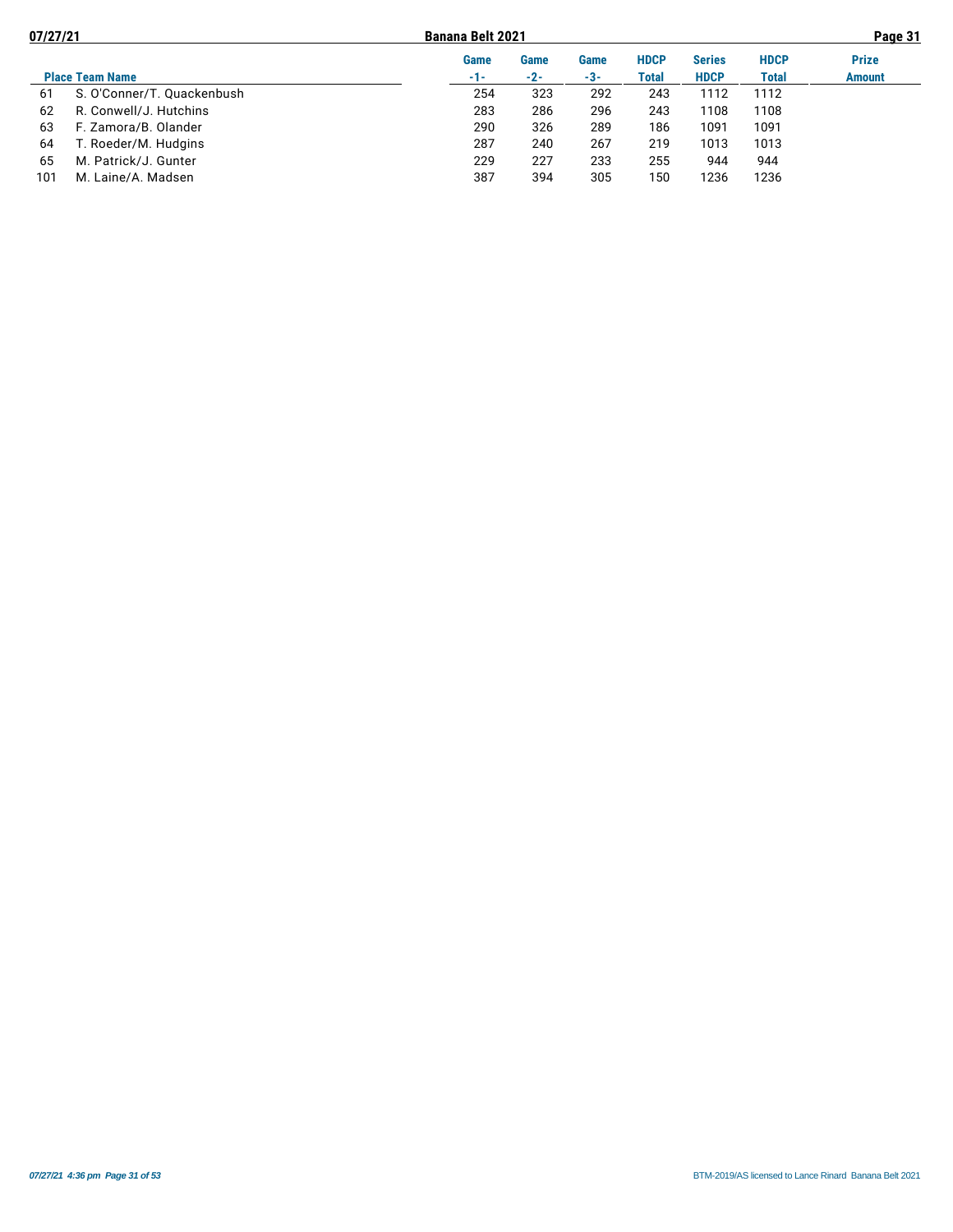#### *Prize Payouts By Place Division 4: WOM B -- Scratch Result*

|                |                              | Game  | Game  | Game  | <b>Scr</b>   | <b>Prize</b>  |
|----------------|------------------------------|-------|-------|-------|--------------|---------------|
|                | <b>Place Team Name</b>       | $-1-$ | $-2-$ | $-3-$ | <b>Total</b> | <b>Amount</b> |
| $\mathbf{1}$   | L. LaSalle/A. Johnston       | 373   | 294   | 314   | 981          |               |
| $\overline{2}$ | K. Skifstad/K. Martin        | 337   | 300   | 330   | 967          |               |
| 3              | R. Coates/S. Tugman          | 297   | 337   | 288   | 922          |               |
| 4              | S. Brown/B. Gluck            | 314   | 299   | 307   | 920          |               |
| 5              | A. Johnston/B. Kindlespire   | 285   | 310   | 313   | 908          |               |
| 6              | K. Van Cleave/V. Smith       | 290   | 269   | 320   | 879          |               |
| 7              | B. DuBosch/D. Watts          | 308   | 290   | 275   | 873          |               |
| 8              | W. Linscott/G. Morris        | 223   | 338   | 311   | 872          |               |
| 9              | C. White/T. Bass             | 289   | 280   | 293   | 862          |               |
| 10             | J. Silveria/C. Lenz          | 267   | 264   | 329   | 860          |               |
| 11             | G. Turner/L. O'Brien         | 261   | 289   | 302   | 852          |               |
| 12             | A. Allred/S. Whipple         | 279   | 286   | 278   | 843          |               |
| 13             | S. Shepherd/J. Shepherd      | 267   | 266   | 309   | 842          |               |
| 14             | K. Edmonds/A. Cavinato-Horst | 292   | 284   | 258   | 834          |               |
| 15             | C. Reuben/C. Samuels         | 280   | 279   | 270   | 829          |               |
| 16             | S. Pahlitzch/L. McNamar      | 242   | 277   | 308   | 827          |               |
| 17             | C. Rafferty/H. McDonald      | 234   | 276   | 315   | 825          |               |
| 18             | K. Small/K. Calamia-Mckee    | 292   | 263   | 269   | 824          |               |
| 19             | S. Coughlin/A. Porter        | 254   | 305   | 263   | 822          |               |
| 20             | L. Paulson/S. O'Brien        | 273   | 310   | 230   | 813          |               |
| 21             | Y. Palmer/C. Duncan          | 249   | 282   | 275   | 806          |               |
| 22             | L. Kennedy/J. Payne          | 282   | 301   | 217   | 800          |               |
| 22             | B. Bemis/A. Omlor            | 296   | 231   | 273   | 800          |               |
| 24             | T. Roeder/V. Moyer           | 293   | 278   | 222   | 793          |               |
| 25             | K. Lewis/B. Washington       | 269   | 252   | 269   | 790          |               |
| 26             | J. Short/L. Borgens          | 260   | 305   | 219   | 784          |               |
| 27             | R. Rynaski/B. Jones          | 236   | 256   | 270   | 762          |               |
| 28             | M. Smith/J. Adams            | 238   | 249   | 248   | 735          |               |
| 29             | C. Baker/J. Soule            | 249   | 245   | 238   | 732          |               |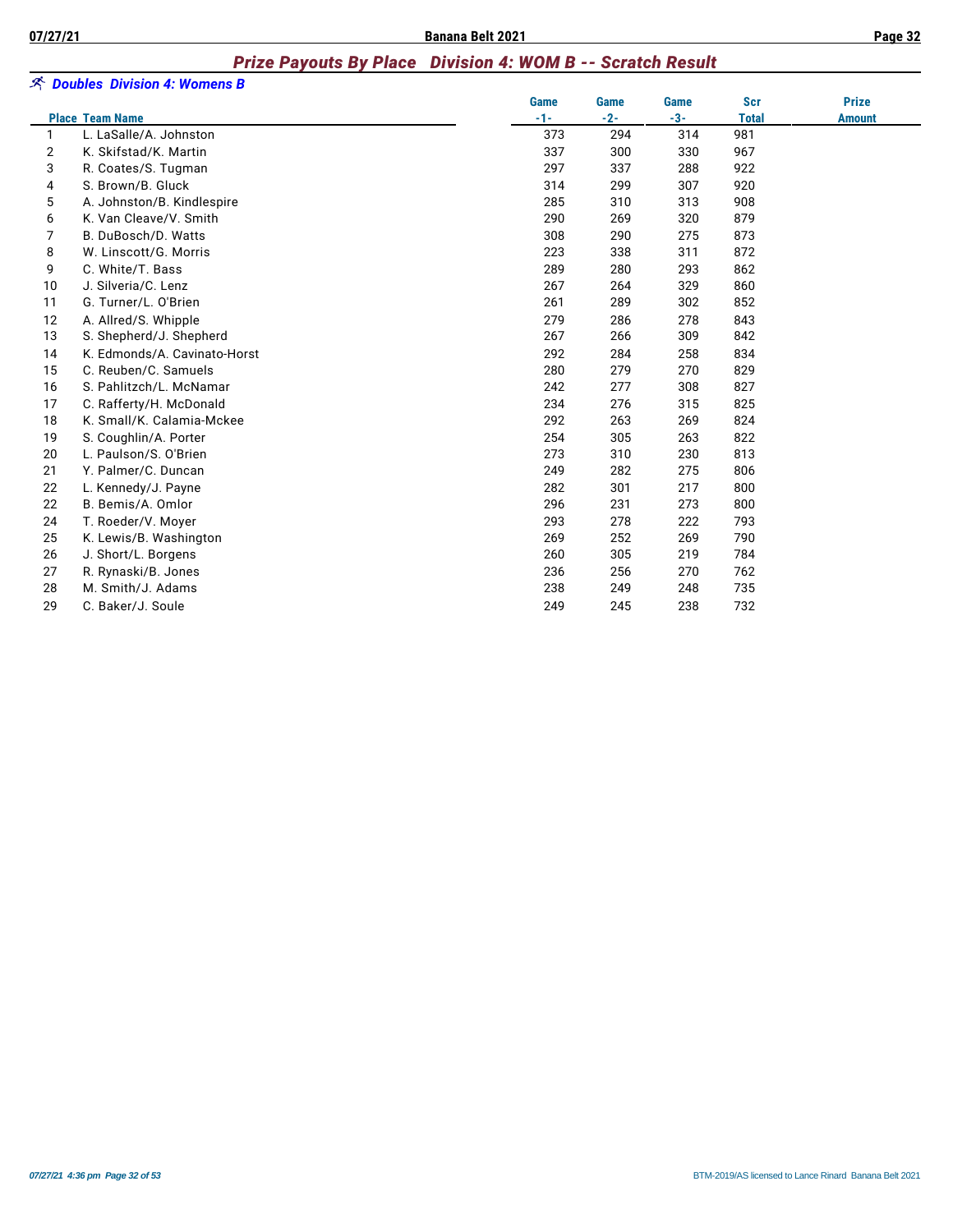#### *Prize Payouts By Place Division 4: WOM B -- Handicap Result*

|                | ※ Doubles Division 4: Womens B |             |             |       |              |               |              |               |
|----------------|--------------------------------|-------------|-------------|-------|--------------|---------------|--------------|---------------|
|                |                                | <b>Game</b> | <b>Game</b> | Game  | <b>HDCP</b>  | <b>Series</b> | <b>HDCP</b>  | <b>Prize</b>  |
|                | <b>Place Team Name</b>         | $-1-$       | $-2-$       | $-3-$ | <b>Total</b> | <b>HDCP</b>   | <b>Total</b> | <b>Amount</b> |
| 1              | L. LaSalle/A. Johnston         | 373         | 294         | 314   | 342          | 1323          | 1323         | 349.00        |
| $\overline{2}$ | C. White/T. Bass               | 289         | 280         | 293   | 435          | 1297          | 1297         | 266.00        |
| 3              | K. Skifstad/K. Martin          | 337         | 300         | 330   | 321          | 1288          | 1288         | 196.00        |
| 4              | R. Coates/S. Tugman            | 297         | 337         | 288   | 360          | 1282          | 1282         | 129.00        |
| 5              | K. Van Cleave/V. Smith         | 290         | 269         | 320   | 396          | 1275          | 1275         |               |
| 6              | A. Johnston/B. Kindlespire     | 285         | 310         | 313   | 348          | 1256          | 1256         |               |
| 7              | S. Brown/B. Gluck              | 314         | 299         | 307   | 324          | 1244          | 1244         |               |
| 8              | C. Rafferty/H. McDonald        | 234         | 276         | 315   | 414          | 1239          | 1239         |               |
| 9              | S. Pahlitzch/L. McNamar        | 242         | 277         | 308   | 399          | 1226          | 1226         |               |
| 10             | J. Silveria/C. Lenz            | 267         | 264         | 329   | 357          | 1217          | 1217         |               |
| 11             | L. Kennedy/J. Payne            | 282         | 301         | 217   | 408          | 1208          | 1208         |               |
| 12             | A. Allred/S. Whipple           | 279         | 286         | 278   | 363          | 1206          | 1206         |               |
| 13             | W. Linscott/G. Morris          | 223         | 338         | 311   | 333          | 1205          | 1205         |               |
| 14             | G. Turner/L. O'Brien           | 261         | 289         | 302   | 348          | 1200          | 1200         |               |
| 15             | S. Shepherd/J. Shepherd        | 267         | 266         | 309   | 357          | 1199          | 1199         |               |
| 16             | C. Reuben/C. Samuels           | 280         | 279         | 270   | 369          | 1198          | 1198         |               |
| 17             | B. DuBosch/D. Watts            | 308         | 290         | 275   | 321          | 1194          | 1194         |               |
| 18             | B. Bemis/A. Omlor              | 296         | 231         | 273   | 393          | 1193          | 1193         |               |
| 19             | K. Lewis/B. Washington         | 269         | 252         | 269   | 396          | 1186          | 1186         |               |
| 20             | K. Edmonds/A. Cavinato-Horst   | 292         | 284         | 258   | 348          | 1182          | 1182         |               |
| 21             | C. Baker/J. Soule              | 249         | 245         | 238   | 441          | 1173          | 1173         |               |
| 22             | M. Smith/J. Adams              | 238         | 249         | 248   | 435          | 1170          | 1170         |               |
| 23             | J. Short/L. Borgens            | 260         | 305         | 219   | 375          | 1159          | 1159         |               |
| 24             | S. Coughlin/A. Porter          | 254         | 305         | 263   | 324          | 1146          | 1146         |               |
| 25             | K. Small/K. Calamia-Mckee      | 292         | 263         | 269   | 321          | 1145          | 1145         |               |
| 26             | R. Rynaski/B. Jones            | 236         | 256         | 270   | 381          | 1143          | 1143         |               |
| 27             | Y. Palmer/C. Duncan            | 249         | 282         | 275   | 330          | 1136          | 1136         |               |
| 28             | L. Paulson/S. O'Brien          | 273         | 310         | 230   | 321          | 1134          | 1134         |               |
| 29             | T. Roeder/V. Moyer             | 293         | 278         | 222   | 339          | 1132          | 1132         |               |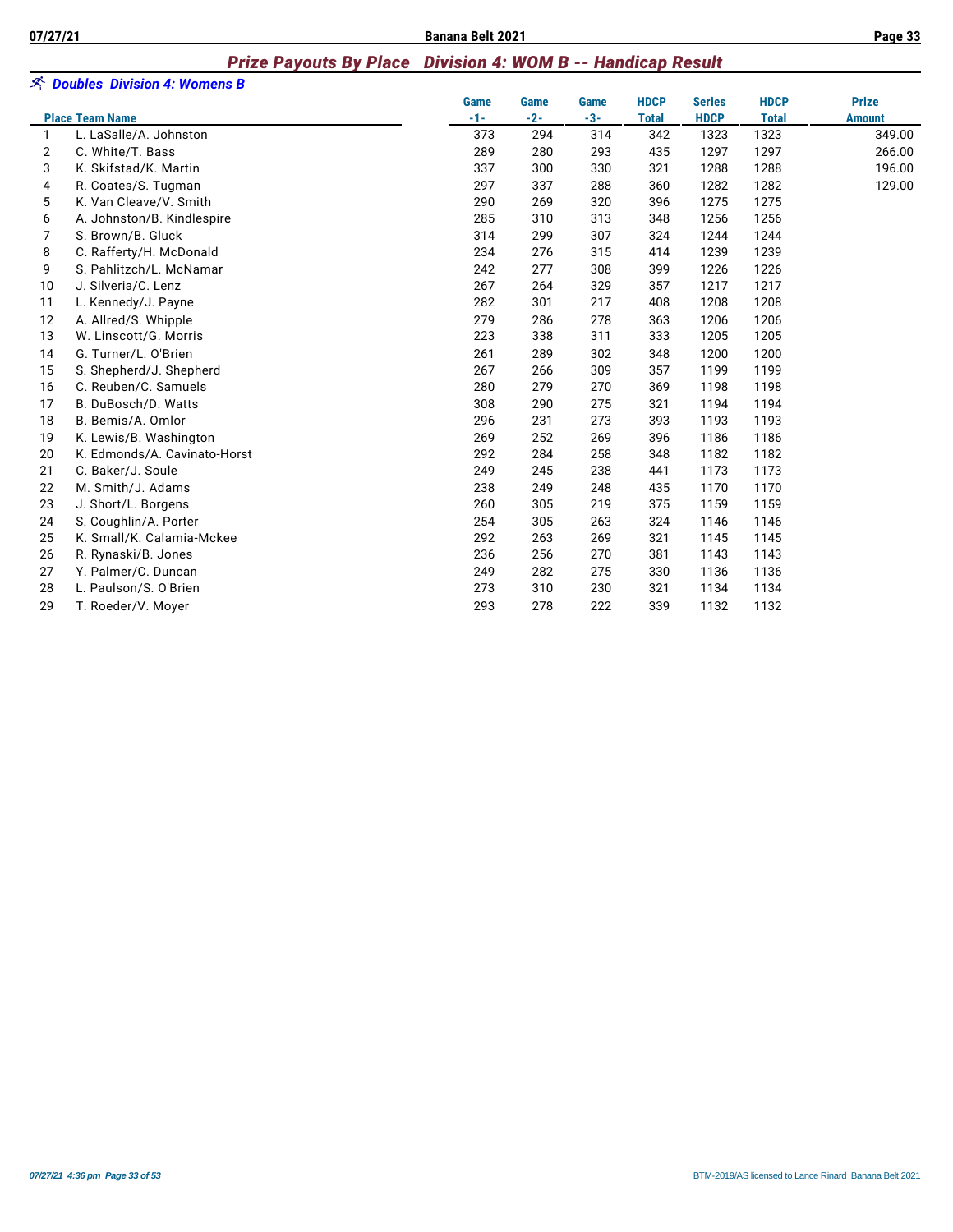#### *Prize Payouts By Place Division 1: DIV01 -- Scratch Result*

|                | Scratch Doubles Division 1: Division 1 |       |       |       |              |               |
|----------------|----------------------------------------|-------|-------|-------|--------------|---------------|
|                |                                        | Game  | Game  | Game  | <b>Scr</b>   | <b>Prize</b>  |
|                | <b>Place Team Name</b>                 | $-1-$ | $-2-$ | $-3-$ | <b>Total</b> | <b>Amount</b> |
| $\mathbf{1}$   | K. Wilponen/D. Thompson                | 511   | 463   | 402   | 1376         | 280.00        |
| $\overline{2}$ | S. Sperry/J. Mickelson                 | 429   | 454   | 468   | 1351         | 229.00        |
| 3              | G. Sides/J. Mickelson                  | 441   | 437   | 461   | 1339         | 190.00        |
| 4              | B. McKenzie/W. Smith                   | 407   | 449   | 438   | 1294         |               |
| 5              | M. Berreth/R. Savage                   | 430   | 411   | 443   | 1284         | 137.50        |
| 5              | D. Smith/C. Croswhite                  | 453   | 417   | 414   | 1284         | 137.50        |
| $\overline{7}$ | G. Longdin/J. Prescott                 | 405   | 439   | 436   | 1280         | 88.00         |
| 8              | R. Bonner/K. Wilponen                  | 420   | 453   | 405   | 1278         | 56.00         |
| 9              | D. Little/A. Madsen                    | 411   | 466   | 392   | 1269         |               |
| 10             | W. Hirschel/C. Wilson                  | 430   | 399   | 430   | 1259         |               |
| 11             | B. McGinnes/R. Page                    | 402   | 493   | 362   | 1257         |               |
| 12             | J. Miller/R. Blough                    | 475   | 404   | 366   | 1245         |               |
| 13             | M. Palos/H. Carlton                    | 447   | 387   | 406   | 1240         |               |
| 14             | K. Grammer/J. Sezar                    | 368   | 464   | 404   | 1236         |               |
| 15             | S. Bauch/J. Blough                     | 416   | 397   | 418   | 1231         |               |
| 16             | E. Delfosse/E. Samuelson               | 417   | 426   | 385   | 1228         |               |
| 17             | A. Cook/K. Crabb                       | 449   | 438   | 337   | 1224         |               |
| 18             | K. Korbel/M. Berreth                   | 450   | 380   | 387   | 1217         |               |
| 19             | J. Sears/T. Basenberg                  | 381   | 449   | 385   | 1215         |               |
| 19             | R. Lashly/J. Wright                    | 388   | 399   | 428   | 1215         |               |
| 21             | F. Hines/J. Stephens                   | 398   | 387   | 427   | 1212         |               |
| 22             | K. Wilponen/C. Brett                   | 439   | 352   | 402   | 1193         |               |
| 23             | N. Harris/D. Allen                     | 434   | 377   | 368   | 1179         |               |
| 24             | M. Mendenhall/J. Stewart               | 346   | 390   | 432   | 1168         |               |
| 25             | E. LaSalle/S. Petrone                  | 402   | 377   | 388   | 1167         |               |
| 26             | B. Ritsema/L. Paulson                  | 376   | 369   | 418   | 1163         |               |
| 26             | D. Vogt/B. Holverson                   | 344   | 412   | 407   | 1163         |               |
| 28             | R. Mainwaring/P. Peterson              | 425   | 385   | 352   | 1162         |               |
| 29             | R. Ankarberg/R. Hill                   | 337   | 464   | 353   | 1154         |               |
| 30             | C. Phelps/C. Werts                     | 427   | 344   | 382   | 1153         |               |
| 31             | G. Hudson/B. Hoppen                    | 423   | 336   | 385   | 1144         |               |
| 32             | J. Stewart/B. Hanson                   | 386   | 370   | 377   | 1133         |               |
| 33             | B. Yaw/J. Yaw                          | 413   | 329   | 389   | 1131         |               |
| 34             | J. Johnson/D. Chase                    | 380   | 376   | 363   | 1119         |               |
| 35             | K. Himes/R. Obert                      | 383   | 286   | 448   | 1117         |               |
| 36             | S. Hamilton/C. Phillips                | 322   | 426   | 365   | 1113         |               |
| 37             | J. Lashly/R. Lashly                    | 401   | 378   | 329   | 1108         |               |
| 38             | M. Laine/B. Hooper                     | 424   | 341   | 341   | 1106         |               |
| 39             | R. McDonald/R. Percifield              | 382   | 347   | 374   | 1103         |               |
| 40             | T. Sneed/D. Paris                      | 325   | 388   | 388   | 1101         |               |
| 41             | J. Nielan/G. Tate                      | 382   | 328   | 343   | 1053         |               |
| 42             | K. Post/M. Berreth                     | 360   | 359   | 331   | 1050         |               |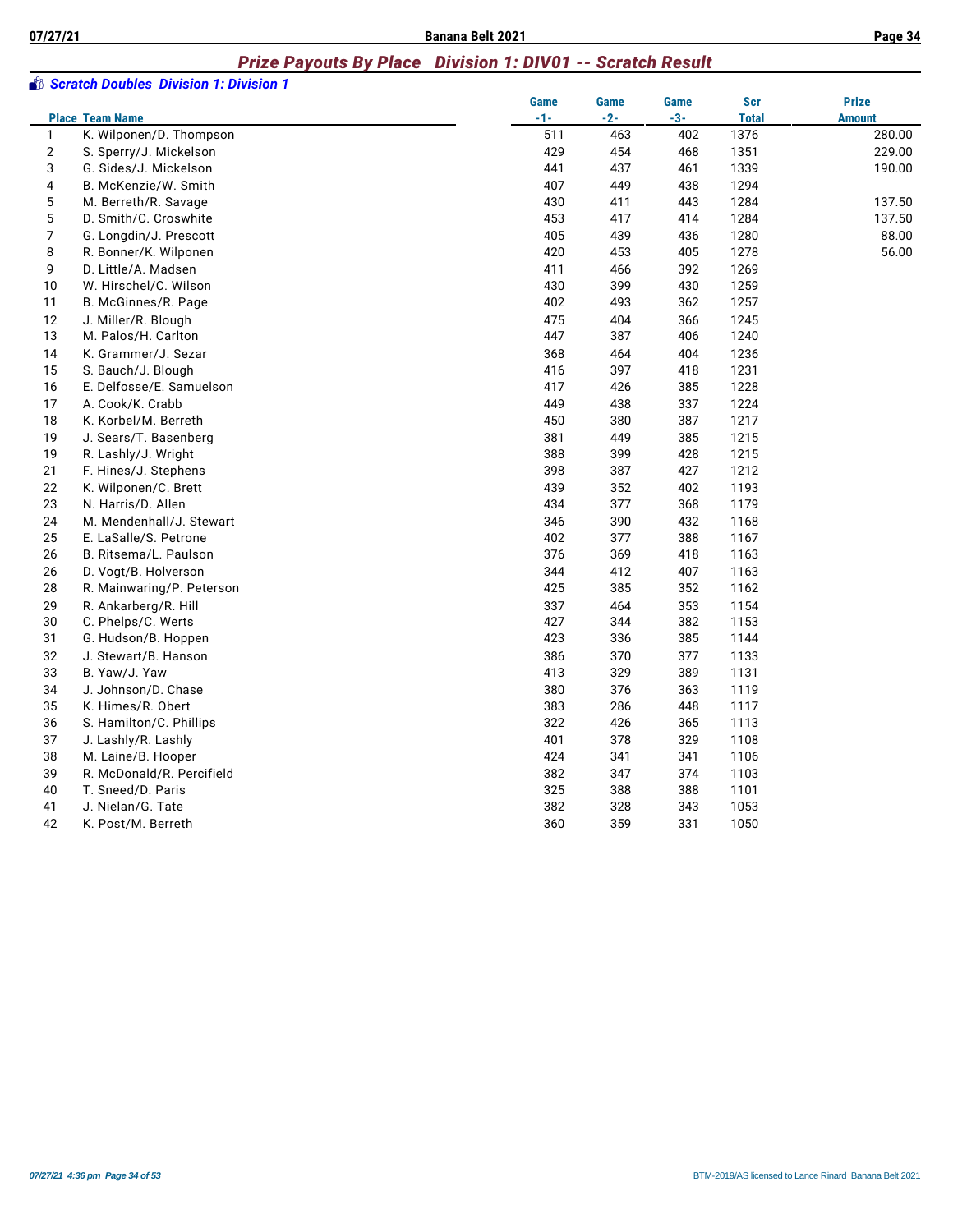# *Prize Payouts By Place Division 2: DIV02 -- Scratch Result*

|   | Scratch Doubles Division 2: Division 2 |       |       |       |              |               |
|---|----------------------------------------|-------|-------|-------|--------------|---------------|
|   |                                        | Game  | Game  | Game  | Scr          | <b>Prize</b>  |
|   | <b>Place Team Name</b>                 | $-1-$ | $-2-$ | $-3-$ | <b>Total</b> | <b>Amount</b> |
|   | S. Palos/A. McDonough                  | 440   | 439   | 443   | 1322         | 97.00         |
|   | H. Sears/P. Phelps                     | 409   | 420   | 401   | 1230         | 49.00         |
| 3 | T. Griffith/A. McDonald                | 441   | 355   | 418   | 1214         | 36.00         |
| 4 | C. Prescott/K. Sears                   | 404   | 362   | 395   | 1161         |               |
| 5 | J. Langston/C. Moruzzi                 | 398   | 349   | 341   | 1088         |               |
| 6 | G. Crill/K. Mitchell                   | 367   | 361   | 345   | 1073         |               |
|   | M. Sullivan/K. Seifert                 | 320   | 349   | 390   | 1059         |               |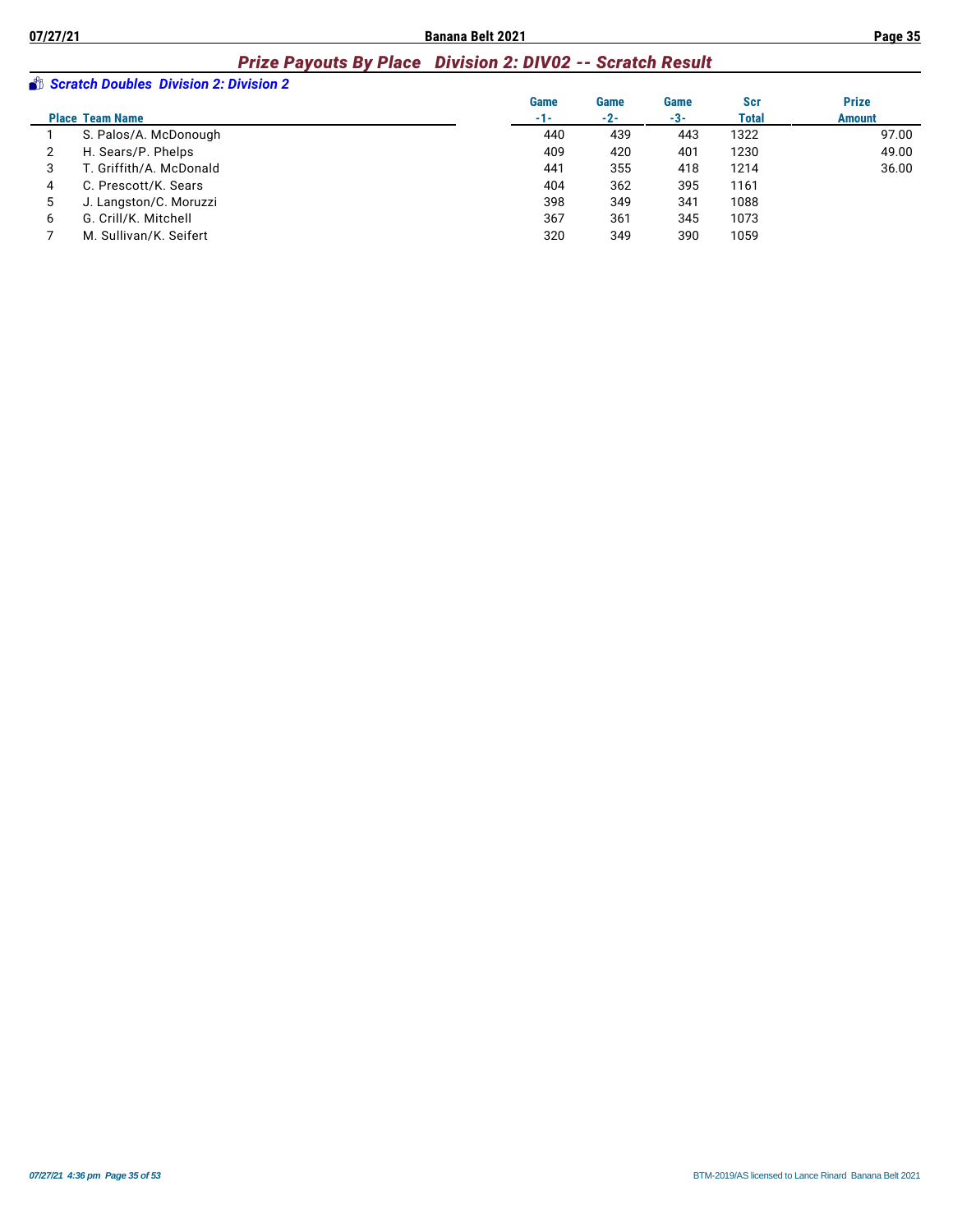#### *Prize Payouts By Place Division 1: MENA -- Scratch Result*

|                | Teams Division 1: Men A Division |             |             |             |              |               |
|----------------|----------------------------------|-------------|-------------|-------------|--------------|---------------|
|                |                                  | <b>Game</b> | <b>Game</b> | <b>Game</b> | <b>Scr</b>   | <b>Prize</b>  |
|                | <b>Place Team Name</b>           | $-1-$       | $-2-$       | $-3-$       | <b>Total</b> | <b>Amount</b> |
| $\mathbf{1}$   | <b>JABO EXPRESS</b>              | 932         | 922         | 952         | 2806         |               |
| 2              | <b>Really Low Expectation</b>    | 907         | 850         | 917         | 2674         |               |
| 3              | Team #78                         | 841         | 885         | 934         | 2660         |               |
| 4              | You Can Do It                    | 858         | 889         | 905         | 2652         |               |
| 5              | Lancer Lanes                     | 936         | 877         | 805         | 2618         |               |
| 6              | Blough Team # 2                  | 824         | 900         | 875         | 2599         |               |
| $\overline{7}$ | Unmasked                         | 877         | 902         | 800         | 2579         |               |
| 8              | <b>What Ever</b>                 | 818         | 864         | 845         | 2527         |               |
| 9              | Up River Boys                    | 850         | 893         | 774         | 2517         |               |
| 10             | Mfy's 2                          | 857         | 815         | 821         | 2493         |               |
| 11             | Pep Septic                       | 806         | 812         | 867         | 2485         |               |
| 12             | Team #93                         | 781         | 905         | 791         | 2477         |               |
| 13             | Lake Bowl                        | 722         | 896         | 841         | 2459         |               |
| 14             | Team #63                         | 812         | 889         | 738         | 2439         |               |
| 15             | Bough Team #1                    | 808         | 761         | 867         | 2436         |               |
| 16             | PBA Wanna B's                    | 863         | 727         | 842         | 2432         |               |
| 17             | Team #77                         | 793         | 767         | 867         | 2427         |               |
| 18             | Friday Nighters #1               | 820         | 844         | 756         | 2420         |               |
| 19             | Team $#12$                       | 837         | 770         | 806         | 2413         |               |
| 20             | MFY's 1                          | 743         | 791         | 865         | 2399         |               |
| 21             | Saggy Bags                       | 823         | 761         | 782         | 2366         |               |
| 22             | Jon Stewart                      | 845         | 787         | 693         | 2325         |               |
| 23             | Team #104                        | 799         | 775         | 738         | 2312         |               |
| 24             | Lancer Lanes Last Squa           | 749         | 706         | 817         | 2272         |               |
| 25             | Take A "CHANCE"                  | 732         | 779         | 730         | 2241         |               |
| 26             | It Is What It Is                 | 711         | 756         | 757         | 2224         |               |
| 27             | Team #73                         | 719         | 793         | 704         | 2216         |               |
| 28             | Team #106                        | 724         | 670         | 804         | 2198         |               |
| 29             | <b>Bowling Bags</b>              | 818         | 670         | 699         | 2187         |               |
| 30             | 2 Spares & A Strike              | 721         | 716         | 679         | 2116         |               |
| 31             | La Grande Auto                   | 736         | 619         | 741         | 2096         |               |
| 32             | Yaw Man                          | 651         | 682         | 690         | 2023         |               |
| 101            | The Sandbaggers                  | 869         | 990         | 764         | 2623         |               |
| 102            | Team #103                        | 736         | 690         | 747         | 2173         |               |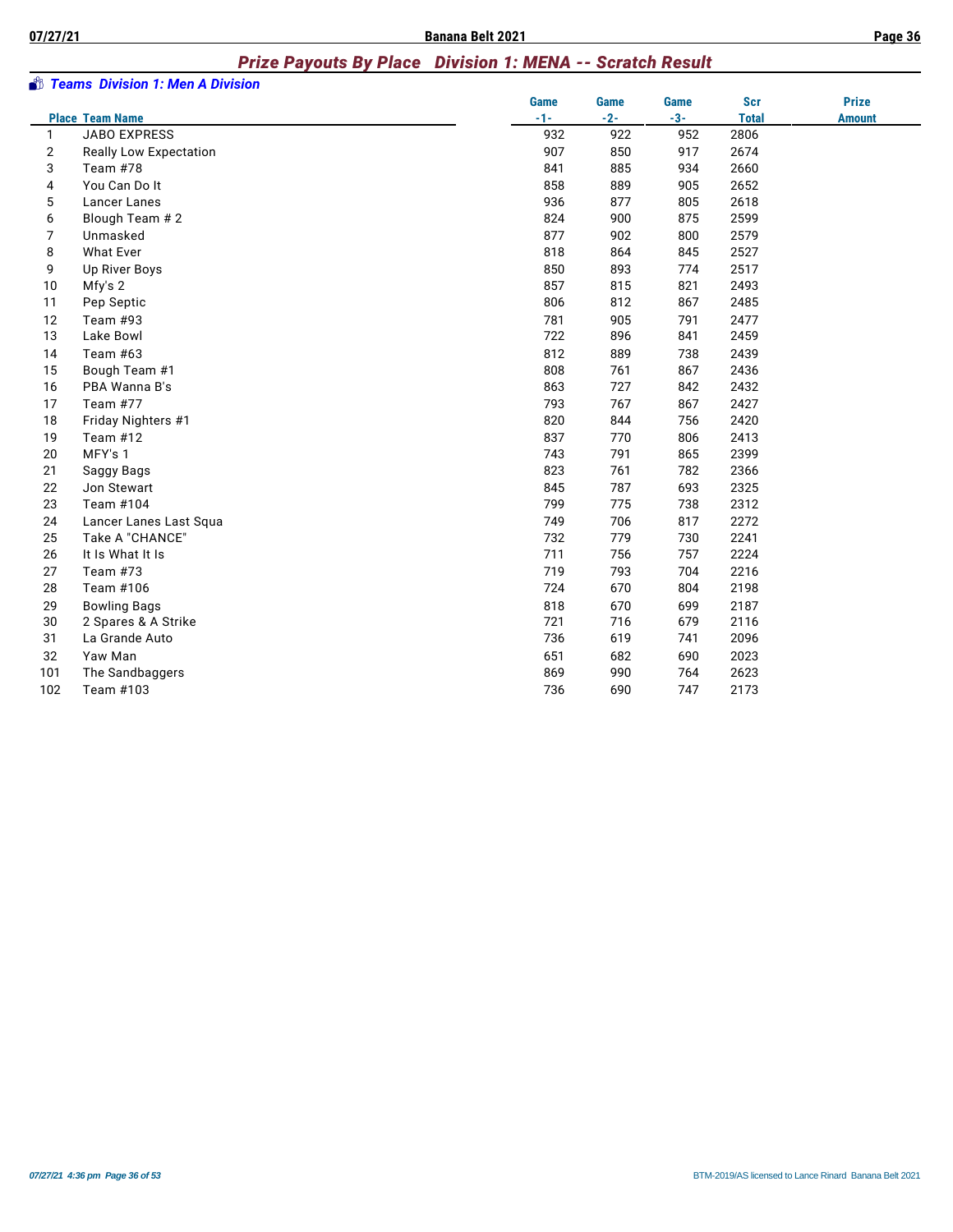#### *Prize Payouts By Place Division 1: MENA -- Handicap Result*

|                | Teams Division 1: Men A Division |             |             |             |              |               |              |               |
|----------------|----------------------------------|-------------|-------------|-------------|--------------|---------------|--------------|---------------|
|                |                                  | <b>Game</b> | <b>Game</b> | <b>Game</b> | <b>HDCP</b>  | <b>Series</b> | <b>HDCP</b>  | <b>Prize</b>  |
|                | <b>Place Team Name</b>           | $-1-$       | $-2-$       | $-3-$       | <b>Total</b> | <b>HDCP</b>   | <b>Total</b> | <b>Amount</b> |
| 1              | <b>JABO EXPRESS</b>              | 932         | 922         | 952         | 63           | 2869          | 2869         | 677.00        |
| $\overline{2}$ | Really Low Expectation           | 907         | 850         | 917         | 168          | 2842          | 2842         | 555.00        |
| 3              | Team #78                         | 841         | 885         | 934         | 108          | 2768          | 2768         | 439.00        |
| 4              | <b>Lancer Lanes</b>              | 936         | 877         | 805         | 147          | 2765          | 2765         | 325.00        |
| 5              | Up River Boys                    | 850         | 893         | 774         | 231          | 2748          | 2748         | 213.00        |
| 6              | Pep Septic                       | 806         | 812         | 867         | 261          | 2746          | 2746         |               |
| 7              | <b>What Ever</b>                 | 818         | 864         | 845         | 183          | 2710          | 2710         |               |
| 8              | You Can Do It                    | 858         | 889         | 905         | 48           | 2700          | 2700         |               |
| 9              | Mfy's 2                          | 857         | 815         | 821         | 186          | 2679          | 2679         |               |
| 10             | Lake Bowl                        | 722         | 896         | 841         | 219          | 2678          | 2678         |               |
| 11             | PBA Wanna B's                    | 863         | 727         | 842         | 225          | 2657          | 2657         |               |
| 12             | MFY's 1                          | 743         | 791         | 865         | 249          | 2648          | 2648         |               |
| 13             | Team $#63$                       | 812         | 889         | 738         | 195          | 2634          | 2634         |               |
| 14             | Team #77                         | 793         | 767         | 867         | 195          | 2622          | 2622         |               |
| 15             | Bough Team #1                    | 808         | 761         | 867         | 177          | 2613          | 2613         |               |
| 16             | Unmasked                         | 877         | 902         | 800         | 30           | 2609          | 2609         |               |
| 17             | Blough Team # 2                  | 824         | 900         | 875         |              | 2599          | 2599         |               |
| 18             | Friday Nighters #1               | 820         | 844         | 756         | 174          | 2594          | 2594         |               |
| 19             | Saggy Bags                       | 823         | 761         | 782         | 189          | 2555          | 2555         |               |
| 20             | Team #104                        | 799         | 775         | 738         | 237          | 2549          | 2549         |               |
| 21             | Lancer Lanes Last Squa           | 749         | 706         | 817         | 270          | 2542          | 2542         |               |
| 22             | Team #93                         | 781         | 905         | 791         | 63           | 2540          | 2540         |               |
| 23             | Team #12                         | 837         | 770         | 806         | 75           | 2488          | 2488         |               |
| 24             | Jon Stewart                      | 845         | 787         | 693         | 96           | 2421          | 2421         |               |
| 25             | It Is What It Is                 | 711         | 756         | 757         | 180          | 2404          | 2404         |               |
| 26             | Take A "CHANCE"                  | 732         | 779         | 730         | 162          | 2403          | 2403         |               |
| 27             | Team #106                        | 724         | 670         | 804         | 204          | 2402          | 2402         |               |
| 28             | Team #73                         | 719         | 793         | 704         | 180          | 2396          | 2396         |               |
| 29             | La Grande Auto                   | 736         | 619         | 741         | 273          | 2369          | 2369         |               |
| 30             | 2 Spares & A Strike              | 721         | 716         | 679         | 231          | 2347          | 2347         |               |
| 31             | <b>Bowling Bags</b>              | 818         | 670         | 699         | 159          | 2346          | 2346         |               |
| 32             | Yaw Man                          | 651         | 682         | 690         | 246          | 2269          | 2269         |               |
| 101            | The Sandbaggers                  | 869         | 990         | 764         |              | 2623          | 2623         |               |
| 102            | Team #103                        | 736         | 690         | 747         | 270          | 2443          | 2443         |               |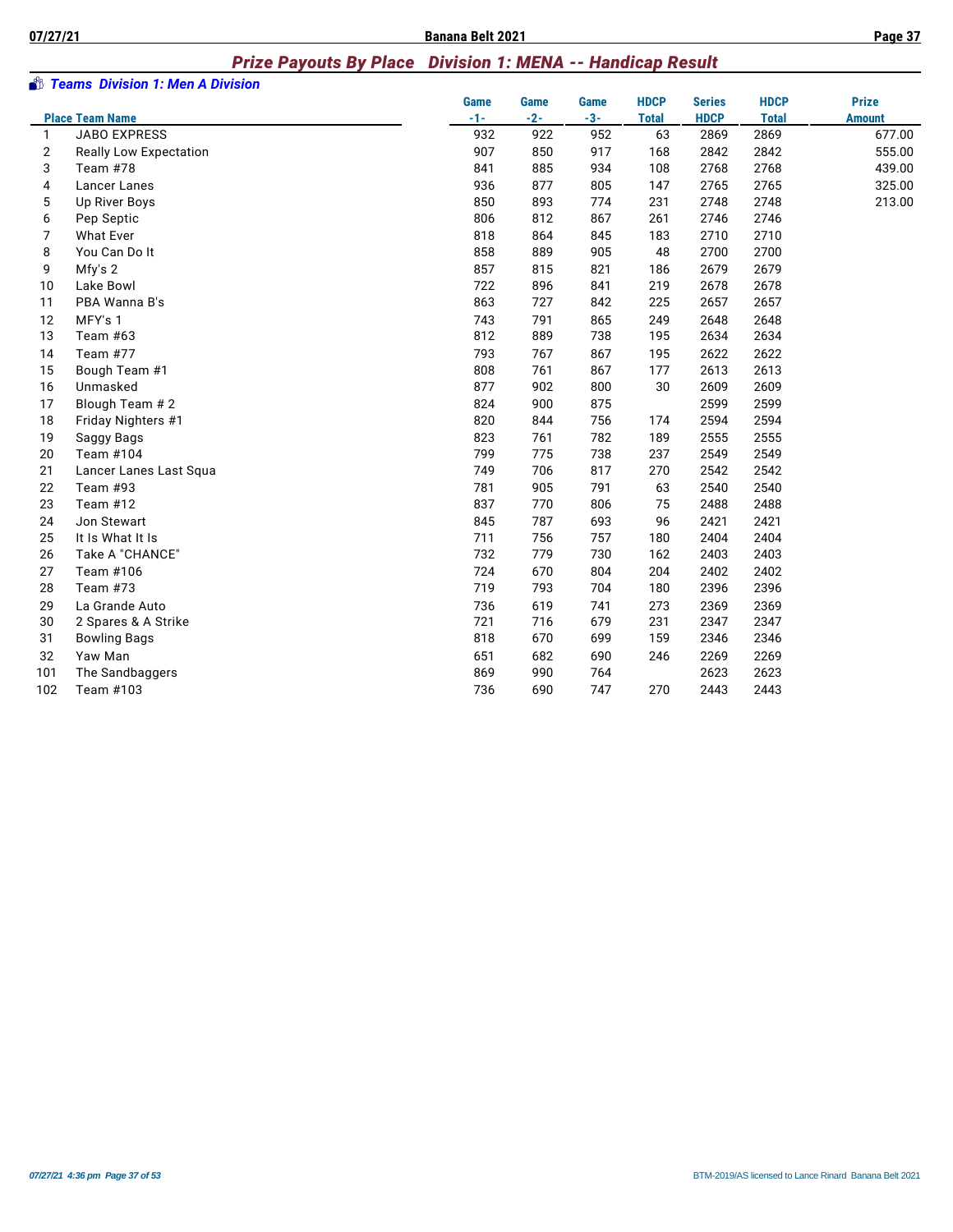#### *Prize Payouts By Place Division 2: WOMA -- Scratch Result*

|    | <b>By Teams Division 2: Women A Division</b> |       |       |       |              |               |
|----|----------------------------------------------|-------|-------|-------|--------------|---------------|
|    |                                              | Game  | Game  | Game  | Scr          | <b>Prize</b>  |
|    | <b>Place Team Name</b>                       | $-1-$ | $-2-$ | $-3-$ | <b>Total</b> | <b>Amount</b> |
|    | 2 Sweet 2 Beat                               | 770   | 772   | 717   | 2259         |               |
| 2  | The OI' Bags                                 | 765   | 755   | 722   | 2242         |               |
| 3  | Team #102                                    | 719   | 724   | 695   | 2138         |               |
| 4  | Team #37                                     | 622   | 725   | 727   | 2074         |               |
| 4  | OrchardS#1                                   | 662   | 691   | 721   | 2074         |               |
| 6  | Team #87                                     | 688   | 720   | 662   | 2070         |               |
|    | Lancer Ladies                                | 692   | 665   | 711   | 2068         |               |
| 8  | Nez Perce/ Yakima                            | 604   | 633   | 741   | 1978         |               |
| 9  | <b>Gutt-ER Done</b>                          | 635   | 663   | 678   | 1976         |               |
| 10 | Team #79                                     | 705   | 633   | 634   | 1972         |               |
| 11 | Team #81                                     | 624   | 628   | 680   | 1932         |               |
| 12 | Yaw Ladies                                   | 636   | 683   | 608   | 1927         |               |
| 13 | The Ladies                                   | 594   | 647   | 642   | 1883         |               |
| 14 | Drink, Bowl. Repeat                          | 618   | 630   | 628   | 1876         |               |
| 15 | Son Of A Mitch                               | 581   | 582   | 707   | 1870         |               |
| 16 | Crazy Ladies                                 | 722   | 533   | 572   | 1827         |               |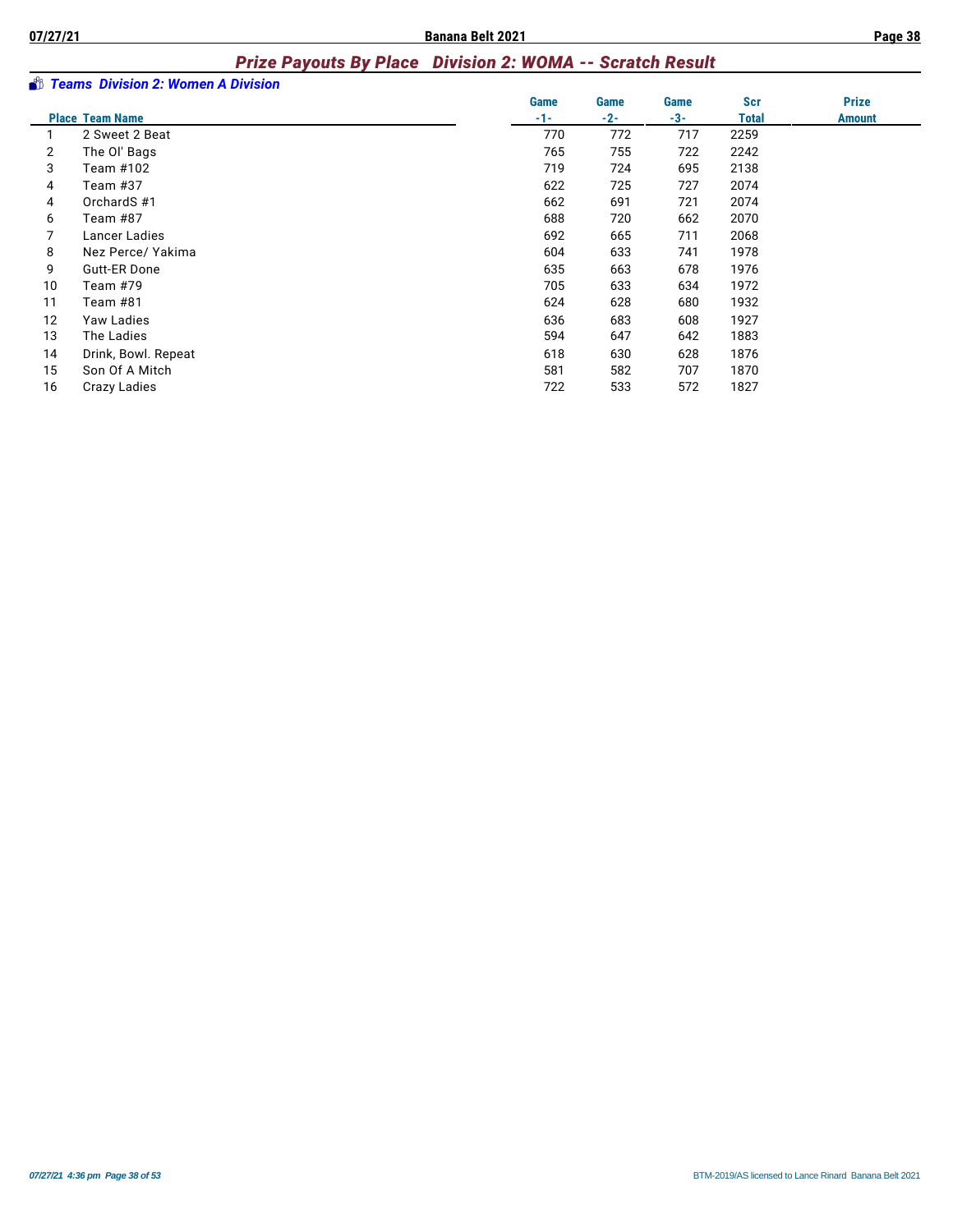### *Prize Payouts By Place Division 2: WOMA -- Handicap Result*

|    | <b>By Teams Division 2: Women A Division</b> |       |             |       |              |               |              |               |
|----|----------------------------------------------|-------|-------------|-------|--------------|---------------|--------------|---------------|
|    |                                              | Game  | <b>Game</b> | Game  | <b>HDCP</b>  | <b>Series</b> | <b>HDCP</b>  | <b>Prize</b>  |
|    | <b>Place Team Name</b>                       | $-1-$ | $-2-$       | $-3-$ | <b>Total</b> | <b>HDCP</b>   | <b>Total</b> | <b>Amount</b> |
|    | Team #37                                     | 622   | 725         | 727   | 564          | 2638          | 2638         | 448.00        |
| 2  | Team #87                                     | 688   | 720         | 662   | 519          | 2589          | 2589         | 341.00        |
| 3  | Nez Perce/ Yakima                            | 604   | 633         | 741   | 603          | 2581          | 2581         | 250.00        |
| 4  | 2 Sweet 2 Beat                               | 770   | 772         | 717   | 309          | 2568          | 2568         |               |
| 5  | OrchardS#1                                   | 662   | 691         | 721   | 456          | 2530          | 2530         |               |
| 6  | <b>Gutt-ER Done</b>                          | 635   | 663         | 678   | 549          | 2525          | 2525         |               |
|    | The OI' Bags                                 | 765   | 755         | 722   | 282          | 2524          | 2524         |               |
| 8  | Drink, Bowl. Repeat                          | 618   | 630         | 628   | 594          | 2470          | 2470         |               |
| 9  | Team #81                                     | 624   | 628         | 680   | 534          | 2466          | 2466         |               |
| 10 | Yaw Ladies                                   | 636   | 683         | 608   | 534          | 2461          | 2461         |               |
| 11 | The Ladies                                   | 594   | 647         | 642   | 555          | 2438          | 2438         |               |
| 12 | Team #102                                    | 719   | 724         | 695   | 291          | 2429          | 2429         |               |
| 13 | Lancer Ladies                                | 692   | 665         | 711   | 360          | 2428          | 2428         |               |
| 14 | Team #79                                     | 705   | 633         | 634   | 426          | 2398          | 2398         |               |
| 15 | Son Of A Mitch                               | 581   | 582         | 707   | 486          | 2356          | 2356         |               |
| 16 | Crazy Ladies                                 | 722   | 533         | 572   | 453          | 2280          | 2280         |               |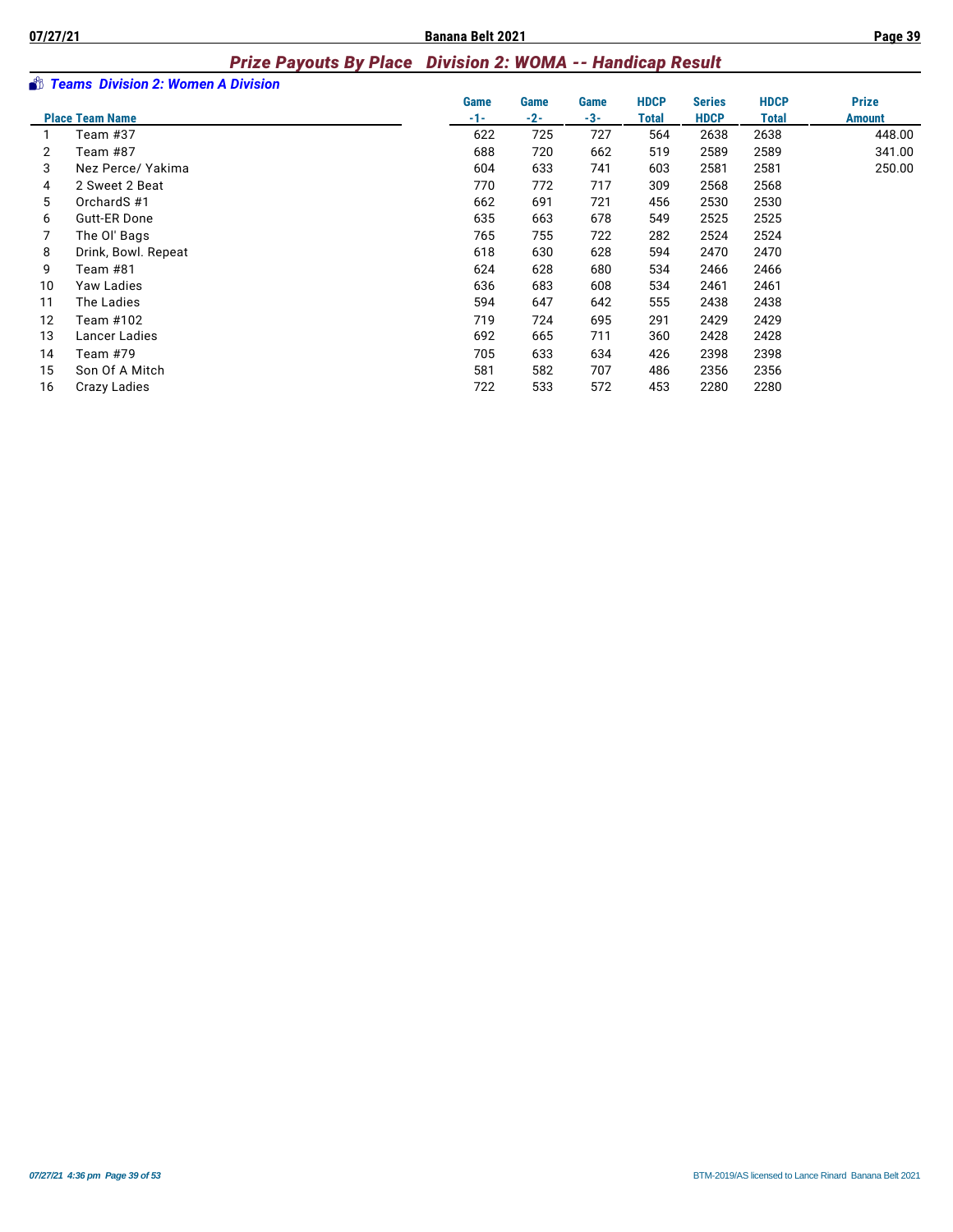#### *Prize Payouts By Place Division 3: MENB -- Scratch Result*

|                | <b><i>Stams Division 3: Men B Division</i></b> |       |       |       |              |               |
|----------------|------------------------------------------------|-------|-------|-------|--------------|---------------|
|                |                                                | Game  | Game  | Game  | Scr          | <b>Prize</b>  |
|                | <b>Place Team Name</b>                         | $-1-$ | $-2-$ | $-3-$ | <b>Total</b> | <b>Amount</b> |
| 1              | Team #100                                      | 704   | 873   | 829   | 2406         |               |
| $\overline{2}$ | <b>WW Pasta Factor</b>                         | 763   | 809   | 748   | 2320         |               |
| 3              | Hot Shot's                                     | 765   | 782   | 757   | 2304         |               |
| 4              | FarNorth Brokerage                             | 825   | 727   | 717   | 2269         |               |
| 5              | Man Power                                      | 727   | 762   | 760   | 2249         |               |
| 6              | Old Farts                                      | 737   | 781   | 712   | 2230         |               |
| 7              | The Classics                                   | 756   | 702   | 733   | 2191         |               |
| $\overline{7}$ | Hits & Misses                                  | 740   | 687   | 764   | 2191         |               |
| 9              | <b>Split Happens</b>                           | 718   | 766   | 704   | 2188         |               |
| 10             | <b>Honey Badgers</b>                           | 734   | 738   | 674   | 2146         |               |
| 11             | <b>High Rollers</b>                            | 698   | 786   | 658   | 2142         |               |
| 12             | <b>Riverside Lanes</b>                         | 628   | 720   | 785   | 2133         |               |
| 13             | Team $#76$                                     | 695   | 685   | 748   | 2128         |               |
| 14             | Lets Do This                                   | 759   | 748   | 603   | 2110         |               |
| 15             | <b>Mighty Strikers</b>                         | 643   | 754   | 705   | 2102         |               |
| 16             | <b>Trouble Makers</b>                          | 664   | 710   | 710   | 2084         |               |
| 17             | Team #41                                       | 705   | 780   | 580   | 2065         |               |
| 18             | Friday Nighters#2                              | 657   | 723   | 673   | 2053         |               |
| 19             | Spare Time Men                                 | 673   | 692   | 685   | 2050         |               |
| 20             | Mens # 20                                      | 735   | 610   | 693   | 2038         |               |
| 21             | Beer Squad                                     | 712   | 693   | 615   | 2020         |               |
| 22             | <b>Misfit Boys</b>                             | 678   | 652   | 661   | 1991         |               |
| 23             | 3 Hawks & A Whiner                             | 670   | 620   | 685   | 1975         |               |
| 24             | MFY's 3                                        | 627   | 695   | 637   | 1959         |               |
| 25             | The Green                                      | 651   | 605   | 672   | 1928         |               |
| 26             | "merica                                        | 632   | 587   | 664   | 1883         |               |
| 27             | Team #101                                      | 626   | 589   | 653   | 1868         |               |
| 28             | <b>Lancer Ladies</b>                           | 648   | 521   | 594   | 1763         |               |
| 29             | Anytime Fitness                                | 561   | 553   | 641   | 1755         |               |
| 30             | Team #90                                       | 502   | 628   | 614   | 1744         |               |
| 31             | SD Beer Money                                  | 587   | 524   | 619   | 1730         |               |
| 32             | <b>Trouble Makers</b>                          | 545   | 633   | 549   | 1727         |               |
| 33             | Here For The Beer                              | 548   | 508   | 577   | 1633         |               |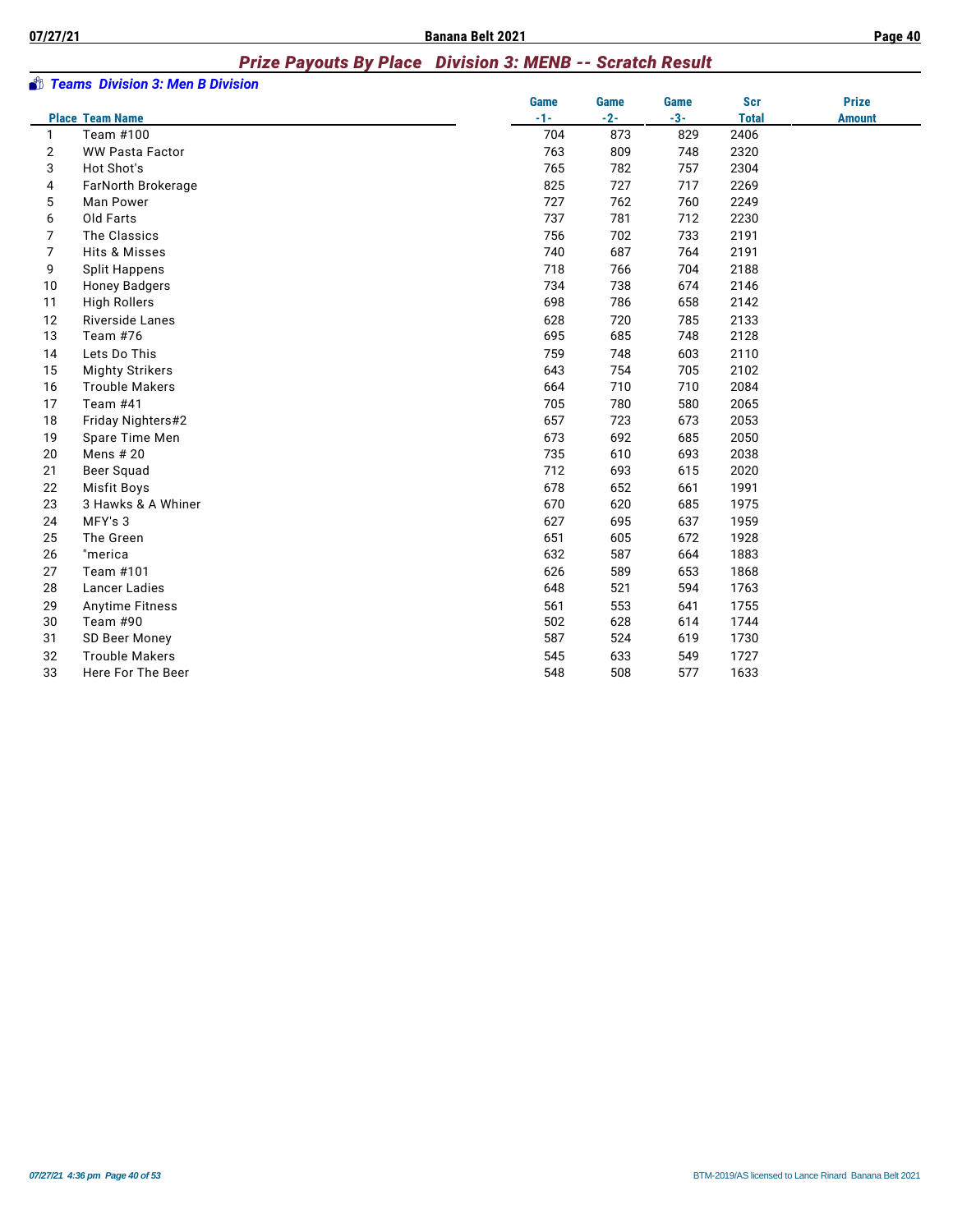#### *Prize Payouts By Place Division 3: MENB -- Handicap Result*

|    | <b><i>Stams Division 3: Men B Division</i></b> |             |             |       |              |               |              |               |
|----|------------------------------------------------|-------------|-------------|-------|--------------|---------------|--------------|---------------|
|    |                                                | <b>Game</b> | <b>Game</b> | Game  | <b>HDCP</b>  | <b>Series</b> | <b>HDCP</b>  | <b>Prize</b>  |
|    | <b>Place Team Name</b>                         | $-1-$       | $-2-$       | $-3-$ | <b>Total</b> | <b>HDCP</b>   | <b>Total</b> | <b>Amount</b> |
| 1  | FarNorth Brokerage                             | 825         | 727         | 717   | 525          | 2794          | 2794         | 633.00        |
| 2  | Team #100                                      | 704         | 873         | 829   | 315          | 2721          | 2721         | 514.00        |
| 3  | <b>High Rollers</b>                            | 698         | 786         | 658   | 519          | 2661          | 2661         | 417.00        |
| 4  | <b>WW Pasta Factor</b>                         | 763         | 809         | 748   | 333          | 2653          | 2653         | 331.00        |
| 5  | Man Power                                      | 727         | 762         | 760   | 369          | 2618          | 2618         | 249.00        |
| 6  | Team #41                                       | 705         | 780         | 580   | 552          | 2617          | 2617         |               |
| 7  | Hot Shot's                                     | 765         | 782         | 757   | 303          | 2607          | 2607         |               |
| 8  | Team #76                                       | 695         | 685         | 748   | 474          | 2602          | 2602         |               |
| 8  | <b>Split Happens</b>                           | 718         | 766         | 704   | 414          | 2602          | 2602         |               |
| 10 | Friday Nighters#2                              | 657         | 723         | 673   | 543          | 2596          | 2596         |               |
| 11 | <b>Riverside Lanes</b>                         | 628         | 720         | 785   | 453          | 2586          | 2586         |               |
| 12 | 3 Hawks & A Whiner                             | 670         | 620         | 685   | 585          | 2560          | 2560         |               |
| 13 | Hits & Misses                                  | 740         | 687         | 764   | 366          | 2557          | 2557         |               |
| 14 | Lets Do This                                   | 759         | 748         | 603   | 441          | 2551          | 2551         |               |
| 15 | <b>Honey Badgers</b>                           | 734         | 738         | 674   | 399          | 2545          | 2545         |               |
| 16 | Old Farts                                      | 737         | 781         | 712   | 297          | 2527          | 2527         |               |
| 17 | The Classics                                   | 756         | 702         | 733   | 333          | 2524          | 2524         |               |
| 18 | <b>Mighty Strikers</b>                         | 643         | 754         | 705   | 405          | 2507          | 2507         |               |
| 19 | Mens # 20                                      | 735         | 610         | 693   | 447          | 2485          | 2485         |               |
| 20 | <b>Trouble Makers</b>                          | 664         | 710         | 710   | 384          | 2468          | 2468         |               |
| 21 | Spare Time Men                                 | 673         | 692         | 685   | 393          | 2443          | 2443         |               |
| 22 | Team #90                                       | 502         | 628         | 614   | 696          | 2440          | 2440         |               |
| 23 | The Green                                      | 651         | 605         | 672   | 501          | 2429          | 2429         |               |
| 24 | Beer Squad                                     | 712         | 693         | 615   | 402          | 2422          | 2422         |               |
| 25 | Misfit Boys                                    | 678         | 652         | 661   | 405          | 2396          | 2396         |               |
| 26 | Lancer Ladies                                  | 648         | 521         | 594   | 624          | 2387          | 2387         |               |
| 27 | Team #101                                      | 626         | 589         | 653   | 483          | 2351          | 2351         |               |
| 28 | "merica                                        | 632         | 587         | 664   | 465          | 2348          | 2348         |               |
| 29 | MFY's 3                                        | 627         | 695         | 637   | 387          | 2346          | 2346         |               |
| 30 | SD Beer Money                                  | 587         | 524         | 619   | 603          | 2333          | 2333         |               |
| 31 | Here For The Beer                              | 548         | 508         | 577   | 645          | 2278          | 2278         |               |
| 32 | <b>Anytime Fitness</b>                         | 561         | 553         | 641   | 480          | 2235          | 2235         |               |
| 33 | <b>Trouble Makers</b>                          | 545         | 633         | 549   | 474          | 2201          | 2201         |               |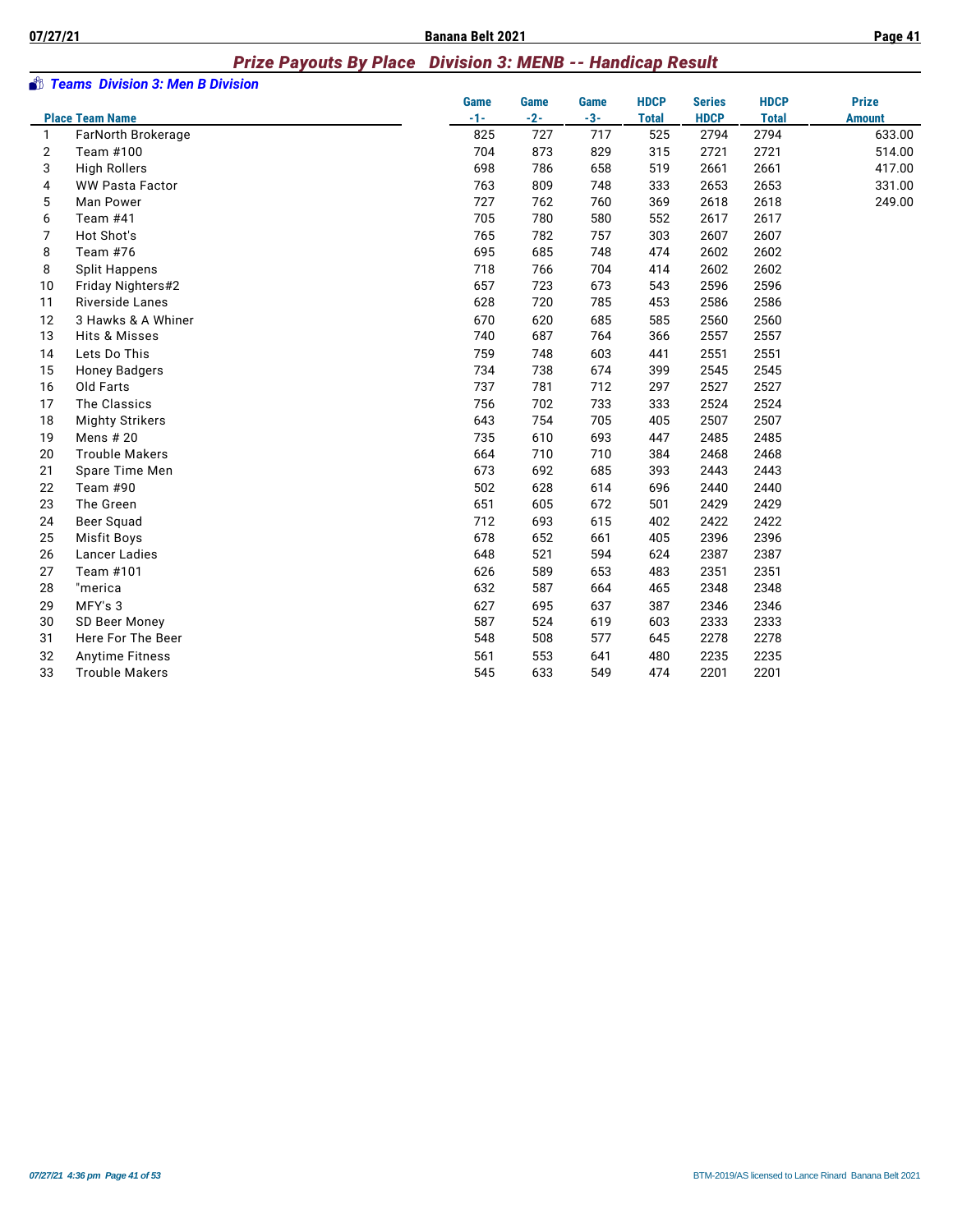#### *Prize Payouts By Place Division 4: WOMB -- Scratch Result*

|    | <b>Boston Industry Teams Division 4: Women B Division</b> |       |       |             |            |               |
|----|-----------------------------------------------------------|-------|-------|-------------|------------|---------------|
|    |                                                           | Game  | Game  | <b>Game</b> | <b>Scr</b> | <b>Prize</b>  |
|    | <b>Place Team Name</b>                                    | $-1-$ | $-2-$ | $-3-$       | Total      | <b>Amount</b> |
|    | Classy Lassie's                                           | 660   | 638   | 722         | 2020       |               |
| 2  | LaGrande Auto                                             | 629   | 604   | 598         | 1831       |               |
| 3  | <b>Anytime Fitness</b>                                    | 550   | 678   | 586         | 1814       |               |
| 4  | Ladies $# 19$                                             | 641   | 558   | 589         | 1788       |               |
| 5  | <b>Caldwell Cookies</b>                                   | 588   | 634   | 557         | 1779       |               |
| 6  | <b>Sassy Lassies</b>                                      | 621   | 559   | 578         | 1758       |               |
|    | The Odd Bod's                                             | 504   | 626   | 605         | 1735       |               |
| 8  | <b>Cherry Pickers</b>                                     | 508   | 674   | 519         | 1701       |               |
| 9  | <b>WW Gutter Girls</b>                                    | 609   | 586   | 497         | 1692       |               |
| 10 | The 4 Classics                                            | 574   | 547   | 539         | 1660       |               |
| 11 | 105                                                       | 591   | 551   | 479         | 1621       |               |
| 12 | Keglers                                                   | 502   | 516   | 531         | 1549       |               |
| 13 | Lady & The Tramp                                          | 532   | 485   | 487         | 1504       |               |
| 14 | <b>Friday Nighters Women</b>                              | 396   | 385   | 424         | 1205       |               |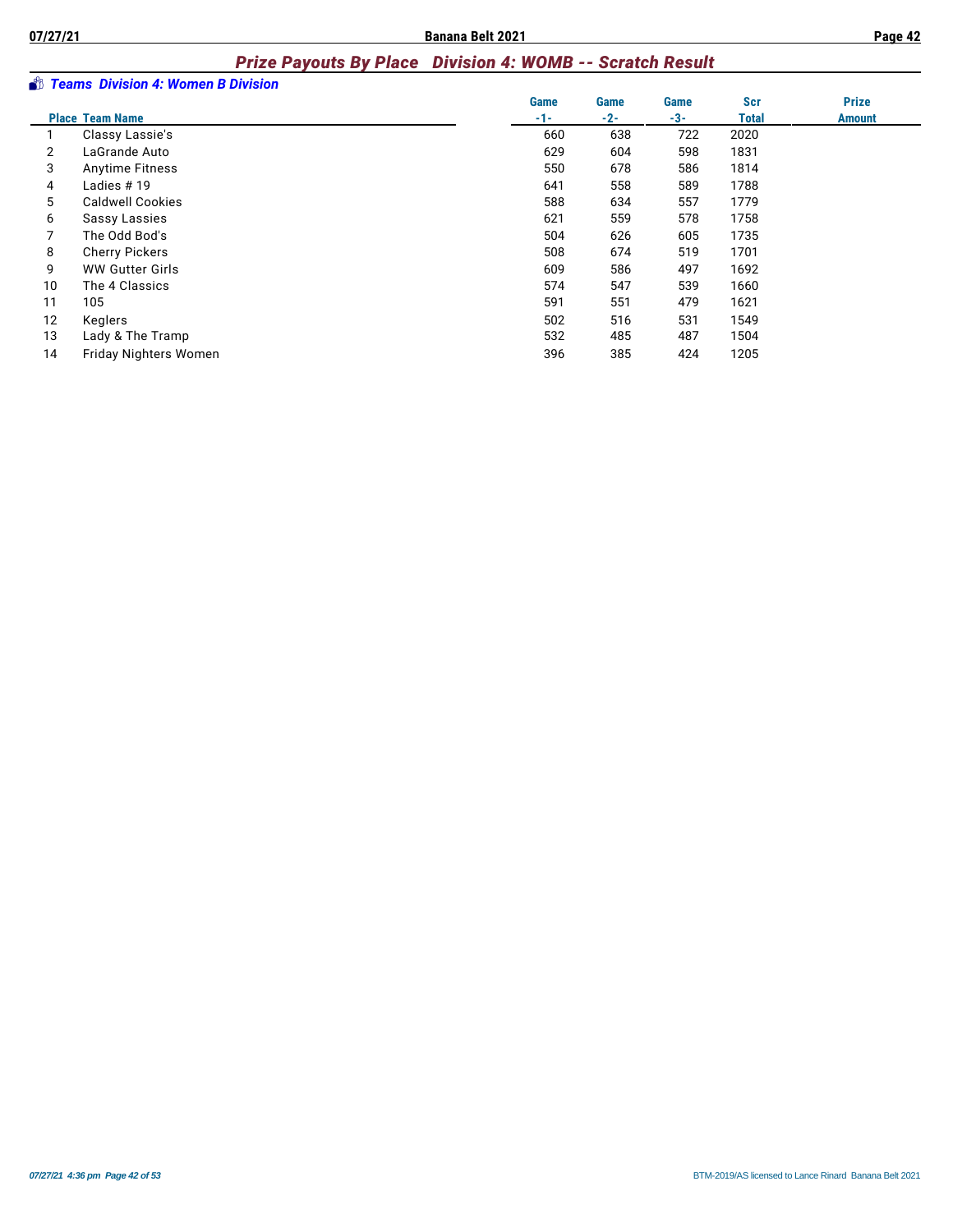# *Prize Payouts By Place Division 4: WOMB -- Handicap Result*

|    | <b>Boston Industry Teams Division 4: Women B Division</b> |       |       |      |             |               |             |               |
|----|-----------------------------------------------------------|-------|-------|------|-------------|---------------|-------------|---------------|
|    |                                                           | Game  | Game  | Game | <b>HDCP</b> | <b>Series</b> | <b>HDCP</b> | <b>Prize</b>  |
|    | <b>Place Team Name</b>                                    | $-1-$ | $-2-$ | -3-  | Total       | <b>HDCP</b>   | Total       | <b>Amount</b> |
|    | Classy Lassie's                                           | 660   | 638   | 722  | 684         | 2704          | 2704        | 369.00        |
| 2  | <b>Anytime Fitness</b>                                    | 550   | 678   | 586  | 720         | 2534          | 2534        | 299.00        |
| 3  | LaGrande Auto                                             | 629   | 604   | 598  | 669         | 2500          | 2500        | 242.00        |
| 4  | Ladies # 19                                               | 641   | 558   | 589  | 687         | 2475          | 2475        |               |
| 5  | <b>Cherry Pickers</b>                                     | 508   | 674   | 519  | 738         | 2439          | 2439        |               |
| 6  | <b>Caldwell Cookies</b>                                   | 588   | 634   | 557  | 651         | 2430          | 2430        |               |
|    | The Odd Bod's                                             | 504   | 626   | 605  | 693         | 2428          | 2428        |               |
| 8  | Sassy Lassies                                             | 621   | 559   | 578  | 651         | 2409          | 2409        |               |
| 9  | <b>WW Gutter Girls</b>                                    | 609   | 586   | 497  | 711         | 2403          | 2403        |               |
| 10 | Keglers                                                   | 502   | 516   | 531  | 843         | 2392          | 2392        |               |
| 11 | Lady & The Tramp                                          | 532   | 485   | 487  | 837         | 2341          | 2341        |               |
| 12 | The 4 Classics                                            | 574   | 547   | 539  | 645         | 2305          | 2305        |               |
| 13 | 105                                                       | 591   | 551   | 479  | 663         | 2284          | 2284        |               |
| 14 | Friday Nighters Women                                     | 396   | 385   | 424  | 642         | 1847          | 1847        |               |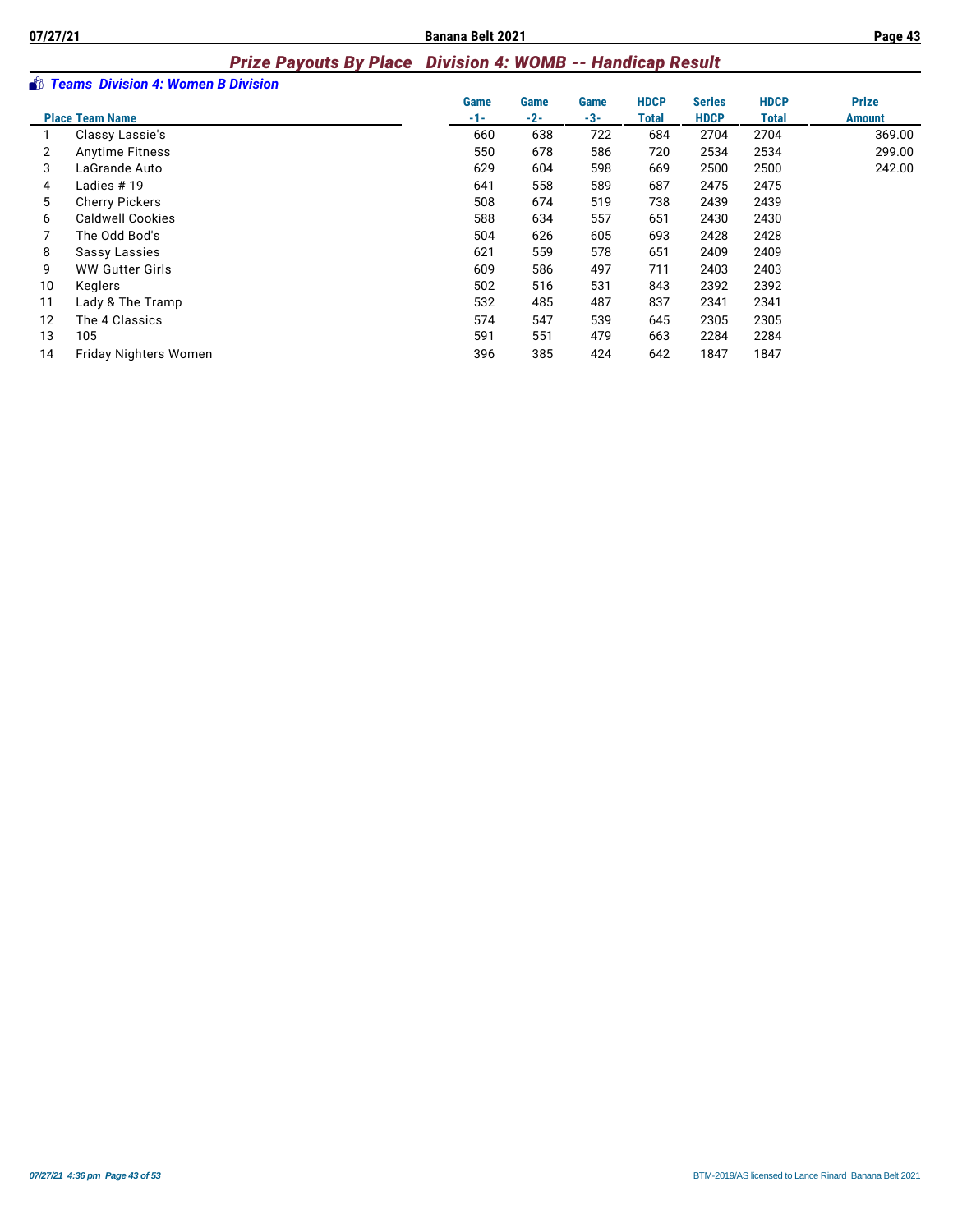#### *Prize Payouts By Place Division 1: MENA -- Handicap Result*

|              | <b>All Event #1 Division 1: MEN A</b> |                    |                   |                   |                             |                              |                             |                                                      |
|--------------|---------------------------------------|--------------------|-------------------|-------------------|-----------------------------|------------------------------|-----------------------------|------------------------------------------------------|
|              | <b>Place Bowler Name</b>              | <b>Event</b><br>S. | <b>Event</b><br>D | <b>Event</b><br>т | <b>HDCP</b><br><b>Total</b> | <b>Series</b><br><b>HDCP</b> | <b>HDCP</b><br><b>Total</b> | <b>Prize</b><br><b>Amount</b>                        |
| $\mathbf{1}$ | <b>Steve Sperry</b>                   | 674                | 668               | 715               | 162                         | 2219                         | 2219                        | 128.00                                               |
| $\mathbf{2}$ | Joseph Rafferty                       | 672                | 673               | 603               | 216                         | 2164                         | 2164                        | 108.00                                               |
| 3            | Carl Wilson                           | 590                | 585               | 770               | 189                         | 2134                         | 2134                        | 94.00                                                |
| 4            | Jacob Mickelson                       | 703                | 683               | 718               |                             | 2104                         | 2104                        | 83.00                                                |
| 5            | Mark Berreth                          | 700                | 700               | 692               |                             | 2092                         | 2092                        | 73.00                                                |
| 6            | Rhino Page                            | 776                | 629               | 682               |                             | 2087                         | 2087                        | 59.00                                                |
| 6            | Rodney Bonner                         | 655                | 658               | 774               |                             | 2087                         | 2087                        | 59.00                                                |
| 8            | Carlos Croswhite                      | 543                | 699               | 655               | 189                         | 2086                         | 2086                        | 46.00                                                |
| 9            | <b>Steve Bauch</b>                    | 571                | 678               | 613               | 198                         | 2060                         | 2060                        | 37.00                                                |
| 10           | <b>Rick Claffey</b>                   | 680                | 640               | 675               | 63                          | 2058                         | 2058                        | 30.00                                                |
| 11           | Wayne Hirschel                        | 666                | 674               | 624               | 90                          | 2054                         | 2054                        | 15.00                                                |
| 12           | Shawn Prall                           | 673                | 572               | 608               | 189                         | 2042                         | 2042                        |                                                      |
| 13           | John Price                            | 594                | 619               | 612               | 216                         | 2041                         | 2041                        |                                                      |
| 14           | <b>Tyson Roe</b>                      | 703                | 600               | 599               | 135                         | 2037                         | 2037                        |                                                      |
| 15<br>15     | Ed Samuelson                          | 595                | 651               | 715               | 72<br>72                    | 2033                         | 2033                        |                                                      |
|              | Erik Walter                           | 697                | 648               | 616               |                             | 2033                         | 2033                        |                                                      |
| 17<br>18     | Ljubisha Milojevic                    | 584                | 665<br>577        | 573               | 207<br>189                  | 2029                         | 2029                        |                                                      |
|              | Eric Delfosse                         | 636                |                   | 625               |                             | 2027                         | 2027                        |                                                      |
| 19<br>19     | Ed LaSalle                            | 619<br>703         | 643               | 637               | 126                         | 2025                         | 2025                        |                                                      |
| 21           | Art Short<br>Preston Peterson         | 582                | 644<br>619        | 552<br>616        | 126<br>198                  | 2025<br>2015                 | 2025<br>2015                |                                                      |
|              | <b>Brad Golar</b>                     |                    | 680               | 660               | 54                          |                              |                             |                                                      |
| 22<br>23     |                                       | 620<br>655         | 563               | 697               | 90                          | 2014<br>2005                 | 2014<br>2005                |                                                      |
| 24           | Jim Lashly<br>John Prescott           | 704                | 615               |                   | 9                           | 2004                         | 2004                        |                                                      |
| 24           | <b>Ryan Conner</b>                    | 656                | 665               | 676<br>683        |                             | 2004                         | 2004                        |                                                      |
| 24           | <b>Brandon McGinnes</b>               | 611                | 628               | 630               | 135                         | 2004                         | 2004                        |                                                      |
| 27           | Jeff Sears                            | 628                | 614               | 697               | 63                          | 2002                         | 2002                        |                                                      |
| 28           | Will Smith                            | 716                | 663               | 618               |                             | 1997                         | 1997                        |                                                      |
| 29           | <b>Heith Carlton</b>                  | 664                | 646               | 649               | 36                          | 1995                         | 1995                        |                                                      |
| 30           | Kevin Korbel                          | 594                | 517               | 694               | 189                         | 1994                         | 1994                        |                                                      |
| 31           | <b>Brady Holverson</b>                | 648                | 559               | 640               | 144                         | 1991                         | 1991                        |                                                      |
| 32           | <b>Garrett Sides</b>                  | 655                | 627               | 652               | 54                          | 1988                         | 1988                        |                                                      |
| 33           | Chris Kelly                           | 626                | 697               | 648               |                             | 1971                         | 1971                        |                                                      |
| 34           | Rodney Milward                        | 561                | 650               | 563               | 189                         | 1963                         | 1963                        |                                                      |
| 35           | <b>Mark Palos</b>                     | 606                | 594               | 625               | 135                         | 1960                         | 1960                        |                                                      |
| 36           | <b>Bobby McKenzie</b>                 | 584                | 631               | 652               | 90                          | 1957                         | 1957                        |                                                      |
| 37           | <b>Chuck Phelps</b>                   | 627                | 572               | 562               | 189                         | 1950                         | 1950                        |                                                      |
| 38           | Russ Blough                           | 689                | 640               | 618               |                             | 1947                         | 1947                        |                                                      |
| 38           | Keith Wilponen                        | 681                | 620               | 646               |                             | 1947                         | 1947                        |                                                      |
| 40           | Doug Smith                            | 668                | 585               | 693               |                             | 1946                         | 1946                        |                                                      |
| 40           | Kevin Silveria                        | 531                | 587               | 621               | 207                         | 1946                         | 1946                        |                                                      |
| 42           | <b>Thomas Sneed</b>                   | 586                | 562               | 590               | 207                         | 1945                         | 1945                        |                                                      |
| 43           | <b>Richard Ankarberg</b>              | 581                | 544               | 664               | 153                         | 1942                         | 1942                        |                                                      |
| 44           | <b>Bing Heddings</b>                  | 603                | 541               | 725               | 72                          | 1941                         | 1941                        |                                                      |
| 45           | <b>Bryan Gibbons</b>                  | 570                | 594               | 587               | 189                         | 1940                         | 1940                        |                                                      |
| 46           | James Mazzagotte                      | 613                | 647               | 580               | 99                          | 1939                         | 1939                        |                                                      |
| 47           | Dave Lutz                             | 515                | 588               | 628               | 207                         | 1938                         | 1938                        |                                                      |
| 48           | Dan Vogt                              | 651                | 604               | 682               |                             | 1937                         | 1937                        |                                                      |
| 49           | Duane Thompson                        | 638                | 680               | 618               |                             | 1936                         | 1936                        |                                                      |
| 50           | Anthony Madsen                        | 654                | 559               | 609               | 108                         | 1930                         | 1930                        |                                                      |
| 51           | Luke Ankenman                         | 647                | 556               | 618               | 108                         | 1929                         | 1929                        |                                                      |
| 52           | Kelly Crabb                           | 629                | 652               | 642               |                             | 1923                         | 1923                        |                                                      |
| 53           | Gerry Tate                            | 648                | 597               | 575               | 99                          | 1919                         | 1919                        |                                                      |
| 54           | Joe Wright                            | 688                | 606               | 541               | 81                          | 1916                         | 1916                        |                                                      |
| 55           | <b>Bill Ritsema</b>                   | 614                | 618               | 476               | 207                         | 1915                         | 1915                        |                                                      |
| 56           | <b>Bobby Kleinknecht</b>              | 613                | 495               | 659               | 144                         | 1911                         | 1911                        |                                                      |
| 57           | <b>Rick Savage</b>                    | 515                | 613               | 673               | 108                         | 1909                         | 1909                        |                                                      |
| 58           | Tommy Basenberg                       | 622                | 601               | 685               |                             | 1908                         | 1908                        |                                                      |
| 58           | <b>Bobby Stanley</b>                  | 547                | 568               | 613               | 180                         | 1908                         | 1908                        |                                                      |
| 58           | Jack Miller                           | 612                | 605               | 691               |                             | 1908                         | 1908                        |                                                      |
| 58           | <b>Bill Morgan</b>                    | 587                | 578               | 545               | 198                         | 1908                         | 1908                        |                                                      |
| 58           | <b>Bob Hoppen</b>                     | 600                | 583               | 599               | 126                         | 1908                         | 1908                        |                                                      |
|              | 07/27/21 4:36 pm Page 44 of 53        |                    |                   |                   |                             |                              |                             | BTM-2019/AS licensed to Lance Rinard Banana Belt 202 |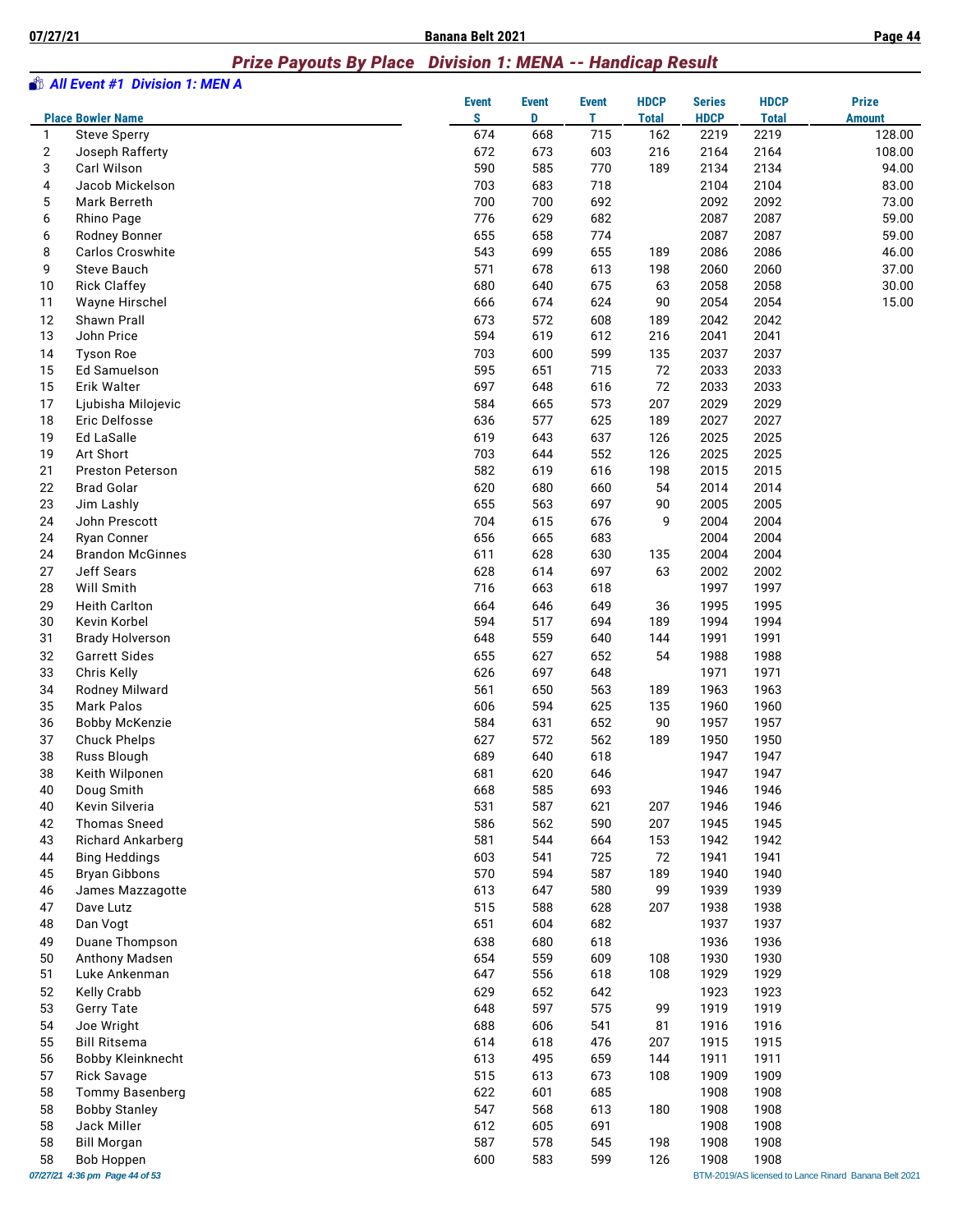|--|

| 07/27/21 |                                     | Banana Belt 2021 |              |              |                    |                     |                      | Page 45       |
|----------|-------------------------------------|------------------|--------------|--------------|--------------------|---------------------|----------------------|---------------|
|          |                                     | <b>Event</b>     | <b>Event</b> | <b>Event</b> | <b>HDCP</b>        | <b>Series</b>       | <b>HDCP</b>          | <b>Prize</b>  |
| 58       | <b>Place Bowler Name</b>            | S<br>599         | D<br>617     | T.<br>629    | <b>Total</b><br>63 | <b>HDCP</b><br>1908 | <b>Total</b><br>1908 | <b>Amount</b> |
|          | Lonnie Ogilvie                      |                  |              |              |                    |                     | 1902                 |               |
| 64<br>64 | <b>Tyson Pawley</b><br>Hagan Robert | 508<br>652       | 519<br>564   | 659<br>542   | 216<br>144         | 1902<br>1902        | 1902                 |               |
| 66       | George Longdin                      | 568              | 665          | 594          | 72                 | 1899                | 1899                 |               |
| 67       | <b>Steve Hamilton</b>               | 545              | 543          |              |                    | 1898                | 1898                 |               |
|          |                                     | 722              |              | 630          | 180                |                     |                      |               |
| 68       | <b>Scott Petrone</b>                |                  | 524          | 640          | 9                  | 1895                | 1895                 |               |
| 69       | Marvin Mendenhall                   | 697              | 576<br>559   | 566          | 54                 | 1893                | 1893                 |               |
| 70<br>71 | Randy Obert<br><b>Nick Harris</b>   | 565<br>672       | 641          | 579<br>560   | 189<br>18          | 1892<br>1891        | 1892<br>1891         |               |
|          |                                     |                  |              |              |                    |                     |                      |               |
| 72<br>73 | <b>Bobby Hickle</b>                 | 496              | 545          | 643<br>569   | 198                | 1882                | 1882                 |               |
|          | Kellan Liswig                       | 603              | 519          |              | 189                | 1880                | 1880                 |               |
| 74       | <b>Rick Hill</b>                    | 603              | 610          | 580          | 81                 | 1874                | 1874                 |               |
| 75       | <b>Fred Hines</b>                   | 624              | 627          | 608          |                    | 1859                | 1859                 |               |
| 76       | <b>Clint Phillips</b>               | 672              | 570          | 493          | 117                | 1852                | 1852                 |               |
| 77       | Robbie Lashly                       | 536              | 545          | 661          | 108                | 1850                | 1850                 |               |
| 78       | Jake Stephens                       | 598              | 585          | 567          | 90                 | 1840                | 1840                 |               |
| 79       | Dennis Ankarberg                    | 578              | 534          | 649          | 72                 | 1833                | 1833                 |               |
| 80       | Aubry Bly                           | 623              | 579          | 538          | 90                 | 1830                | 1830                 |               |
| 80       | Jim Chadwick                        | 643              | 579          | 608          |                    | 1830                | 1830                 |               |
| 82       | <b>Cunnington Brett</b>             | 694              | 509          | 616          | 9                  | 1828                | 1828                 |               |
| 83       | <b>Bill Landkammer</b>              | 524              | 563          | 532          | 207                | 1826                | 1826                 |               |
| 84       | Jeremy Dailing                      | 601              | 574          | 571          | 72                 | 1818                | 1818                 |               |
| 85       | Jim Yaw                             | 585              | 591          | 497          | 144                | 1817                | 1817                 |               |
| 86       | <b>Kass Himes</b>                   | 570              | 558          | 543          | 144                | 1815                | 1815                 |               |
| 87       | <b>Brice Robles</b>                 | 518              | 547          | 568          | 180                | 1813                | 1813                 |               |
| 88       | Ron Percifield                      | 610              | 560          | 534          | 108                | 1812                | 1812                 |               |
| 89       | Rich Williams                       | 549              | 612          | 557          | 90                 | 1808                | 1808                 |               |
| 90       | Lonnie Hanson                       | 493              | 571          | 541          | 198                | 1803                | 1803                 |               |
| 91       | Jim Thivierge                       | 559              | 522          | 630          | 90                 | 1801                | 1801                 |               |
| 92       | Dave Hart                           | 466              | 615          | 647          | 72                 | 1800                | 1800                 |               |
| 92       | Don Waite                           | 553              | 600          | 539          | 108                | 1800                | 1800                 |               |
| 94       | Jeff Blough                         | 529              | 553          | 616          | 99                 | 1797                | 1797                 |               |
| 95       | Ron Skifstad                        | 508              | 598          | 552          | 135                | 1793                | 1793                 |               |
| 96       | Roy Bremenour                       | 583              | 485          | 507          | 216                | 1791                | 1791                 |               |
| 96       | Joel Profitt                        | 538              | 524          | 585          | 144                | 1791                | 1791                 |               |
| 98       | Chris Small                         | 539              | 586          | 560          | 99                 | 1784                | 1784                 |               |
| 99       | Mike Chandler                       | 534              | 489          | 561          | 198                | 1782                | 1782                 |               |
| 100      | Mike Miller                         | 514              | 545          | 511          | 207                | 1777                | 1777                 |               |
| 101      | Larry Rodriguez                     | 463              | 575          | 581          | 144                | 1763                | 1763                 |               |
| 102      | Chris Werts                         | 587              | 581          | 556          | 36                 | 1760                | 1760                 |               |
| 103      | Lance Yarnell                       | 557              | 479          | 527          | 189                | 1752                | 1752                 |               |
| 104      | <b>Brian Hooper</b>                 | 528              | 581          | 577          | 63                 | 1749                | 1749                 |               |
| 105      | Jon Stewart                         | 560              | 544          | 579          | 63                 | 1746                | 1746                 |               |
| 106      | <b>Dustin Paris</b>                 | 585              | 539          | 613          |                    | 1737                | 1737                 |               |
| 107      | <b>Kyle Post</b>                    | 537              | 537          | 646          |                    | 1720                | 1720                 |               |
| 108      | <b>Bobby Yarnell</b>                | 554              | 464          | 481          | 198                | 1697                | 1697                 |               |
| 109      | Dave Allen                          | 535              | 538          | 533          | 90                 | 1696                | 1696                 |               |
| 110      | Matt Craig                          | 497              | 492          | 515          | 189                | 1693                | 1693                 |               |
| 111      | Mel Bangle                          | 548              | 478          | 500          | 162                | 1688                | 1688                 |               |
| 112      | Jay Fox                             | 622              | 502          | 462          | 99                 | 1685                | 1685                 |               |
| 113      | Tom Thomas                          | 565              | 504          | 437          | 135                | 1641                | 1641                 |               |
| 114      | Richard McDonald                    | 494              | 543          | 530          | 72                 | 1639                | 1639                 |               |
| 115      | Justin Bain                         | 508              | 484          | 509          | 135                | 1636                | 1636                 |               |
| 116      | Robert Lashly                       | 717              | 609          | <b>XXX</b>   | 78                 | 1404                | 1404                 |               |
| 117      | Don Hughes                          | 576              | 663          | XXX          | 48                 | 1287                | 1287                 |               |
| 118      | Mike Garoutte                       | 583              | 544          | XXX          | 48                 | 1175                | 1175                 |               |
|          |                                     |                  |              |              |                    |                     |                      |               |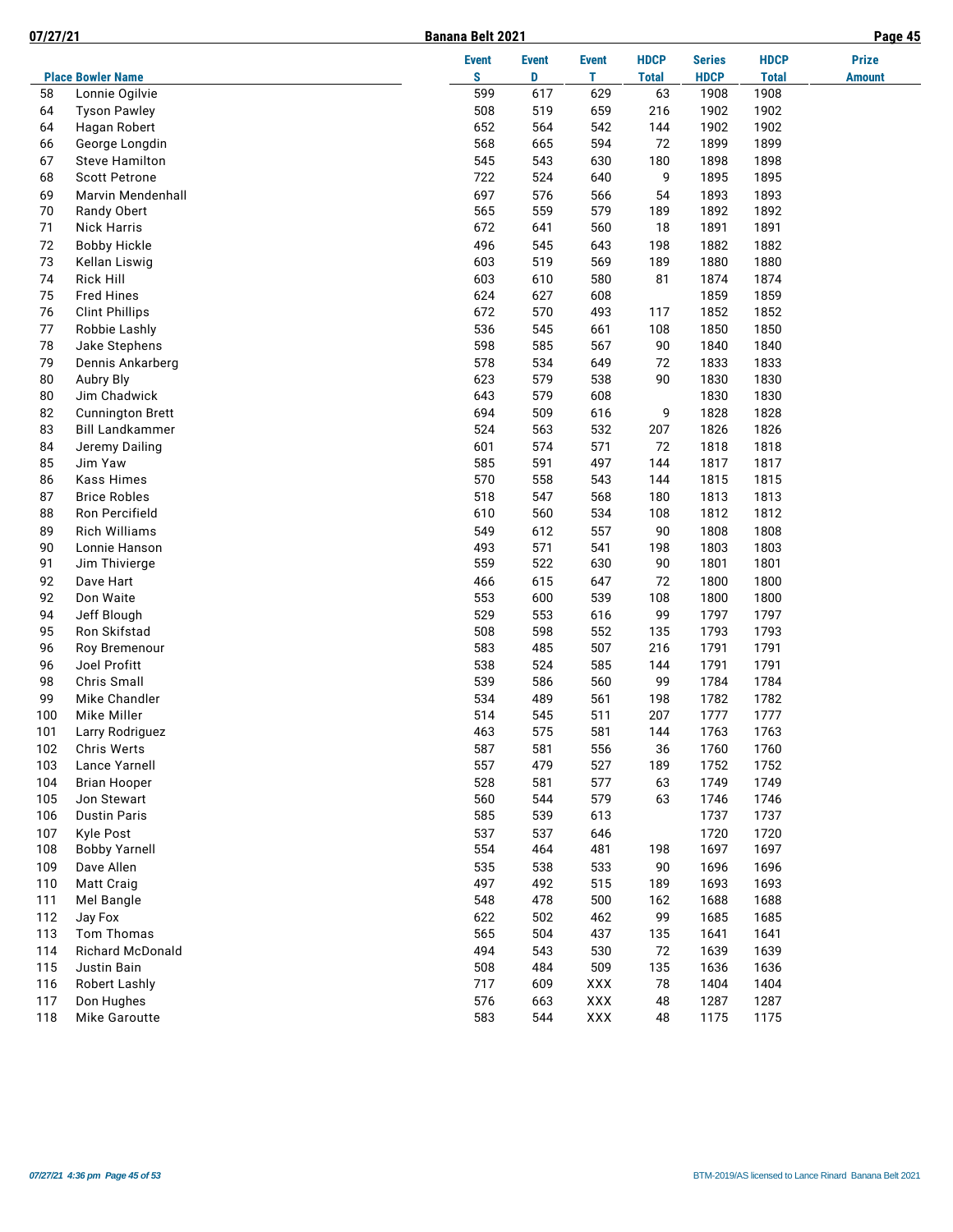#### *Prize Payouts By Place Division 2: WOMA -- Handicap Result*

|                | <b>All Event #1 Division 2: WOMEN A</b> |                   |                   |                   |                             |                              |                             |                               |
|----------------|-----------------------------------------|-------------------|-------------------|-------------------|-----------------------------|------------------------------|-----------------------------|-------------------------------|
|                | <b>Place Bowler Name</b>                | <b>Event</b><br>S | <b>Event</b><br>D | <b>Event</b><br>т | <b>HDCP</b><br><b>Total</b> | <b>Series</b><br><b>HDCP</b> | <b>HDCP</b><br><b>Total</b> | <b>Prize</b><br><b>Amount</b> |
| 1              | Cathy Moruzzi                           | 560               | 633               | 589               | 333                         | 2115                         | 2115                        | 124.00                        |
| $\overline{2}$ | Rayanna Buttenhoff                      | 590               | 672               | 624               | 216                         | 2102                         | 2102                        | 96.00                         |
| 3              | <b>Sharlene Palos</b>                   | 584               | 645               | 562               | 288                         | 2079                         | 2079                        | 71.00                         |
| 4              | Pam Rinard                              | 638               | 660               | 519               | 252                         | 2069                         | 2069                        | 48.00                         |
| 5              | Amy McDonald                            | 664               | 663               | 673               | 36                          | 2036                         | 2036                        | 25.00                         |
| 6              | Audra Stewart                           | 552               | 582               | 611               | 288                         | 2033                         | 2033                        |                               |
| 7              | <b>Charity Yaw</b>                      | 558               | 626               | 511               | 324                         | 2019                         | 2019                        |                               |
| 8              | <b>Heather Sears</b>                    | 594               | 530               | 593               | 288                         | 2005                         | 2005                        |                               |
| 9              | Rhonda Paluh                            | 515               | 557               | 568               | 360                         | 2000                         | 2000                        |                               |
| 10             | Teresa Chase                            | 564               | 548               | 516               | 369                         | 1997                         | 1997                        |                               |
| 10             | Sharon Bass                             | 566               | 504               | 558               | 369                         | 1997                         | 1997                        |                               |
| 12             | Laura O'Brien                           | 531               | 583               | 600               | 279                         | 1993                         | 1993                        |                               |
| 12             | Stephanie Rodda                         | 444               | 531               | 739               | 279                         | 1993                         | 1993                        |                               |
| 14             | Paula Phelps                            | 533               | 700               | 644               | 99                          | 1976                         | 1976                        |                               |
| 15             | Karin Allen                             | 524               | 457               | 523               | 468                         | 1972                         | 1972                        |                               |
| 16             | Kris Mitchell                           | 618               | 555               | 510               | 270                         | 1953                         | 1953                        |                               |
| 17             | April McDonough                         | 630               | 677               | 496               | 144                         | 1947                         | 1947                        |                               |
| 18             | Debbie Stellyes                         | 542               | 499               | 545               | 351                         | 1937                         | 1937                        |                               |
| 19             | Jackie Hasler                           | 482               | 496               | 504               | 450                         | 1932                         | 1932                        |                               |
| 20             | Christina Hines                         | 482               | 525               | 495               | 414                         | 1916                         | 1916                        |                               |
| 21             | Kandie Sears                            | 547               | 517               | 517               | 333                         | 1914                         | 1914                        |                               |
| 21             | Anne Johnston                           | 522               | 541               | 419               | 432                         | 1914                         | 1914                        |                               |
| 23             | <b>Barb Wendt</b>                       | 486               | 547               | 556               | 324                         | 1913                         | 1913                        |                               |
| 24             | <b>Gaylene Morris</b>                   | 478               | 497               | 472               | 459                         | 1906                         | 1906                        |                               |
| 25             | <b>Christine Prescott</b>               | 536               | 644               | 505               | 207                         | 1892                         | 1892                        |                               |
| 26             | Linda McNamar                           | 474               | 483               | 494               | 432                         | 1883                         | 1883                        |                               |
| 27             | Kimberly Seifert                        | 560               | 542               | 553               | 225                         | 1880                         | 1880                        |                               |
| 28             | Karen Martin                            | 530               | 525               | 424               | 396                         | 1875                         | 1875                        |                               |
| 29             | Denise Brown                            | 490               | 566               | 527               | 288                         | 1871                         | 1871                        |                               |
| 30             | Jackie Montgomery                       | 603               | 501               | 414               | 351                         | 1869                         | 1869                        |                               |
| 31             | <b>Gwen Crill</b>                       | 469               | 518               | 547               | 324                         | 1858                         | 1858                        |                               |
| 32             | Stephanie Luke                          | 538               | 619               | 498               | 198                         | 1853                         | 1853                        |                               |
| 33             | Judy Smith                              | 480               | 482               | 483               | 405                         | 1850                         | 1850                        |                               |
| 34             | <b>Heather Hutchins</b>                 | 511               | 507               | 525               | 306                         | 1849                         | 1849                        |                               |
| 35             | Marie Randall                           | 444               | 458               | 492               | 450                         | 1844                         | 1844                        |                               |
| 36             | Andrea Roeder                           | 597               | 589               | 568               | 81                          | 1835                         | 1835                        |                               |
| 37             | Angela Omlor                            | 456               | 508               | 456               | 414                         | 1834                         | 1834                        |                               |
| 38             | Linda Simpson                           | 495               | 506               | 569               | 252                         | 1822                         | 1822                        |                               |
| 39             | Michelle Sullivan                       | 605               | 517               | 492               | 207                         | 1821                         | 1821                        |                               |
| 40             | Trudy Clark-Roeder                      | 469               | 479               | 503               | 360                         | 1811                         | 1811                        |                               |
| 41             | <b>Candice Anderson</b>                 | 498               | 522               | 489               | 297                         | 1806                         | 1806                        |                               |
| 42             | Yvette Freeman                          | 424               | 485               | 453               | 432                         | 1794                         | 1794                        |                               |
| 43             | Teresa Griffith                         | 503               | 551               | 512               | 216                         | 1782                         | 1782                        |                               |
| 44             | Sherrie O'Brien                         | 416               | 450               | 447               | 468                         | 1781                         | 1781                        |                               |
| 45<br>46       | <b>KJ Edmonds</b>                       | 456               | 450               | 435               | 432                         | 1773                         | 1773                        |                               |
|                | Jonet Shepherd                          | 408               | 414               | 515               | 423                         | 1760                         | 1760                        |                               |
| 47             | <b>Bev Gluck</b>                        | 428               | 462               | 376               | 468                         | 1734                         | 1734                        |                               |
| 48             | <b>Tammy Roeder</b>                     | 436               | 409               | 441               | 441                         | 1727                         | 1727                        |                               |
| 49             | <b>Kay Burritt</b>                      | 495               | 526               | 495               | 207                         | 1723                         | 1723                        |                               |
| 50             | Nancy Smith                             | 409               | 467               | 447               | 396                         | 1719                         | 1719                        |                               |
| 51             | Doreen McCulloch                        | 465               | 445               | 481               | 324                         | 1715                         | 1715                        |                               |
| 52             | <b>April Fielding</b>                   | 385               | 484               | 443               | 360                         | 1672                         | 1672                        |                               |
| 53             | Scotti Brown                            | 379               | 429               | 394               | 459                         | 1661                         | 1661                        |                               |
| 54             | Kim Calamia-Mckee                       | 463               | 430               | 362               | 405                         | 1660                         | 1660                        |                               |
| 55             | Deana Chase                             | 406               | 364               | 415               | 432                         | 1617                         | 1617                        |                               |
| 56             | Kaitlin Doublin                         | 345               | 374               | 328               |                             | 1047                         | 1047                        |                               |
| 57             | Lisa Ristau                             | XXX               | XXX               | 424               | 84                          | 508                          | 508                         |                               |
| 58             | Lisa Moody                              | XXX               | XXX               | XXX               |                             |                              |                             |                               |
| 58             | <b>Barb Sorenson</b>                    | XXX               | XXX               | XXX               |                             |                              |                             |                               |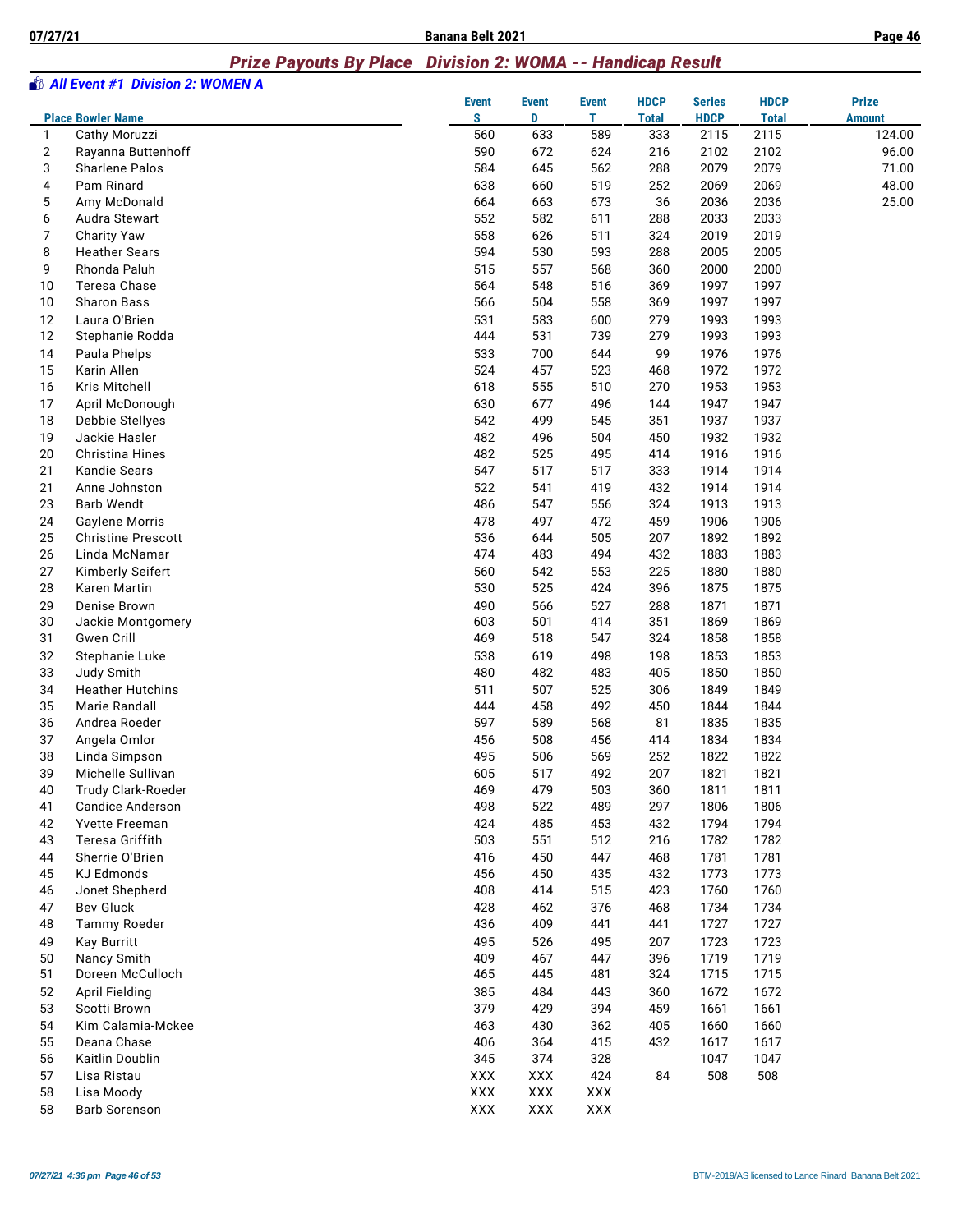#### *Prize Payouts By Place Division 3: MENB -- Handicap Result*

|                | <b>All Event #1 Division 3: MEN B</b>     |                   |                   |                   |                             |                              |                             |                                                       |
|----------------|-------------------------------------------|-------------------|-------------------|-------------------|-----------------------------|------------------------------|-----------------------------|-------------------------------------------------------|
|                | <b>Place Bowler Name</b>                  | <b>Event</b><br>S | <b>Event</b><br>D | <b>Event</b><br>т | <b>HDCP</b><br><b>Total</b> | <b>Series</b><br><b>HDCP</b> | <b>HDCP</b><br><b>Total</b> | <b>Prize</b><br><b>Amount</b>                         |
| 1              | <b>Quincy Peace</b>                       | 561               | 721               | 649               | 243                         | 2174                         | 2174                        | 130.00                                                |
| $\overline{2}$ | <b>Bob Grubb</b>                          | 621               | 616               | 648               | 288                         | 2173                         | 2173                        | 110.00                                                |
| 3              | isiah Ellenwood                           | 495               | 600               | 479               | 585                         | 2159                         | 2159                        | 97.00                                                 |
| 4              | Johnathon Johnson                         | 612               | 624               | 653               | 252                         | 2141                         | 2141                        | 86.00                                                 |
| 5              | <b>Michael Pilant</b>                     | 428               | 638               | 596               | 468                         | 2130                         | 2130                        | 76.00                                                 |
| 6              | Joey Storer                               | 634               | 584               | 668               | 243                         | 2129                         | 2129                        | 67.00                                                 |
| 7              | Gary Kalmbach                             | 475               | 607               | 602               | 432                         | 2116                         | 2116                        | 59.00                                                 |
| 8              | James Milan                               | 577               | 629               | 684               | 225                         | 2115                         | 2115                        | 52.00                                                 |
| 9              | John Bender III                           | 534               | 652               | 594               | 333                         | 2113                         | 2113                        | 44.00                                                 |
| 10             | <b>Wayne Coates</b>                       | 582               | 537               | 588               | 396<br>297                  | 2103                         | 2103                        | 36.00                                                 |
| 11             | Chuck Palmer                              | 663               | 536               | 599               |                             | 2095                         | 2095                        | 22.00                                                 |
| 12<br>13       | <b>Robert Kite</b><br><b>Grant Hudson</b> | 550<br>616        | 566<br>561        | 644<br>653        | 324<br>252                  | 2084<br>2082                 | 2084<br>2082                | 15.00                                                 |
| 14             | Jeff Warner                               | 592               | 583               | 621               | 279                         | 2075                         | 2075                        |                                                       |
| 15             | Mark Jones                                | 693               | 609               | 556               | 216                         | 2074                         | 2074                        |                                                       |
| 16             | <b>Terry Schmidt</b>                      | 635               | 507               | 599               | 324                         | 2065                         | 2065                        |                                                       |
| 17             | Dave Roberts                              | 569               | 618               | 589               | 288                         | 2064                         | 2064                        |                                                       |
| 18             | <b>Heath Bradford</b>                     | 606               | 525               | 539               | 387                         | 2057                         | 2057                        |                                                       |
| 18             | Justin Smith                              | 563               | 564               | 498               | 432                         | 2057                         | 2057                        |                                                       |
| 20             | Hal Chamberlain                           | 612               | 586               | 595               | 252                         | 2045                         | 2045                        |                                                       |
| 21             | Joseph Walter                             | 599               | 511               | 556               | 378                         | 2044                         | 2044                        |                                                       |
| 22             | <b>Bill Johnston</b>                      | 547               | 580               | 470               | 441                         | 2038                         | 2038                        |                                                       |
| 23             | Steve Smith                               | 551               | 544               | 560               | 378                         | 2033                         | 2033                        |                                                       |
| 24             | Jerry Nielan                              | 652               | 456               | 629               | 288                         | 2025                         | 2025                        |                                                       |
| 24             | Nathan Clark                              | 578               | 479               | 491               | 477                         | 2025                         | 2025                        |                                                       |
| 26             | Dan Fernandez                             | 604               | 601               | 551               | 252                         | 2008                         | 2008                        |                                                       |
| 27             | David Thompson                            | 566               | 680               | 496               | 252                         | 1994                         | 1994                        |                                                       |
| 28             | Shawn Shaw                                | 498               | 543               | 494               | 450                         | 1985                         | 1985                        |                                                       |
| 29             | Kevin Kalmbach                            | 525               | 519               | 634               | 306                         | 1984                         | 1984                        |                                                       |
| 30             | Clay Prall                                | 453               | 470               | 528               | 531                         | 1982                         | 1982                        |                                                       |
| 31             | <b>Bill Miller</b>                        | 516               | 488               | 497               | 477                         | 1978                         | 1978                        |                                                       |
| 32             | <b>Barry Fitzgerald</b>                   | 565               | 525               | 542               | 342                         | 1974                         | 1974                        |                                                       |
| 33             | Dustin Chase                              | 440               | 495               | 488               | 549                         | 1972                         | 1972                        |                                                       |
| 34             | Larry Paulson                             | 578               | 545               | 550               | 297                         | 1970                         | 1970                        |                                                       |
| 35             | Gene Duncan                               | 560               | 562               | 542               | 297                         | 1961                         | 1961                        |                                                       |
| 36             | <b>Shane Harris</b>                       | 628               | 552               | 485               | 288                         | 1953                         | 1953                        |                                                       |
| 36             | Jerry Fischer                             | 487               | 452               | 438               | 576                         | 1953                         | 1953                        |                                                       |
| 38             | <b>Anthony Simmons</b>                    | 546               | 597               | 584               | 225                         | 1952                         | 1952                        |                                                       |
| 39             | Cory Walter                               | 618               | 571               | 532               | 225                         | 1946                         | 1946                        |                                                       |
| 40             | Rob Mainwaring                            | 561               | 543               | 587               | 252                         | 1943                         | 1943                        |                                                       |
| 41             | Danny Brown                               | 483               | 538               | 614               | 306                         | 1941                         | 1941                        |                                                       |
| 42<br>43       | Lloyd McRae<br>Jim Hail                   | 487<br>585        | 684<br>614        | 549<br>456        | 216<br>279                  | 1936<br>1934                 | 1936<br>1934                |                                                       |
| 44             | John Bender Jr                            | 527               |                   |                   |                             |                              |                             |                                                       |
| 45             | Dean Linscott                             | 483               | 608<br>438        | 488<br>518        | 306<br>486                  | 1929<br>1925                 | 1929<br>1925                |                                                       |
| 46             | Joey Jones                                | 430               | 457               | 470               | 567                         | 1924                         | 1924                        |                                                       |
| 47             | Bob McNamar                               | 585               | 527               | 430               | 378                         | 1920                         | 1920                        |                                                       |
| 48             | <b>Duane Morris</b>                       | 528               | 555               | 476               | 360                         | 1919                         | 1919                        |                                                       |
| 49             | Larry Curry                               | 630               | 563               | 500               | 225                         | 1918                         | 1918                        |                                                       |
| 50             | Mike Laine                                | 492               | 527               | 553               | 342                         | 1914                         | 1914                        |                                                       |
| 51             | <b>Bill Mayfield</b>                      | 450               | 541               | 417               | 504                         | 1912                         | 1912                        |                                                       |
| 52             | Ken Thompson                              | 576               | 481               | 518               | 333                         | 1908                         | 1908                        |                                                       |
| 52             | Phil O'Neill                              | 622               | 539               | 522               | 225                         | 1908                         | 1908                        |                                                       |
| 54             | Lane Pilant                               | 481               | 451               | 381               | 594                         | 1907                         | 1907                        |                                                       |
| 55             | <b>Bobby Taylor</b>                       | 496               | 479               | 477               | 450                         | 1902                         | 1902                        |                                                       |
| 56             | Monte Smith                               | 543               | 489               | 516               | 351                         | 1899                         | 1899                        |                                                       |
| 57             | Chris Dunn                                | 509               | 520               | 545               | 324                         | 1898                         | 1898                        |                                                       |
| 58             | Don McLaughlin                            | 612               | 531               | 510               | 243                         | 1896                         | 1896                        |                                                       |
| 59             | Lyall Kindlespire                         | 511               | 489               | 415               | 477                         | 1892                         | 1892                        |                                                       |
| 60             | Ron Kegley                                | 471               | 470               | 530               | 414                         | 1885                         | 1885                        |                                                       |
| 61             | Morgan Pilant                             | 376               | 379               | 336               | 792                         | 1883                         | 1883                        |                                                       |
| 62             | Dennis Little                             | 494               | 586               | 498               | 297                         | 1875                         | 1875                        |                                                       |
|                | 07/27/21 4:36 pm Page 47 of 53            |                   |                   |                   |                             |                              |                             | BTM-2019/AS licensed to Lance Rinard Banana Belt 2021 |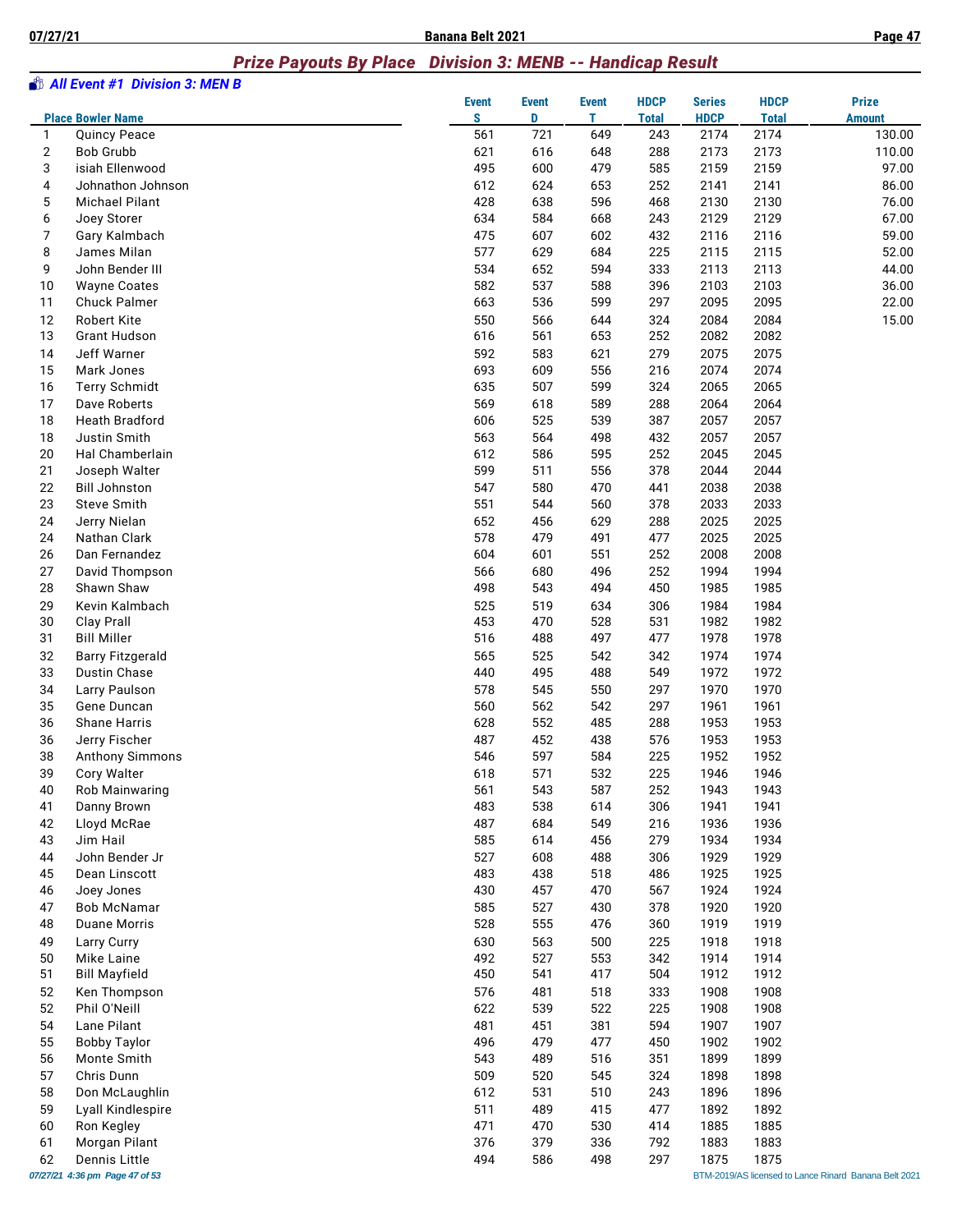**07/27/21 Banana Belt 2021 Page 48**

|--|

|     |                          | <b>Event</b> | <b>Event</b> | <b>Event</b> | <b>HDCP</b>  | <b>Series</b> | <b>HDCP</b>  | <b>Prize</b>  |
|-----|--------------------------|--------------|--------------|--------------|--------------|---------------|--------------|---------------|
|     | <b>Place Bowler Name</b> | S            | D            | т            | <b>Total</b> | <b>HDCP</b>   | <b>Total</b> | <b>Amount</b> |
| 63  | George Van Cleave        | 417          | 459          | 449          | 549          | 1874          | 1874         |               |
| 64  | Kenneth Magoon           | 474          | 477          | 489          | 432          | 1872          | 1872         |               |
| 65  | Jason Hurley             | 408          | 593          | 527          | 342          | 1870          | 1870         |               |
| 66  | Eric Kelly               | 573          | 419          | 643          | 234          | 1869          | 1869         |               |
| 67  | Sean Laddrout            | 519          | 466          | 520          | 360          | 1865          | 1865         |               |
| 68  | Chase Hart               | 364          | 422          | 509          | 567          | 1862          | 1862         |               |
| 69  | DJ Heeney                | 528          | 611          | 506          | 216          | 1861          | 1861         |               |
| 70  | John Plasencia           | 339          | 421          | 386          | 711          | 1857          | 1857         |               |
| 70  | Dennis Rexroad           | 436          | 450          | 449          | 522          | 1857          | 1857         |               |
| 72  | <b>Robert Seipp</b>      | 516          | 551          | 500          | 288          | 1855          | 1855         |               |
| 73  | Michael Crews Jr         | 421          | 529          | 434          | 468          | 1852          | 1852         |               |
| 73  | Zach Taylor              | 362          | 464          | 378          | 648          | 1852          | 1852         |               |
| 75  | <b>Billy Yaw</b>         | 535          | 540          | 533          | 243          | 1851          | 1851         |               |
| 76  | Jared Bain               | 435          | 515          | 443          | 450          | 1843          | 1843         |               |
| 77  | T.J. Quackenbush         | 517          | 402          | 454          | 468          | 1841          | 1841         |               |
| 78  | Joe Horst                | 501          | 565          | 501          | 270          | 1837          | 1837         |               |
| 79  | Adam Leone               | 412          | 420          | 431          | 567          | 1830          | 1830         |               |
| 80  | <b>Bob Chance</b>        | 536          | 522          | 483          | 288          | 1829          | 1829         |               |
| 81  | Jason Sullivan           | 531          | 552          | 458          | 279          | 1820          | 1820         |               |
| 81  | Darrell Olson            | 461          | 481          | 482          | 396          | 1820          | 1820         |               |
| 83  | <b>Tyler Ciarlo</b>      | 433          | 567          | 530          | 288          | 1818          | 1818         |               |
| 84  | Emmit Taylor Jr          | 477          | 452          | 497          | 387          | 1813          | 1813         |               |
| 85  | <b>Manuel Hickle</b>     | 419          | 475          | 441          | 477          | 1812          | 1812         |               |
| 86  | <b>Dennis Reeves</b>     | 501          | 502          | 464          | 342          | 1809          | 1809         |               |
| 87  | <b>Bob Samuels</b>       | 504          | 398          | 479          | 423          | 1804          | 1804         |               |
| 88  | Gerry Devorak            | 456          | 431          | 474          | 441          | 1802          | 1802         |               |
| 88  | Steve Lightbody          | 399          | 405          | 368          | 630          | 1802          | 1802         |               |
| 90  | Jeremy Hutchinson        | 494          | 529          | 407          | 369          | 1799          | 1799         |               |
| 91  | <b>Bryon Olander</b>     | 416          | 515          | 651          | 216          | 1798          | 1798         |               |
| 92  | Mike O'Brien             | 481          | 469          | 368          | 477          | 1795          | 1795         |               |
| 93  | Jerry Van Guilder        | 459          | 543          | 554          | 234          | 1790          | 1790         |               |
| 94  | Rod Milward              | 454          | 396          | 451          | 486          | 1787          | 1787         |               |
| 94  | Mike Scholl              | 523          | 461          | 479          | 324          | 1787          | 1787         |               |
| 96  | Ben Lobb                 | 364          | 500          | 463          | 459          | 1786          | 1786         |               |
| 97  | Ed Plemel                | 523          | 439          | 526          | 288          | 1776          | 1776         |               |
| 98  | <b>Ben Hasler</b>        | 451          | 534          | 544          | 243          | 1772          | 1772         |               |
| 98  | Floyd Johnson            | 442          | 504          | 394          | 432          | 1772          | 1772         |               |
| 100 | Robert Conwell           | 546          | 427          | 436          | 360          | 1769          | 1769         |               |
| 101 | Wayne Stockwell          | 518          | 451          | 435          | 360          | 1764          | 1764         |               |
| 102 | <b>Bill Gluck</b>        | 479          | 410          | 387          | 486          | 1762          | 1762         |               |
| 103 | Randy Fischer            | 484          | 414          | 500          | 360          | 1758          | 1758         |               |
| 104 | John Evans               | 515          | 464          | 395          | 378          | 1752          | 1752         |               |
| 105 | Jack Bass                | 466          | 476          | 548          | 252          | 1742          | 1742         |               |
| 106 | Tim Roeder               | 421          | 423          | 453          | 441          | 1738          | 1738         |               |
| 107 | Dave Anderson            | 484          | 382          | 536          | 333          | 1735          | 1735         |               |
| 108 | Nick Schack              | 485          | 421          | 481          | 333          | 1720          | 1720         |               |
| 109 | <b>Robert Davis</b>      | 435          | 441          | 415          | 423          | 1714          | 1714         |               |
| 110 | Doug Watts               | 447          | 455          | 487          | 324          | 1713          | 1713         |               |
| 111 | Jake Lager               | 487          | 455          | 482          | 288          | 1712          | 1712         |               |
| 112 | John Corral              | 435          | 492          | 520          | 261          | 1708          | 1708         |               |
| 113 | Duane West               | 443          | 520          | 419          | 324          | 1706          | 1706         |               |
| 114 | <b>Chris Meyers</b>      | 504          | 490          | 456          | 252          | 1702          | 1702         |               |
| 115 | Jeremy Hutchins          | 472          | 438          | 417          | 369          | 1696          | 1696         |               |
| 116 | Darryl Hillbrand         | 380          | 379          | 425          | 504          | 1688          | 1688         |               |
| 117 | Fred Zamora              | 464          | 390          | 468          | 342          | 1664          | 1664         |               |
| 118 | <b>Gary Elliott</b>      | 407          | 453          | 417          | 351          | 1628          | 1628         |               |
| 119 | Jody Gunter              | 462          | 364          | 457          | 315          | 1598          | 1598         |               |
| 120 | <b>Mark Patrick</b>      | 368          | 325          | 400          | 450          | 1543          | 1543         |               |
| 121 | <b>Matt Hudgins</b>      | 493          | 371          | 417          | 216          | 1497          | 1497         |               |
| 122 | Keith Olson              | 531          | 497          | <b>XXX</b>   | 228          | 1256          | 1256         |               |
| 123 | Sean O'Conner            | 508          | 467          | <b>XXX</b>   | 174          | 1149          | 1149         |               |
| 124 | Michael Whitmore         | 359          | 372          | <b>XXX</b>   | 390          | 1121          | 1121         |               |
| 125 | Michael Whitmorem        | XXX          | <b>XXX</b>   | 400          | 213          | 613           | 613          |               |
| 126 | Daniel Schack            | XXX          | XXX          | 518          | 90           | 608           | 608          |               |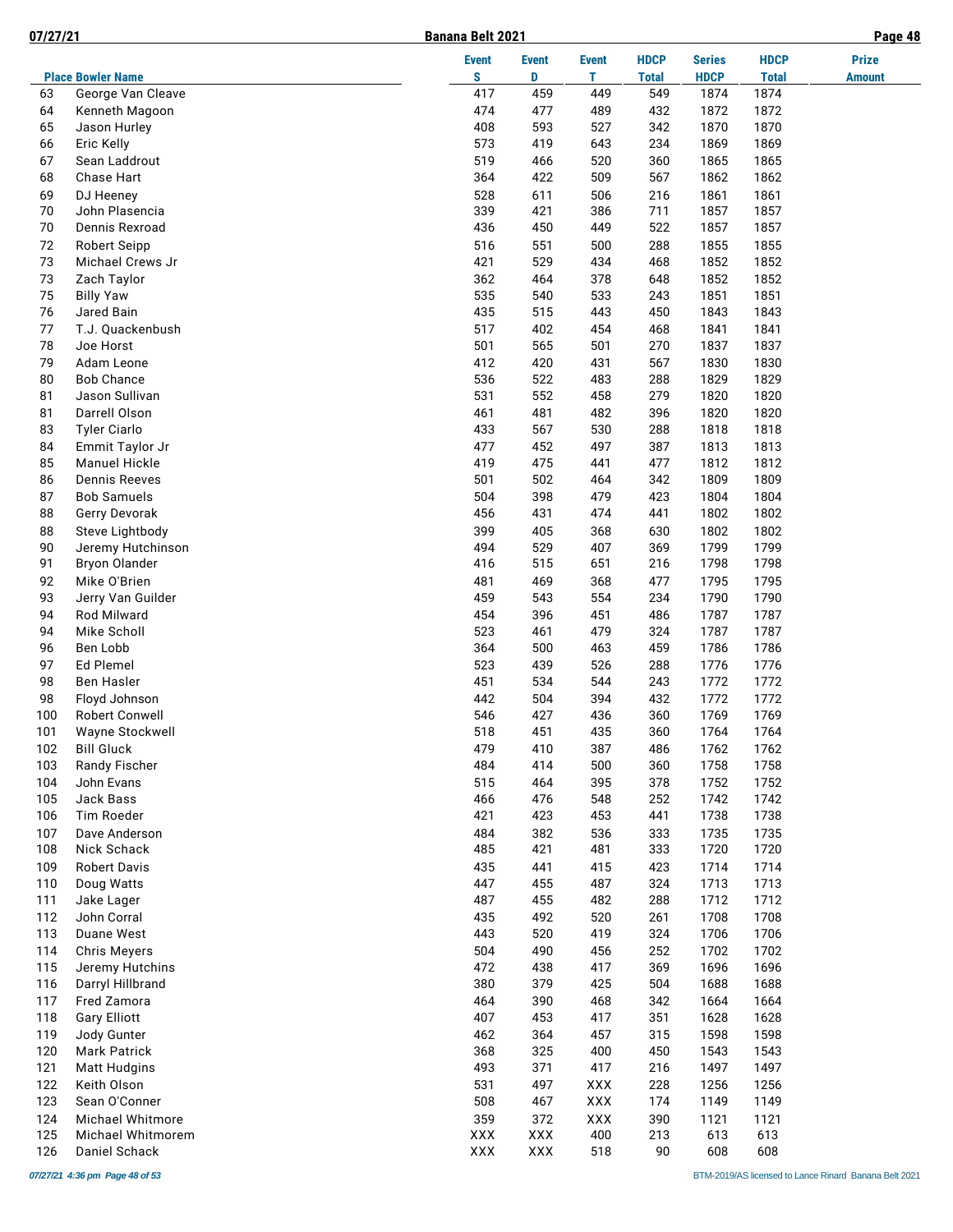| 07/27/21                  | <b>Banana Belt 2021</b> |              |              |             |               |              | Page 49       |
|---------------------------|-------------------------|--------------|--------------|-------------|---------------|--------------|---------------|
|                           | <b>Event</b>            | <b>Event</b> | <b>Event</b> | <b>HDCP</b> | <b>Series</b> | <b>HDCP</b>  | <b>Prize</b>  |
| <b>Place Bowler Name</b>  |                         |              |              | Total       | <b>HDCP</b>   | <b>Total</b> | <b>Amount</b> |
| <b>Bill Speer</b><br>127  | xxx                     | xxx          | xxx          |             |               |              |               |
| 127<br>Doug Loyd          | XXX                     | XXX          | XXX          |             |               |              |               |
| 127<br><b>Steven Snow</b> | XXX                     | xxx          | xxx          |             |               |              |               |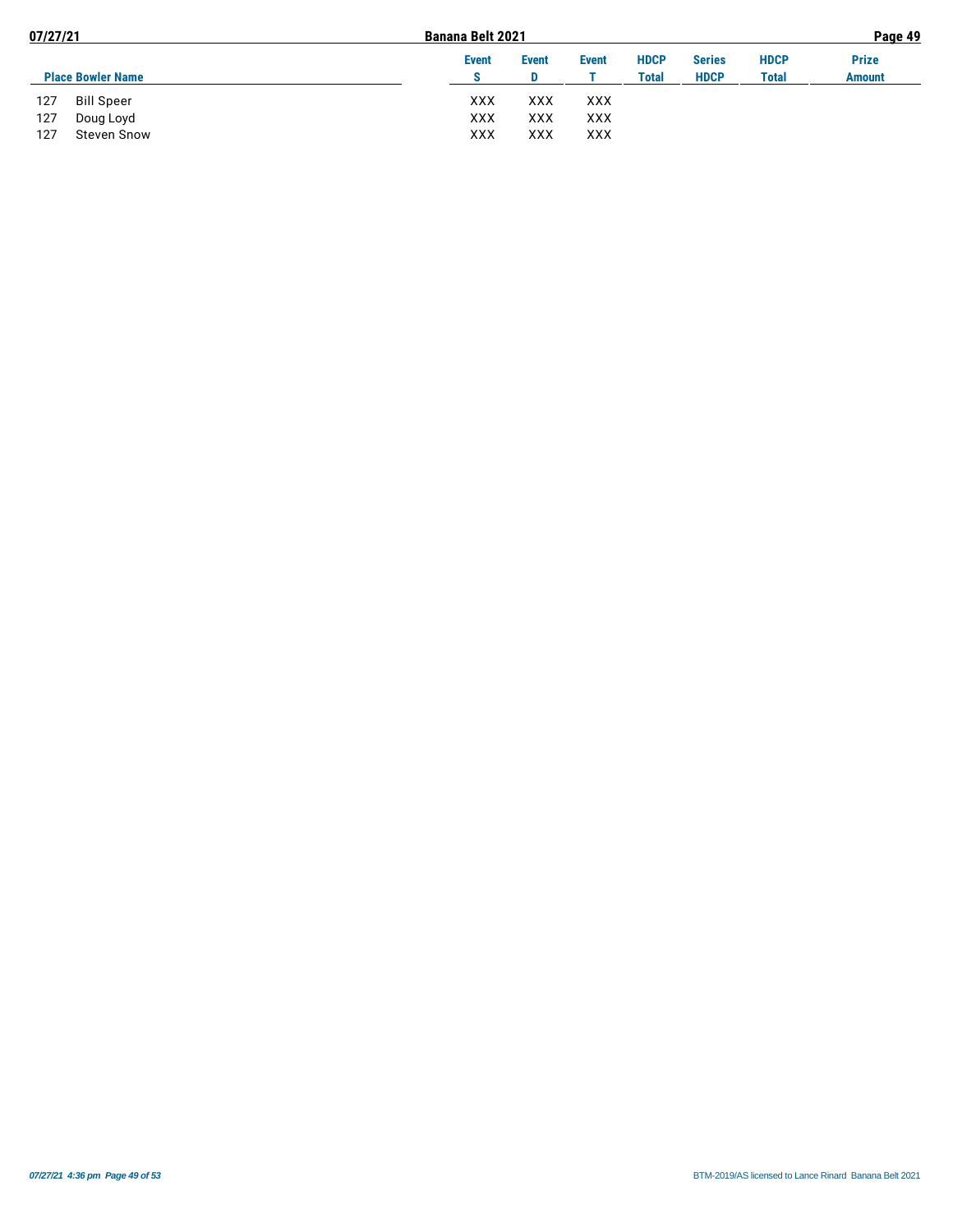#### *Prize Payouts By Place Division 4: WOMB -- Handicap Result*

|    | <b>All Event #1 Division 4: WOMEN B</b>  |                   |                   |                   |                             |                              |                             |                               |
|----|------------------------------------------|-------------------|-------------------|-------------------|-----------------------------|------------------------------|-----------------------------|-------------------------------|
|    | <b>Place Bowler Name</b>                 | <b>Event</b><br>s | <b>Event</b><br>D | <b>Event</b><br>T | <b>HDCP</b><br><b>Total</b> | <b>Series</b><br><b>HDCP</b> | <b>HDCP</b><br><b>Total</b> | <b>Prize</b><br><b>Amount</b> |
| 1  | Sami Tugman                              | 589               | 524               | 399               | 522                         | 2034                         | 2034                        | 113.00                        |
| 2  | Kelli Shane                              | 495               | 496               | 453               | 513                         | 1957                         | 1957                        | 89.00                         |
| 3  | Kay Van Cleave                           | 464               | 463               | 465               | 540                         | 1932                         | 1932                        | 67.00                         |
| 4  | Kathy Tice                               | 390               | 461               | 491               | 585                         | 1927                         | 1927                        | 48.00                         |
| 5  | Judy Payne                               | 393               | 406               | 471               | 648                         | 1918                         | 1918                        | 28.00                         |
| 6  | Priscilla Hall                           | 420               | 386               | 526               | 585                         | 1917                         | 1917                        |                               |
| 7  | <b>Tisha Bass</b>                        | 459               | 463               | 449               | 540                         | 1911                         | 1911                        |                               |
| 8  | JoAnn Silveria                           | 471               | 420               | 416               | 603                         | 1910                         | 1910                        |                               |
| 9  | Cheryl Samuels                           | 420               | 439               | 516               | 522                         | 1897                         | 1897                        |                               |
| 10 | <b>Stephanie Shepherd</b>                | 412               | 428               | 408               | 648                         | 1896                         | 1896                        |                               |
| 11 | Lonna Borgens                            | 448               | 430               | 527               | 486                         | 1891                         | 1891                        |                               |
| 12 | Kim Skifstad                             | 429               | 442               | 452               | 567                         | 1890                         | 1890                        |                               |
| 13 | Carrol Reuben                            | 413               | 390               | 494               | 585                         | 1882                         | 1882                        |                               |
| 14 | Doneta Watts                             | 494               | 429               | 472               | 486                         | 1881                         | 1881                        |                               |
| 15 | <b>Briana Bemis</b>                      | 349               | 292               | 355               | 882                         | 1878                         | 1878                        |                               |
| 16 | Sharon Brown                             | 481               | 458               | 408               | 504                         | 1851                         | 1851                        |                               |
| 17 | <b>Beth Kindlespire</b>                  | 436               | 402               | 397               | 612                         | 1847                         | 1847                        |                               |
| 18 |                                          | 426               | 407               | 364               | 648                         | 1845                         | 1845                        |                               |
|    | <b>Chrystal Rafferty</b><br>Lisa LaSalle |                   |                   |                   |                             |                              |                             |                               |
| 19 |                                          | 391               | 441               | 415               | 594                         | 1841                         | 1841                        |                               |
| 20 | <b>Renee Coates</b>                      | 429               | 398               | 445               | 558                         | 1830                         | 1830                        |                               |
| 21 | Bev DuBosch                              | 413               | 444               | 494               | 477                         | 1828                         | 1828                        |                               |
| 22 | Larua Paulson                            | 463               | 363               | 505               | 495                         | 1826                         | 1826                        |                               |
| 22 | Charlene Duncan                          | 453               | 379               | 472               | 522                         | 1826                         | 1826                        |                               |
| 24 | Jackie Soule                             | 375               | 465               | 427               | 558                         | 1825                         | 1825                        |                               |
| 25 | Chris White                              | 331               | 399               | 311               | 783                         | 1824                         | 1824                        |                               |
| 26 | Judy Short                               | 438               | 354               | 383               | 639                         | 1814                         | 1814                        |                               |
| 27 | Ann Cavinato-Horst                       | 385               | 384               | 430               | 612                         | 1811                         | 1811                        |                               |
| 28 | Debbie Henry                             | 404               | 425               | 470               | 504                         | 1803                         | 1803                        |                               |
| 29 | Kelly Small                              | 481               | 394               | 367               | 558                         | 1800                         | 1800                        |                               |
| 30 | Winona Linscott                          | 462               | 375               | 419               | 540                         | 1796                         | 1796                        |                               |
| 31 | Valerie Smith                            | 406               | 416               | 325               | 648                         | 1795                         | 1795                        |                               |
| 32 | Joan Adams                               | 368               | 363               | 343               | 720                         | 1794                         | 1794                        |                               |
| 33 | Sharon Pahlitzch                         | 297               | 344               | 368               | 783                         | 1792                         | 1792                        |                               |
| 34 | Sherry Whipple                           | 370               | 408               | 397               | 612                         | 1787                         | 1787                        |                               |
| 35 | Brenda Jones                             | 411               | 395               | 430               | 549                         | 1785                         | 1785                        |                               |
| 35 | Margie Langie                            | 435               | 434               | 412               | 504                         | 1785                         | 1785                        |                               |
| 37 | Heidi McDonald                           | 358               | 418               | 412               | 594                         | 1782                         | 1782                        |                               |
| 38 | Marilyn Smith                            | 426               | 372               | 398               | 585                         | 1781                         | 1781                        |                               |
| 39 | Carol Lenz                               | 428               | 440               | 444               | 468                         | 1780                         | 1780                        |                               |
| 40 | <b>Gwyn Turner</b>                       | 311               | 269               | 361               | 837                         | 1778                         | 1778                        |                               |
| 41 | Yvonne Palmer                            | 460               | 427               | 419               | 468                         | 1774                         | 1774                        |                               |
| 42 | Rita Mayfield                            | 394               | 379               | 365               | 630                         | 1768                         | 1768                        |                               |
| 43 | Ann Porter                               | 403               | 447               | 418               | 495                         | 1763                         | 1763                        |                               |
| 44 | Karen Lewis                              | 369               | 408               | 323               | 648                         | 1748                         | 1748                        |                               |
| 45 | Rebecca Rynaski                          | 412               | 367               | 371               | 594                         | 1744                         | 1744                        |                               |
| 46 | Billie Jo Washington                     | 410               | 382               | 401               | 540                         | 1733                         | 1733                        |                               |
| 47 | Yvonne Profitt                           | 393               | 405               | 424               | 495                         | 1717                         | 1717                        |                               |
| 48 | Connie Baker                             | 317               | 267               | 353               | 765                         | 1702                         | 1702                        |                               |
| 49 | Ann Allred                               | 392               | 435               | 394               | 477                         | 1698                         | 1698                        |                               |
| 50 | <b>Tenna Vails</b>                       | 369               | 362               | 379               | 576                         | 1686                         | 1686                        |                               |
| 51 | Lorrayne Kennedy                         | 332               | 394               | 337               | 576                         | 1639                         | 1639                        |                               |
| 52 | Vickie Moyer                             | 317               | 384               | 358               | 576                         | 1635                         | 1635                        |                               |
| 53 | Shirley Coughlin                         | 351               | 375               | 396               | 477                         | 1599                         | 1599                        |                               |
| 54 | Kerri Kimbrough                          | XXX               | XXX               | 394               | 249                         | 643                          | 643                         |                               |
| 55 | Nina Woodburn                            | XXX               | XXX               | XXX               |                             |                              |                             |                               |
| 55 | <b>Ashley Carpenter</b>                  | XXX               | XXX               | XXX               |                             |                              |                             |                               |
|    |                                          |                   |                   |                   |                             |                              |                             |                               |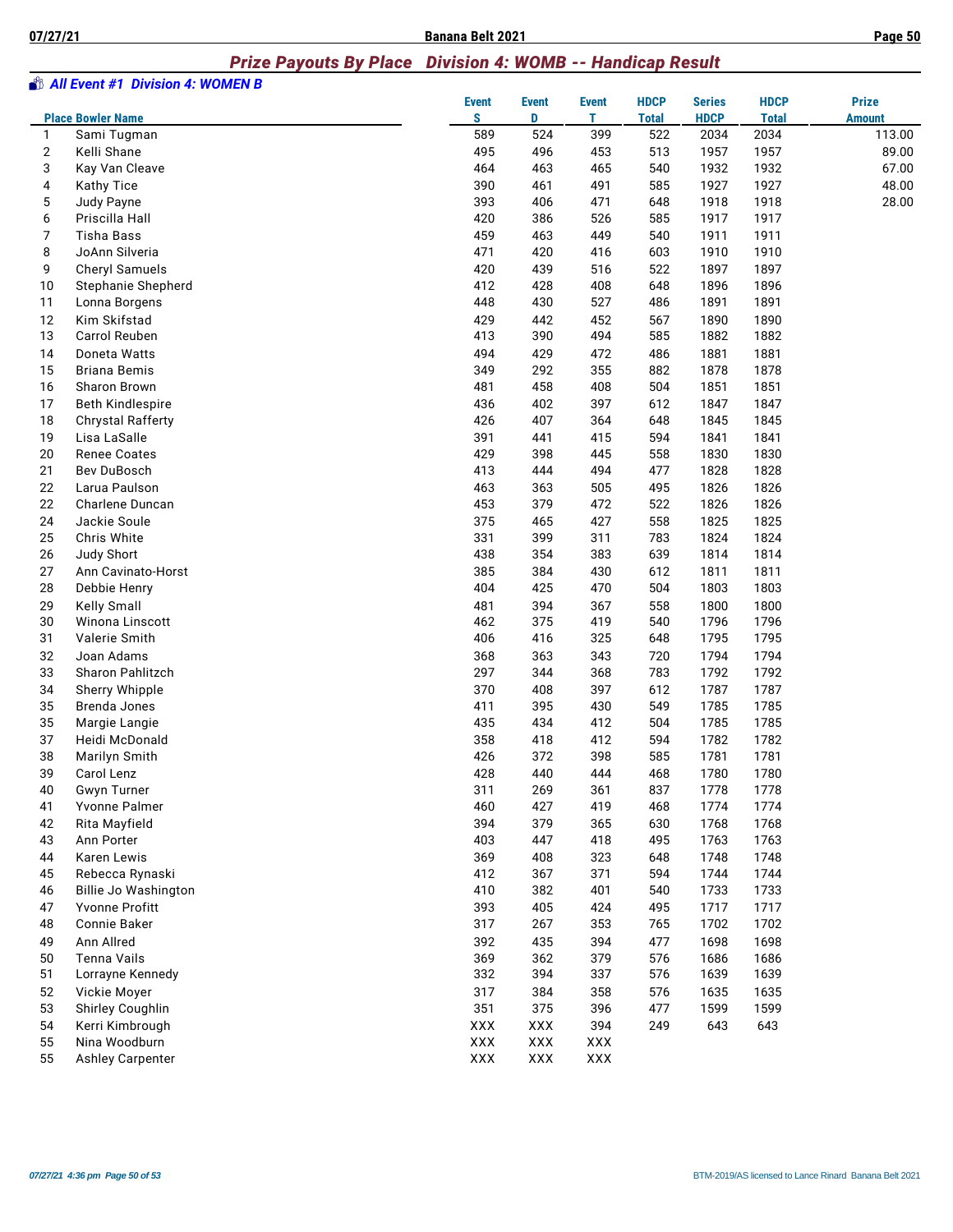# *Prize Payouts By Place Division 1: MEN -- Scratch Result*

|              | <b>State All Event #3 Division 1: Men</b> | <b>Event</b> | <b>Event</b> | <b>Event</b> | <b>Scr</b>   | <b>Prize</b>                                          |
|--------------|-------------------------------------------|--------------|--------------|--------------|--------------|-------------------------------------------------------|
|              | <b>Place Bowler Name</b>                  | S            | D            | T.           | <b>Total</b> | <b>Amount</b>                                         |
| $\mathbf{1}$ | Jacob Mickelson                           | 703          | 683          | 718          | 2104         | 131.00                                                |
| $\mathbf 2$  | Mark Berreth                              | 700          | 700          | 692          | 2092         | 108.00                                                |
| 3            | Rhino Page                                | 776          | 629          | 682          | 2087         | 82.50                                                 |
| 3            | Rodney Bonner                             | 655          | 658          | 774          | 2087         | 82.50                                                 |
| 5            | <b>Steve Sperry</b>                       | 674          | 668          | 715          | 2057         | 60.00                                                 |
| 6            | Will Smith                                | 716          | 663          | 618          | 1997         | 37.00                                                 |
| 7            | John Prescott                             | 704          | 615          | 676          | 1995         | 12.50                                                 |
| 7            | <b>Rick Claffey</b>                       | 680          | 640          | 675          | 1995         | 12.50                                                 |
| 9            | Chris Kelly                               | 626          | 697          | 648          | 1971         |                                                       |
| 10           | Wayne Hirschel                            | 666          | 674          | 624          | 1964         |                                                       |
| 11           | Ed Samuelson                              | 595          | 651          | 715          | 1961         |                                                       |
| 12<br>12     | Russ Blough<br>Keith Wilponen             | 689<br>681   | 640<br>620   | 618<br>646   | 1947<br>1947 |                                                       |
| 14           | Doug Smith                                | 668          | 585          | 693          | 1946         |                                                       |
| 15           | Carl Wilson                               | 590          | 585          | 770          | 1945         |                                                       |
| 16           | Jeff Sears                                | 628          | 614          | 697          | 1939         |                                                       |
| 17           | Dan Vogt                                  | 651          | 604          | 682          | 1937         |                                                       |
| 18           | Duane Thompson                            | 638          | 680          | 618          | 1936         |                                                       |
| 19           | <b>Garrett Sides</b>                      | 655          | 627          | 652          | 1934         |                                                       |
| 20           | Kelly Crabb                               | 629          | 652          | 642          | 1923         |                                                       |
| 21           | Tommy Basenberg                           | 622          | 601          | 685          | 1908         |                                                       |
| 21           | Jack Miller                               | 612          | 605          | 691          | 1908         |                                                       |
| 23           | <b>Tyson Roe</b>                          | 703          | 600          | 599          | 1902         |                                                       |
| 24           | Ed LaSalle                                | 619          | 643          | 637          | 1899         |                                                       |
| 25           | Carlos Croswhite                          | 543          | 699          | 655          | 1897         |                                                       |
| 26           | Johnathon Johnson                         | 612          | 624          | 653          | 1889         |                                                       |
| 27           | <b>Scott Petrone</b>                      | 722          | 524          | 640          | 1886         |                                                       |
| 28           | <b>Nick Harris</b>                        | 672          | 641          | 560          | 1873         |                                                       |
| 29           | <b>Brandon McGinnes</b>                   | 611          | 628          | 630          | 1869         |                                                       |
| 30           | <b>Bobby McKenzie</b>                     | 584          | 631          | 652          | 1867         |                                                       |
| 31           | <b>Fred Hines</b>                         | 624          | 627          | 608          | 1859         |                                                       |
| 32           | Marvin Mendenhall                         | 697          | 576          | 566          | 1839         |                                                       |
| 33           | Eric Delfosse                             | 636          | 577          | 625          | 1838         |                                                       |
| 34           | Joe Wright                                | 688          | 606          | 541          | 1835         |                                                       |
| 35           | <b>Grant Hudson</b>                       | 616          | 561          | 653          | 1830         |                                                       |
| 35           | Jim Chadwick                              | 643          | 579          | 608          | 1830         |                                                       |
| 37           | George Longdin                            | 568          | 665          | 594          | 1827         |                                                       |
| 38           | Mark Palos                                | 606          | 594          | 625          | 1825         |                                                       |
| 39           | Anthony Madsen                            | 654          | 559          | 609          | 1822         |                                                       |
| 40           | <b>Gerry Tate</b>                         | 648          | 597          | 575          | 1820         |                                                       |
| 41           | <b>Preston Peterson</b>                   | 582          | 619          | 616          | 1817         |                                                       |
| 42<br>43     | Kevin Korbel<br><b>Rick Savage</b>        | 594<br>515   | 517<br>613   | 694<br>673   | 1805<br>1801 |                                                       |
| 44           | <b>Rick Hill</b>                          | 603          | 610          | 580          | 1793         |                                                       |
| 45           | Richard Ankarberg                         | 581          | 544          | 664          | 1789         |                                                       |
| 46           | <b>Bob Hoppen</b>                         | 600          | 583          | 599          | 1782         |                                                       |
| 47           | <b>Bryan Gibbons</b>                      | 570          | 594          | 587          | 1751         |                                                       |
| 48           | Jake Stephens                             | 598          | 585          | 567          | 1750         |                                                       |
| 49           | <b>Thomas Sneed</b>                       | 586          | 562          | 590          | 1738         |                                                       |
| 50           | Jerry Nielan                              | 652          | 456          | 629          | 1737         |                                                       |
| 50           | <b>Dustin Paris</b>                       | 585          | 539          | 613          | 1737         |                                                       |
| 52           | <b>Clint Phillips</b>                     | 672          | 570          | 493          | 1735         |                                                       |
| 53           | <b>Bobby Stanley</b>                      | 547          | 568          | 613          | 1728         |                                                       |
| 54           | Chris Werts                               | 587          | 581          | 556          | 1724         |                                                       |
| 55           | <b>Kyle Post</b>                          | 537          | 537          | 646          | 1720         |                                                       |
| 56           | Steve Hamilton                            | 545          | 543          | 630          | 1718         |                                                       |
| 57           | Jim Thivierge                             | 559          | 522          | 630          | 1711         |                                                       |
| 58           | <b>Bill Ritsema</b>                       | 614          | 618          | 476          | 1708         |                                                       |
| 59           | Ron Percifield                            | 610          | 560          | 534          | 1704         |                                                       |
| 60           | Randy Obert                               | 565          | 559          | 579          | 1703         |                                                       |
| 61           | Jeff Blough                               | 529          | 553          | 616          | 1698         |                                                       |
| 62           | <b>Brian Hooper</b>                       | 528          | 581          | 577          | 1686         |                                                       |
|              | 07/27/21 4:36 pm Page 51 of 53            |              |              |              |              | BTM-2019/AS licensed to Lance Rinard Banana Belt 2021 |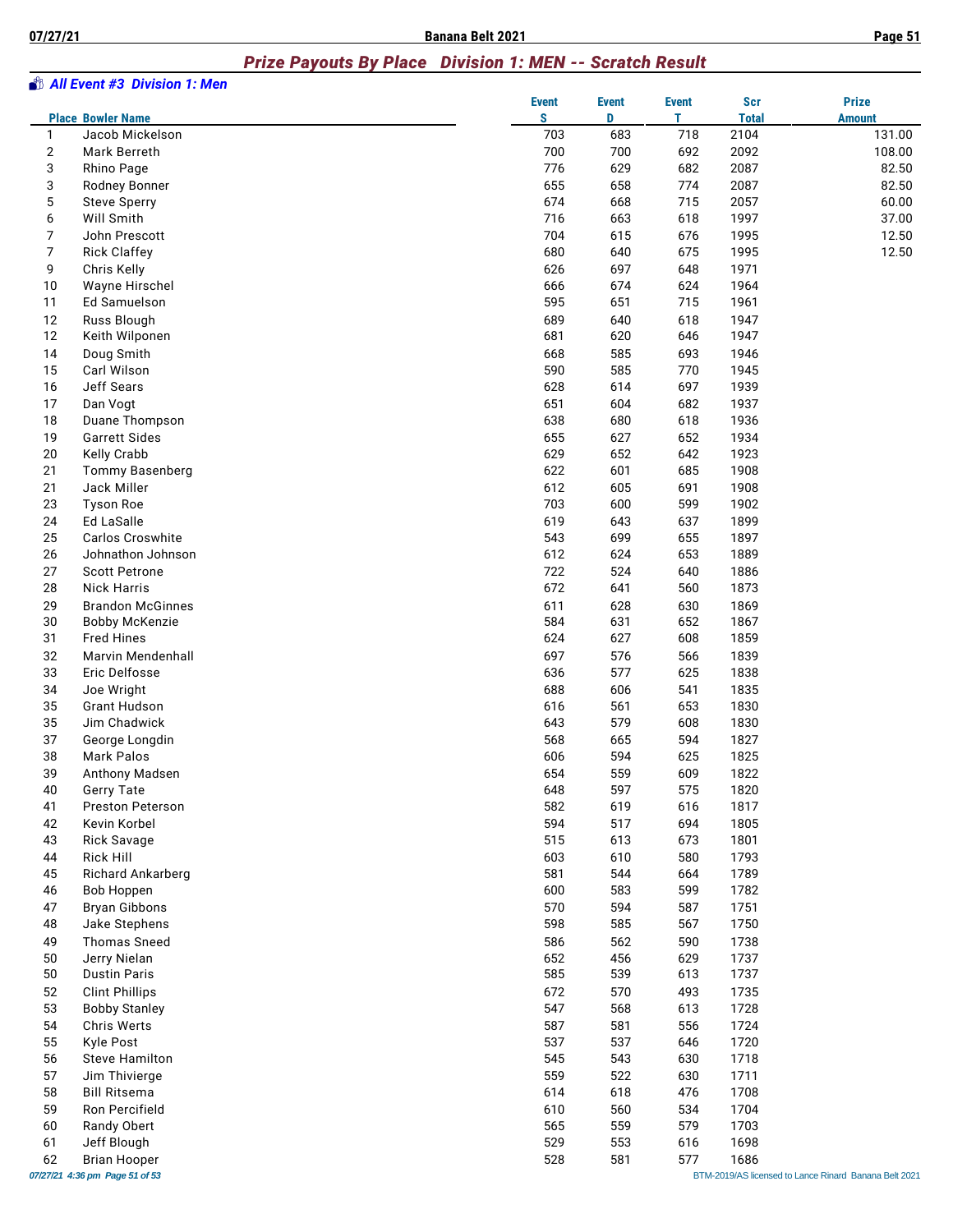| 07/27/21 |                          | <b>Banana Belt 2021</b> |              |              |              |              | Page 52       |
|----------|--------------------------|-------------------------|--------------|--------------|--------------|--------------|---------------|
|          |                          |                         | <b>Event</b> | <b>Event</b> | <b>Event</b> | <b>Scr</b>   | <b>Prize</b>  |
|          | <b>Place Bowler Name</b> |                         | s            | D            |              | <b>Total</b> | <b>Amount</b> |
| 63       | Jon Stewart              |                         | 560          | 544          | 579          | 1683         |               |
| 64       | Jim Yaw                  |                         | 585          | 591          | 497          | 1673         |               |
| 64       | Larry Paulson            |                         | 578          | 545          | 550          | 1673         |               |
| 66       | Kass Himes               |                         | 570          | 558          | 543          | 1671         |               |
| 67       | DJ Heeney                |                         | 528          | 611          | 506          | 1645         |               |
| 68       | <b>Brice Robles</b>      |                         | 518          | 547          | 568          | 1633         |               |
| 69       | Dave Allen               |                         | 535          | 538          | 533          | 1606         |               |
| 70       | Jay Fox                  |                         | 622          | 502          | 462          | 1586         |               |
| 71       | Dennis Little            |                         | 494          | 586          | 498          | 1578         |               |
| 72       | <b>Richard McDonald</b>  |                         | 494          | 543          | 530          | 1567         |               |
| 73       | <b>Robert Davis</b>      |                         | 435          | 441          | 415          | 1291         |               |
| 74       | Mike Garoutte            |                         | 583          | 544          | <b>XXX</b>   | 1127         |               |
| 75       | Sean O'Conner            |                         | 508          | 467          | <b>XXX</b>   | 975          |               |